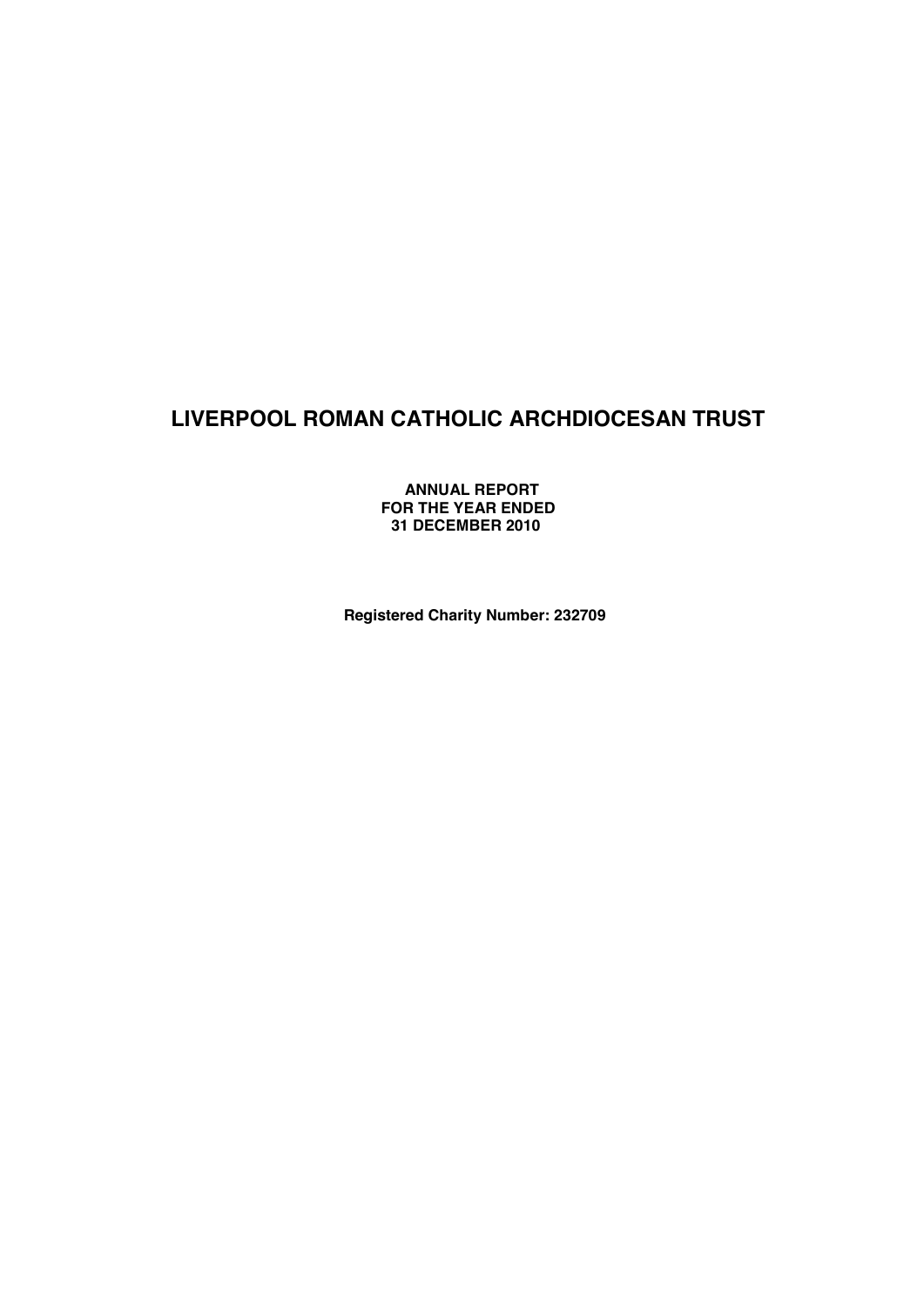#### **ANNUAL REPORT FOR THE YEAR ENDED 31 DECEMBER 2010**

| <b>CONTENTS</b>                                       | <b>PAGE</b> |
|-------------------------------------------------------|-------------|
|                                                       |             |
| <b>Report of the Trustees</b>                         | $1 - 10$    |
| <b>Statement of Trustees' Responsibilities</b>        | 11          |
| <b>Independent Auditor's Report to the Trustees</b>   | $12 - 13$   |
| <b>Consolidated Statement of Financial Activities</b> | 14          |
| <b>Consolidated Balance Sheet</b>                     | 15          |
| <b>Charity Balance Sheet</b>                          | 16          |
| <b>Consolidated Cash Flow Statement</b>               | 17          |
| <b>Notes and Accounting Policies</b>                  | $18 - 38$   |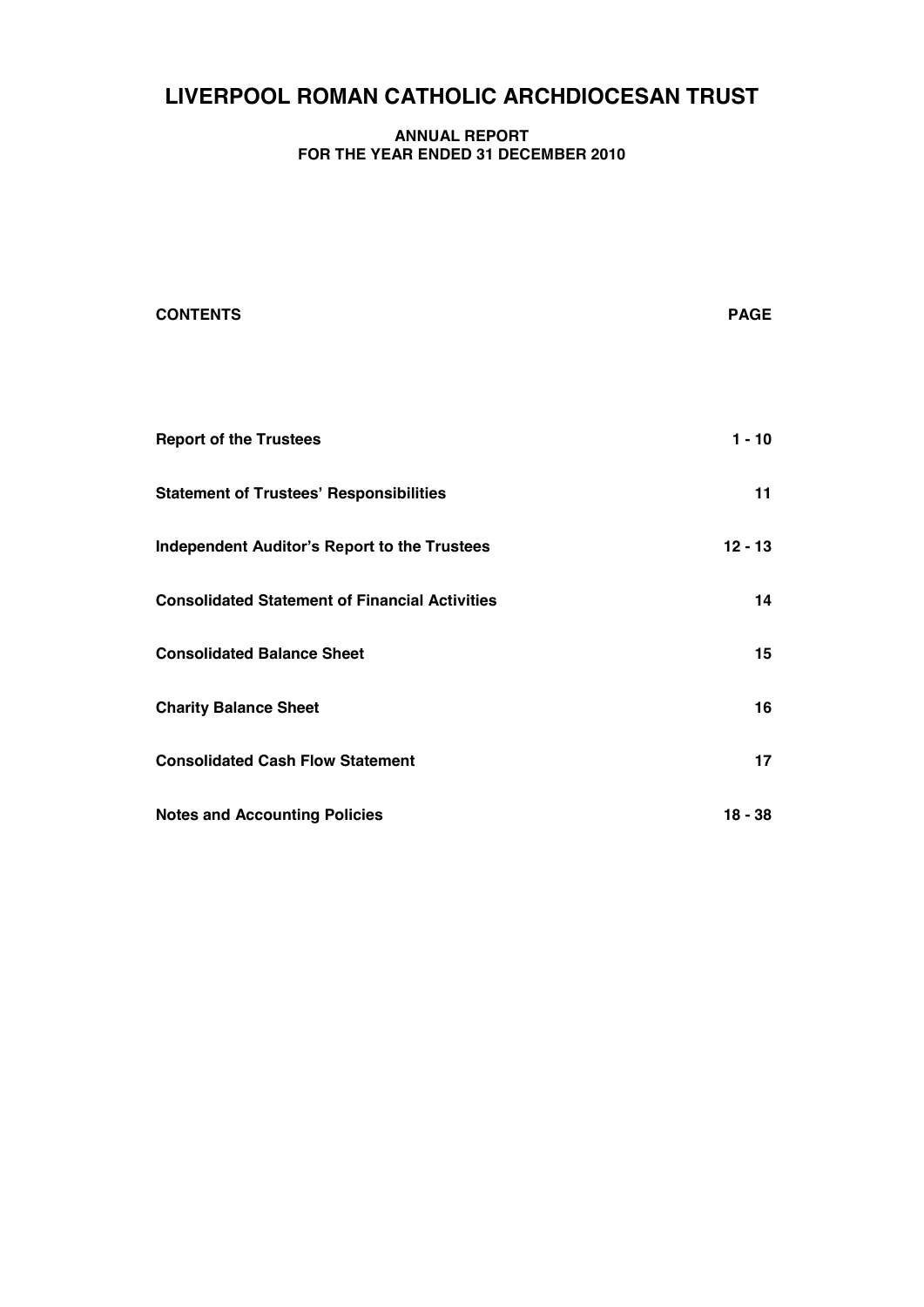#### **REPORT OF THE TRUSTEES FOR THE YEAR ENDED 31 DECEMBER 2010**

#### **MISSION STATEMENT**

**Taking to heart the last words of the Lord Jesus, we will go into the world to proclaim the Good News to the whole of creation.**

#### **REFERENCE AND ADMINISTRATIVE DETAILS**

**Trust Corporation** Liverpool Roman Catholic Archdiocesan Trustees Incorporated ('The Trustees')

#### **Trustees of the Trust Corporation**

Most Rev P Kelly (Chairman) Rt Rev V Malone Rt Rev T Williams Rev Mgr J Butchard Rev Mgr J Furnival Rev Canon J Kelly Rev Canon T Neylon Rev Canon A O'Brien Rev P Inch Rev S Kirwin Rev J McLoughlin Rev M O'Dowd Rev G Timney OSB Miss J C Chapman Mr J Cowdall

#### **Secretary to the Trustees**

Mrs V Clarke LLB

#### **Episcopal Vicar for Finance and Development** Rev S Kirwin

#### **Principal address**

Liverpool Archdiocesan Centre for Evangelisation Croxteth Drive Liverpool L17 1AA

#### **Auditors Bankers**

PKF (UK) LLP HSBC Bank plc 5 Temple Square 1 Castle Street Temple Street Liverpool Liverpool L2 5RH

#### **Investment managers**

33 King William Street Saltire Court<br>
1 ondon 20 Castle Te London 20 Castle Terrace

BlackRock Investment Management (UK) Limited Martin Currie Investment Management Limited Edinburgh EH1 2ES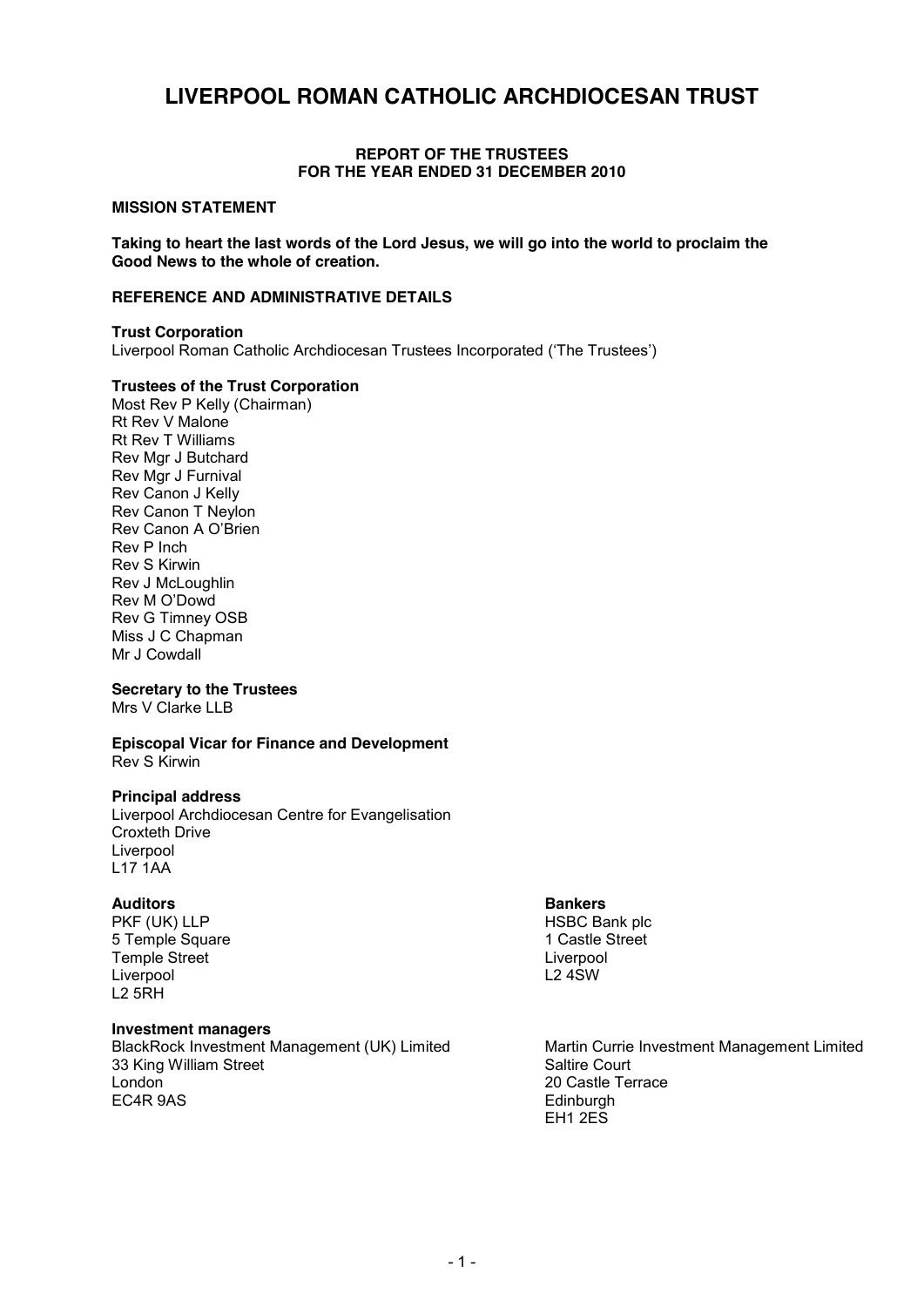#### **REPORT OF THE TRUSTEES FOR THE YEAR ENDED 31 DECEMBER 2010**

#### **STRUCTURE, GOVERNANCE AND MANAGEMENT**

#### **Constitution**

Liverpool Roman Catholic Archdiocesan Trust (The Archdiocese of Liverpool) is a registered charity (No 232709), the governing instrument of which is a Trust Deed dated 18 March 1963. Its Trustees are Liverpool Roman Catholic Archdiocesan Trustees Incorporated, a body incorporated by order of the Charity Commissioners under the Charitable Trustees Incorporation Act 1872. The Trustees of the corporate body are listed on page one.

#### **Organisational structure and decision making**

The affairs of the charity are governed by the Trustees. The Trustees are ultimately responsible for the administration and assets of the charity. The Board of Trustees is chaired by the Archbishop and meets on a monthly basis to provide strategic direction and decision making on key issues.

The Catholic Church has a worldwide nature and identity and could be compared with a gathering together of family, with a common purpose and faith in Jesus Christ. Canon Law (the law of the Church) establishes the rights and responsibilities of each member of this community. Church law applies universally and locally. The worldwide Church community, centred on Christ, under the word of God and in communion with the Pope in Rome, is governed by Canon Law. Under Canon Law the Archbishop is responsible for the activities of the Archdiocese. He is assisted in archdiocesan executive matters by an Auxiliary Bishop and a number of Vicars General and Episcopal Vicars with delegated responsibilities for specific matters. The Vicars General and Episcopal Vicars are also Trustees.

The day to day legal and financial affairs of the Archdiocese are administered from the registered office by the Episcopal Vicar for Finance and Development who is assisted by a number of paid managers and staff.

The Archdiocese consists of 24 pastoral areas containing over 200 places of worship, extending from the Mersey to the Ribble, encompassing parts of Merseyside, Lancashire, Cheshire, Greater Manchester and the Isle of Man.

The purpose of each pastoral area is to provide for the religious needs of its people and it is overseen by the Parish Priests, whose work is coordinated by the Pastoral Area Leader. Each Parish Priest and all clergy are accountable to the Archbishop. Parish Priests are obliged by Canon Law to act in the person of the parish. They also act as the agents of the Trustees of the Archdiocese, who are responsible for the administration of the Archdiocesan Trust, which includes parish assets. It is a further requirement of Canon Law that every parish should have a finance committee to assist the Parish Priest in the financial administration of the parish. This committee enjoys consultative status with the Parish Priest and its constitution has been approved by the Trustees.

The Trustees are advised by a number of committees including the Finance Advisory Committee, the Investment Panel, and the Building Projects Committee. A number of specialists are co-opted as members of these committees which meet on a regular basis and their findings are recommended to the Trustees.

Some Church policies are developed at a national level by the Catholic Bishops Conference of England and Wales. The Archdiocese is represented on this body by the Archbishop and the Auxiliary Bishop. The policies may be adopted by the Trustees after considering the impact on the activities of the Archdiocese.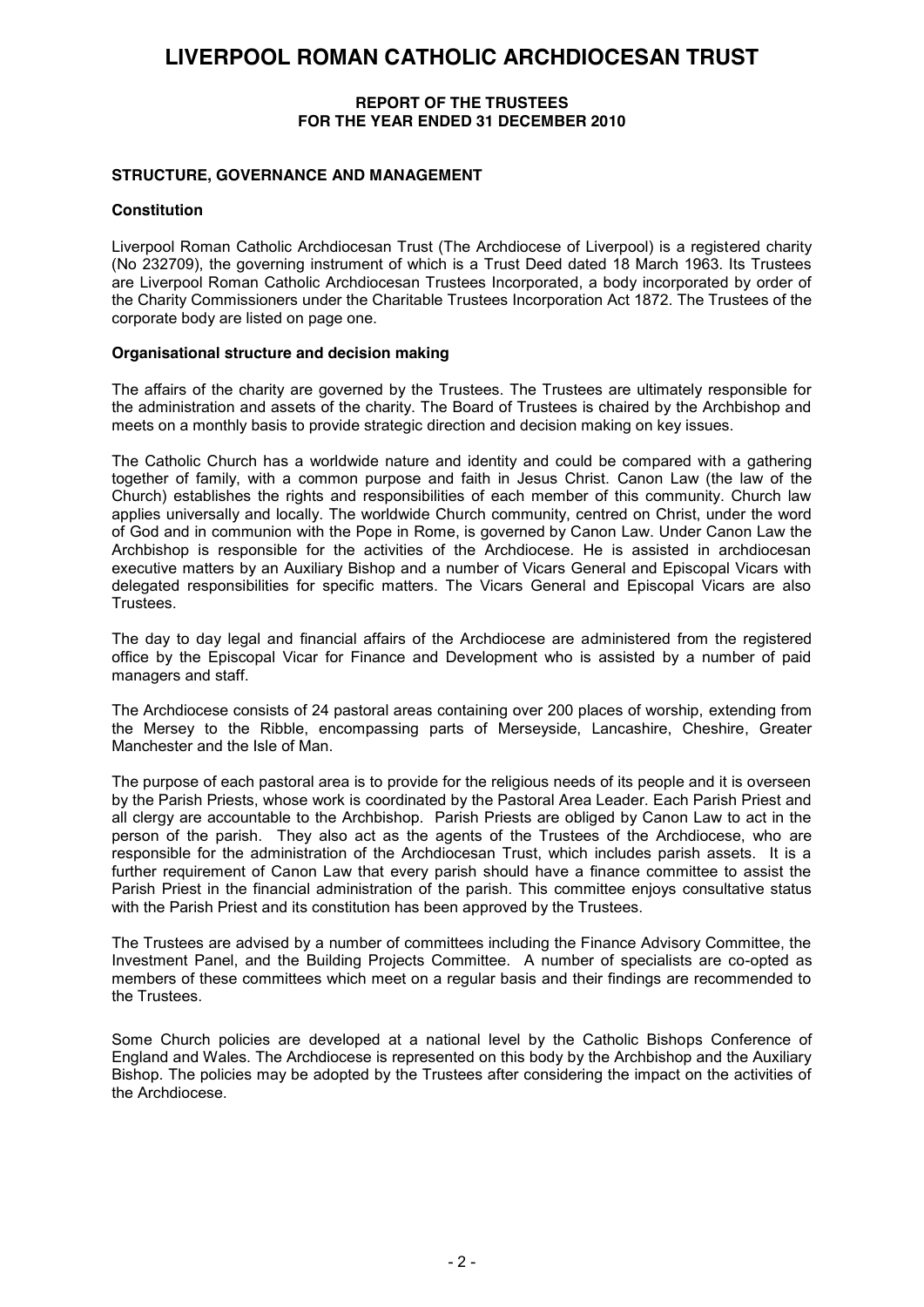#### **REPORT OF THE TRUSTEES FOR THE YEAR ENDED 31 DECEMBER 2010**

#### **Related parties**

A number of essential functions of the Archdiocese are operated through its subsidiaries. These include the management of the Metropolitan Cathedral, the management of parish centres and the purchase of stock for supply to such centres, the building services scheme for archdiocesan buildings and the operation of the conference centre at LACE.

In pursuit of the charitable objectives of the Archdiocese, administrative support is provided to a number of charities whose objects are consistent with those of the Archdiocese. Further details are provided in note 21 to the accounts.

#### **Trustee recruitment and appointment**

The power of appointing new or additional Trustees is vested in the Archbishop. The powers of the Trustees are exercisable only with the consent of the Archbishop. The induction process for any newly appointed Trustee is tailored to the requirements of the individual and includes an initial meeting with the Archbishop. The new Trustee receives copies of Charity Commission guidance, the minutes of the most recent Trustees' meetings and a copy of the most recent statutory accounts. Ongoing training is provided for all Trustees.

#### **Risk management**

The Trustees have assessed the major risks to which the Charity is exposed, in particular those related to the operations and finances of the Trust, and are satisfied that systems are in place to mitigate exposure to the major risks.

#### **OBJECTIVES AND ACTIVITIES**

The objects of the Charity as declared in the governing document are:

- the advancement of the Roman Catholic religion
- the advancement of education
- the relief of poverty
- the cure or alleviation of sickness or disease

#### **ACHIEVEMENTS AND PERFORMANCE**

The Archdiocese is committed to implementing the recommendations of the 'Leaving Safe Harbours' strategic review that was undertaken from September 2005 to June 2006. Discussions at the parish level were ongoing through the year in most areas and more formally with the original three pilot areas and three additional pastoral areas working towards presenting recommendations to the Archbishops Council and Trustees for future pastoral decisions. During the year five more pastoral areas moved into a 'formal transition' stage of review and have been given additional support from the central diocesan departments to help the local areas' discernment about the pastoral needs and the formulation of a sustainable development plan.

#### **Financial Review**

The net movement in funds of the Charity from Parochial and Curial activities is summarised below.

| Net outgoing resources                 | 2010<br>£000's<br>(1,623) | 2009<br>£000's<br>(3,794) |
|----------------------------------------|---------------------------|---------------------------|
| Revaluation of investments             | 6,451                     | 8,928                     |
| Unrealised gain on deposits            | 600                       | 705                       |
| Realised loss on investment properties | (100)                     | (75)                      |
| Revaluation of investment properties   | 2.258                     | 246                       |
| Net increase                           | 7,586                     | 6.010                     |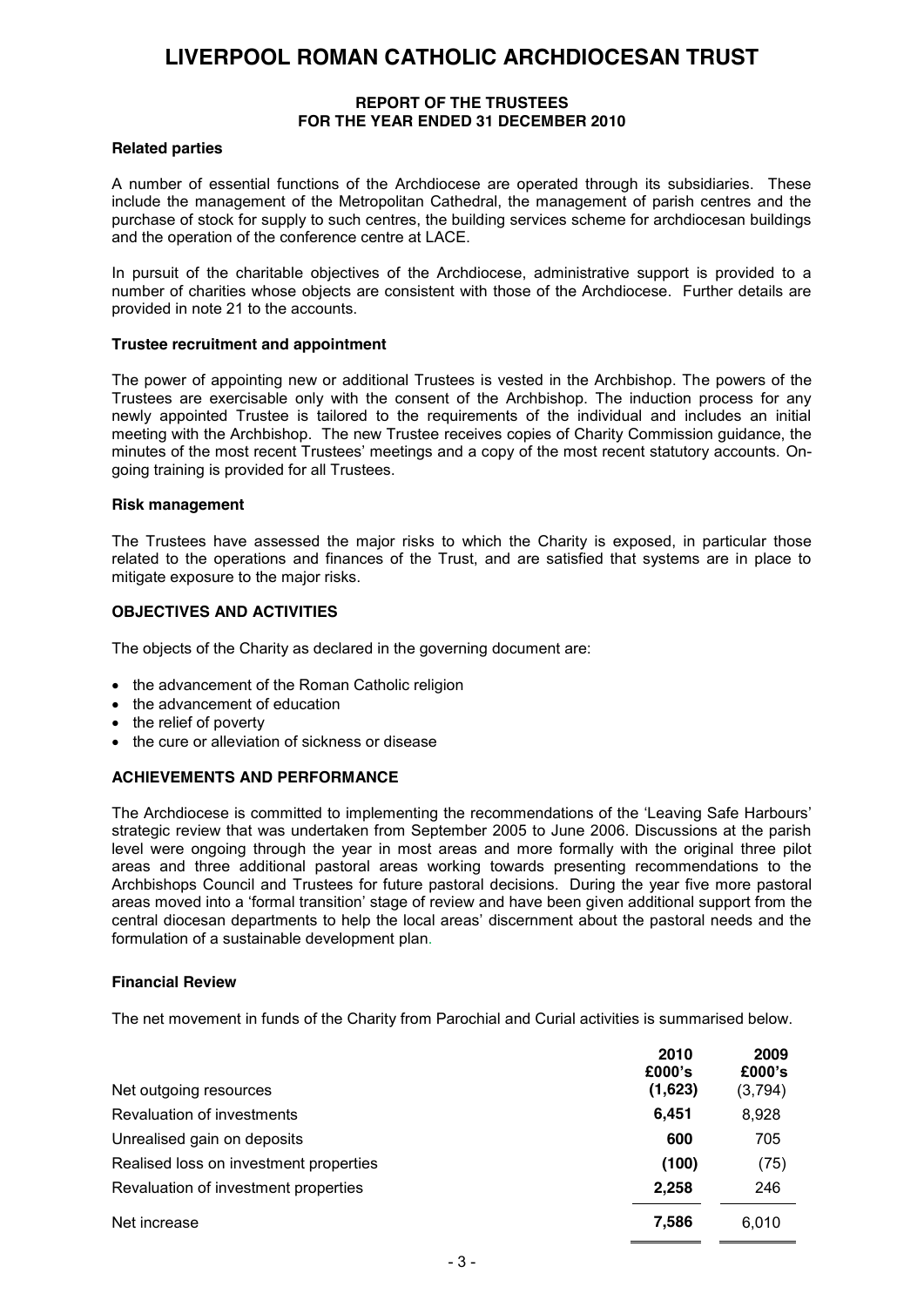#### **REPORT OF THE TRUSTEES FOR THE YEAR ENDED 31 DECEMBER 2010**

#### **Voluntary Income**

Parishes continue to benefit from the generosity of their parishioners and weekly offertories totalled £6.12M (2009: £6.11M) despite a decline in mass attendances.

A focused approach to giving encouraged by a centrally coordinated 'Responsible Giving Campaign' has ensured that the financial responsibilities at the local level are communicated to the people of the individual parishes. The response of parishioners to rising levels of running costs faced by parishes has been to increase the level of giving. Parishes where a campaign has been undertaken in recent years experienced average increases in offertories of 24%.The importance of the responsible giving campaign, which is implemented by small teams of parishioners, cannot be lost as without such focus a prolonged decline in offertory giving may be experienced. Parishes where a campaign has yet to be undertaken have experienced a fall in offertories in excess of 4% in recent years.

The impact of the 2% reduction in the basic rate of income tax to 20% from April 2008 was mitigated by the introduction of Gift Aid transitional relief for charities which enabled the Archdiocese to recover tax on gift aided donations at a level consistent with a basic rate of tax of 22%. Gift aid recovery was in excess of £0.9M in 2010 but a consistent level of giving in 2011 would see a fall of £0.1M as the relief ended in April 2011.

The Archdiocese has been vocal in responding to Government proposals to introduce a small donation scheme which would allow each charity to reclaim an amount equivalent to gift aid on up to £5,000 of individual donations of £10 or less. Approaches made in conjunction with other dioceses have been successful in calling for the Government to acknowledge that our parishes would be treated in the same way for gift aid purposes as parishes of other religious denominations that are registered individually as charities. Although the proposals are still in their infancy, it is hoped that each parish would be able to benefit individually from such a small donation scheme.

Parishioners' responses to appeals and special collections remain generous with £2.02M received in 2010 (2009 £1.92M). A number of external charities including CAFOD benefited from the additional income generated.

The value of legacies received by the Archdiocese was £0.76M in 2010 (2009:£0.80M). The Priests' Training Fund, LAMP and the George Andrew Fund for retired clergy continue to benefit from the generosity of parishioners through collection income and bequests.

#### **Fundraising activities**

The activities of the parish clubs are consolidated within Archdiocesan Parish Centre Management Company Limited. An ongoing programme of refurbishment set at £0.5M annually has helped ensure that the parish centres remain competitive despite difficult market conditions. The parish centres continue to be a valuable resource to parishes and the activities of the company generated parish income of £2.01M (2009: £1.15M).

Many people from a variety of different backgrounds come into contact with the Archdiocese through events held in the LACE conference centre which was presented with the Mersey Partnership 'Excellence in Business Tourism' award in early 2010.

Archdiocesan building projects are managed by Tuneside Limited and Archdiocesan Property Services Limited and the activities of the subsidiaries have considerable influence in ensuring that building projects are managed in a cost-efficient manner to the benefit of the parishes and schools.

Although collectively our parishes are financially secure, many parishes rely on or benefit from the generosity of fellow parishes through the Assessment Fund and offset banking system. Parishes make voluntary contributions to the Assessment Fund based on income. The Assessment Fund committee which is made up of Parish Priests considers written applications for support from parishes and distributes grants to those parishes in need. The offset banking system ensures that those parishes with limited resources are spared the additional cost of interest charges on bank overdrafts.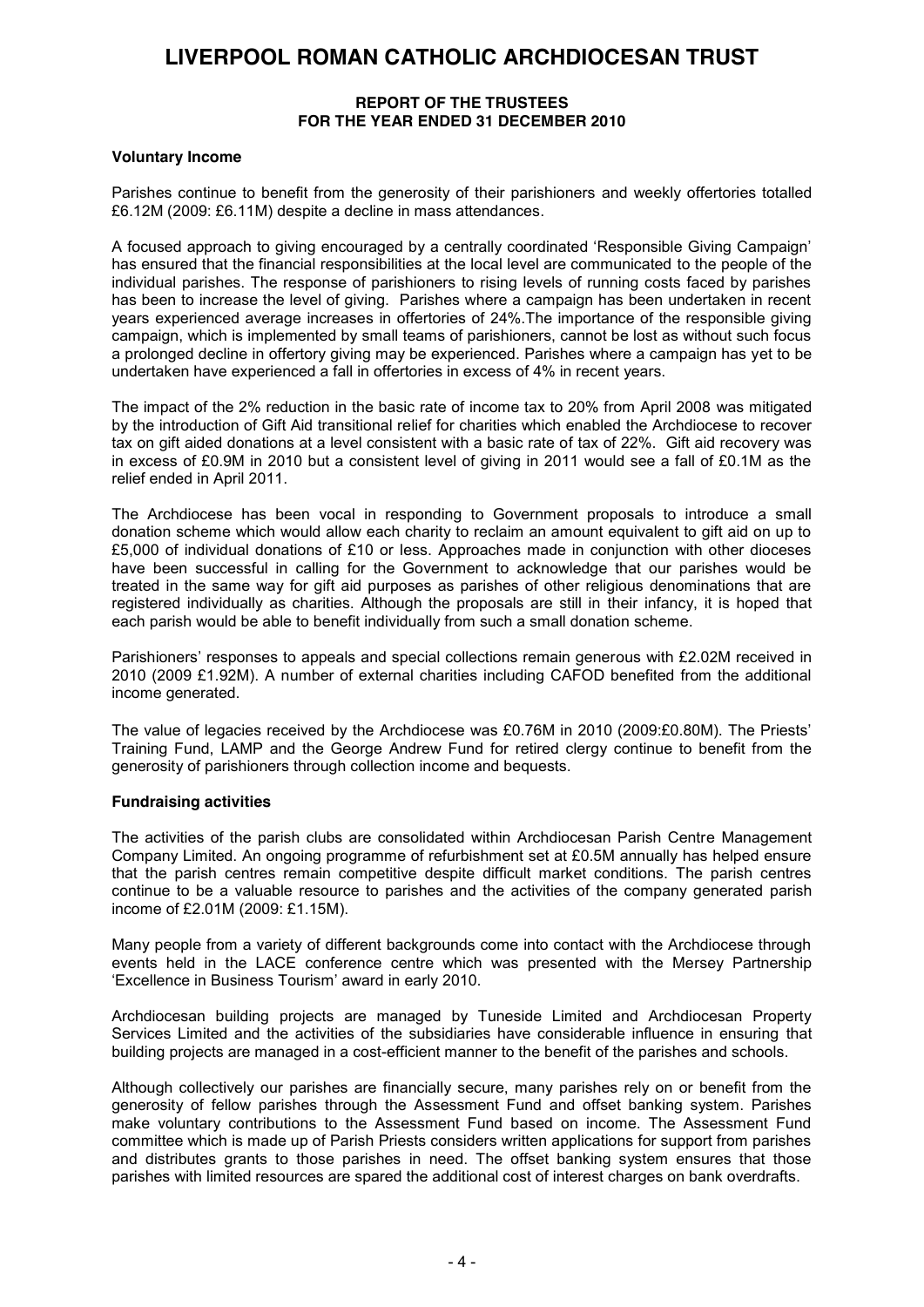#### **REPORT OF THE TRUSTEES FOR THE YEAR ENDED 31 DECEMBER 2010**

#### **Investment policy and performance**

The Trust Deed authorises the Trustees to invest general funds of the Charity in any manner which the Trust may lawfully invest.

The investment objectives of the Trustees are that the real value of assets should be maintained and enhanced over the long term and generate an agreed rate of return. This is achieved by investing in a portfolio of equities, fixed income stocks, commercial property and cash.

The investment portfolio is managed on a discretionary basis within the parameters of a general ethical investment policy restricting the investment managers from investing in any area that would be incompatible with the objectives of the Trust. The ethical policy with regard to investments states that no investments are to be made in companies which generate more than 10% of their turnover from military activity, the production of anything which threatens the sanctity of life, or the production of pornography. The investment managers use tools such as the Ethical Investment Research Service to ensure compliance with archdiocesan policy and are restricted from investing in many pooled funds as the ethical benchmark of such funds cannot be guaranteed.

The Investment Panel has authority delegated from the Trustees to set performance targets and to assess the actual performance of the investment managers against benchmarks with advice from a specialist firm of investment advisors.

The Archdiocesan investment portfolio is split into two funds managed by BlackRock Investment Management (UK) Limited and Martin Currie Investment Management Limited respectively, and representatives of the investment managers meet periodically with the Investment Panel to assess performance.

Investment income generated by the investment managers of the unitised portfolio was £2.10M (2009: £2.12M) and met the budgetary requirements of the Archdiocese. The Archdiocese experienced an unrealised gain on investments of £6.5M (2009: £8.9M) which represented a favourable return against the benchmark but in the second half of 2011 investment values have fallen. The latest valuation available at 30 September 2011 was £69.62M and would represent an unrealised loss on revaluation of £7.63M since the year end.

All archdiocesan bank accounts are included within the offset banking system. After daily consideration of commitments and spending patterns, archdiocesan personnel evaluate the cash requirements, the balance being placed in a variety of cash deposits with institutions approved by the Trustees.

The Archdiocese holds £1.8M of cash products held for specific purposes including £1.3M as a guarantee in favour of the Environment Agency in respect of potential landfill liabilities. Given the nature of the products and the long term nature of the liabilities to which they attach, the Trustees have reclassified the products as investments. The comparative figures have been restated accordingly.

The investment objective in respect of cash management is to maximize income from cash balances whilst maintaining sufficient available funds to meet the daily operating requirements and to facilitate the timely payment of liabilities. The Trustees limit deposits with banks other than the Archdiocese's principal bankers HSBC to 20% of the total cash balances. Each institution must be recommended to the Trustees by the Finance Advisory Committee.

Cash management activities generated £0.50M (2009: £0.45M). Although average cash balances in 2010 have been slightly lower than 2009, incremental improvements in rates achieved have ensured that interest earned remained consistent with the prior year. A proportion of available cash had been held by Kaupthing Singer & Friedlander Limited. The company entered administration on 8 October 2008, at which time £4.7M of archdiocesan funds were held by the bank. This represented 11.7% of total funds held at that time. To date, the administrators have made distributions of 63p in the pound with their projection of a total return of between 78p and 84p. As the timing and extent of any future distributions remain uncertain, the Trustees consider it appropriate to make provision for a sum equating to 22% of that originally invested, a reduction from 35% in 2009. A credit of £0.6M has accordingly been included within unrealised gains.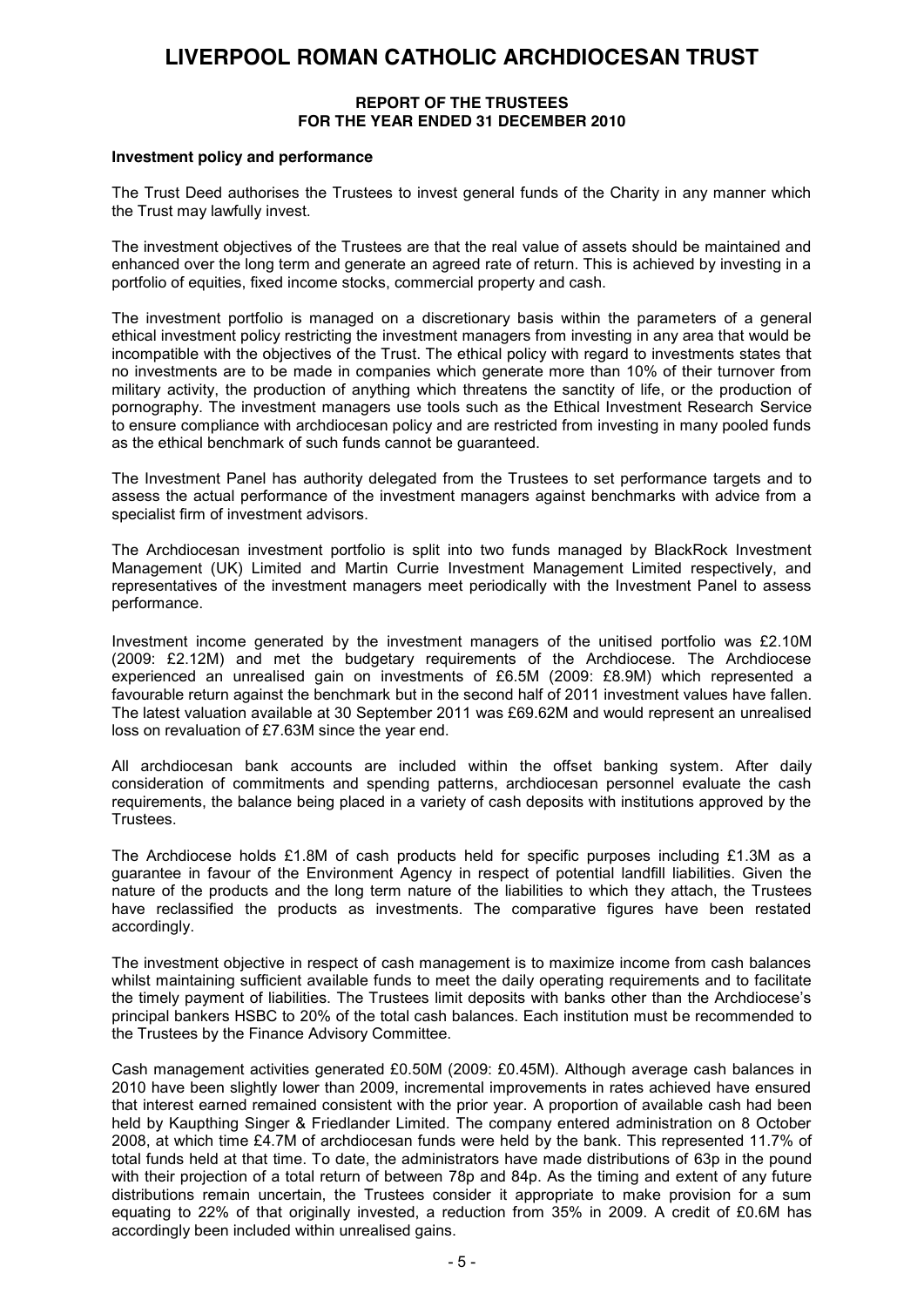#### **REPORT OF THE TRUSTEES FOR THE YEAR ENDED 31 DECEMBER 2010**

#### **Investment properties**

The Archdiocese sold a number of assets that were no longer being used as functional church properties and reported a realised loss on the disposal of investment properties of £0.10M (2009: £0.08M). The Trustees have retained a number of properties no longer required for functional purposes in order to generate a rental income for individual parishes. A cyclical valuation policy is operated by the Trustees and the revaluations created an unrealised gain of £2.26M in 2010 (2009: £0.25M).

Included with investment properties are a number of sites that have been cleared or are in the process of being cleared with the ultimate objective of being marketed for sale. Having previously included the costs of clearing the sites within debtors as recoverable costs, the Trustees now consider these sites and the costs incurred to be investment properties and have restated the comparative figures accordingly.

#### **CHARITABLE ACTIVITIES AND PUBLIC BENEFIT**

The Charity aims to satisfy its objects through four main areas of charitable activity:

- To support pastoral work in parishes and local communities
- To provide support to the clergy in training, ministry and retirement
- To support and direct lifelong Christian education in parishes and schools
- To preserve and invest in the property infrastructure of the Archdiocese and parishes, facilitating worship and enabling the charitable work of the Church to take place

In considering the charitable activities of the Archdiocese, the trustees have had regard to the Charity Commission guidance on public benefit.

#### **Pastoral work**

The celebration of Mass in parishes within the Archdiocese was attended by an average weekly congregation of 58,000 in 2010 and contributed to the spiritual well-being of the public in general. Just under 7,000 baptisms were conducted in our parishes as well as 906 marriage ceremonies and 4,806 funeral services.

Many activities coordinated through parishes within the Archdiocese are focused on the needs of the vulnerable, both at home and abroad, and significant collections are undertaken on behalf of charities such as CAFOD and natural disaster appeals. The work of the Archdiocese extends through chaplaincy provision offering spiritual support throughout universities, hospitals and prisons within the geographical area of operation. A regular and extensive provision of pastoral visiting to the sick at home and in nursing homes is undertaken by clergy and trained lay people.

While most pastoral work is undertaken locally at the parish level, a number of centrally funded departments and initiatives facilitate and encourage work in the local community. The Christian Education Department focuses on formation in our Catholic schools and is complemented by the activities of the Animate Youth Ministry team based at St Mary's (Lowe House) in St Helens. A team of residential youth workers under the direction of the Youth Chaplain and an advisor for the formation of young people serve in parishes and schools, undertaking preparation for sacramental confirmation, youth events, pilgrimages and school missions. This interaction informs young people not only about religion but also about basic values which contribute to the common good of society.

The Pastoral Formation Department offers training and on-going support to adults who seek to develop their participation in the mission of the Church. This includes assisting parishes as they develop collaborative ways of working, as well as offering skills training in particular areas such as working with young people, parish catechesis or exploring ways of supporting family life. Through its Marriage and Family Life Ministry, the department aims to support all aspects of marriage and family life including marriage preparation and marriage enrichment and aims to make a contribution to the well-being of society as a whole.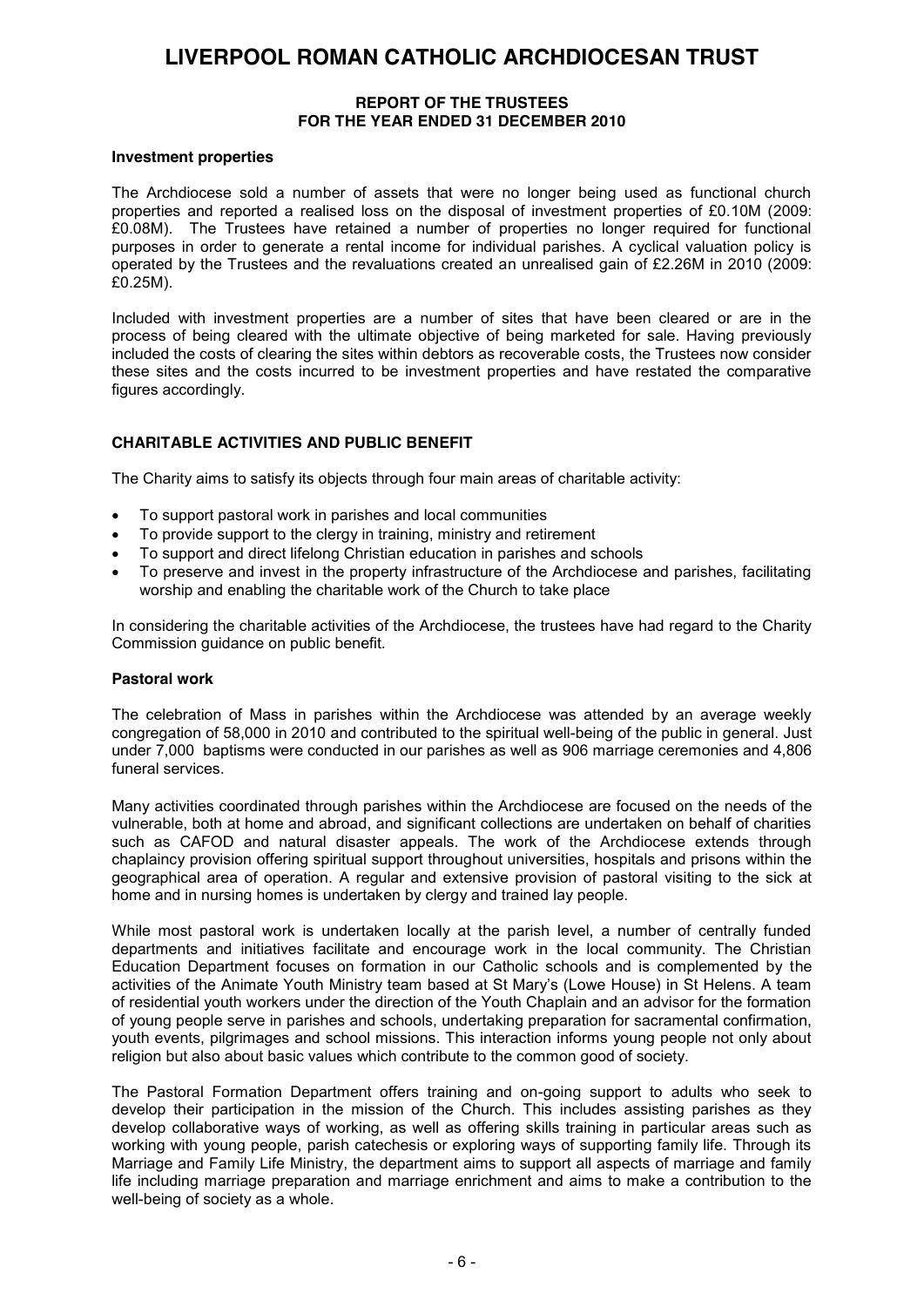#### **REPORT OF THE TRUSTEES FOR THE YEAR ENDED 31 DECEMBER 2010**

#### **Pastoral work (cont'd)**

The Justice and Peace Commission was set up in Liverpool in the wake of the Second Vatican Council's restatement of the truth that salvation involves practical things; liberation from the bondage of slavery and debt, freedom from the pangs of hunger, release from the captivity of poverty and entry into the promised land of freedom and prosperity.

More than ten years ago the archbishop renewed our commitment by signing, and displaying on the walls of the Cathedral, a preferential option for the poor. The Commission works throughout the geographical area of the Archdiocese with many local groups and individuals. It also co-operates with CAFOD and other social justice groups locally and nationally.

For the past three decades Liverpool priests have volunteered to serve in Latin America, standing alongside the poor and deprived supported by the people of the Archdiocese. LAMP (Liverpool Archdiocesan Missionary Project) was established in 1979 to undertake this missionary work and attend to the needs of individuals within the parishes administered by archdiocesan priests operating in Bolivia and Peru. An annual parish collection and investment income derived from restricted investments and legacies currently support the day to day activities and pastoral work of the priests in LAMP, with particular emphasis on youth work and the support of medical needs in their parishes.

#### **Clergy support**

At the local level, the clergy are actively involved in directing, coordinating and delivering the strategy of the Archdiocese. The clergy are also responsible for the celebration of Masses as well as baptisms, marriages, funerals and the provision of the sacraments generally. The priests and deacons of the Archdiocese provide welfare to the sick, dying and their relatives though visitations and the administration of the sacraments.

The increasing age profile of the clergy coupled with falling numbers of active parishioners is a vital strategic component of the 'Leaving Safe Harbours' initiative. The Archdiocese is presently served by 159 priests and each parish within a pastoral area will continue to have a designated Parish Priest but with many clergy undertaking responsibility for more than one parish a greater emphasis is being placed on collaboration within the pastoral area.

As the number of retired priests increases beyond the present number of 76, the requirements on the George Andrew Fund to provide for the day to day living needs of the retired clergy will increase and the fund value will diminish. The Trustees are considering the recommendations arising from an actuarial assessment to determine the level of funds required to provide for the retirement costs of currently active clergy. An annual parish collection, 'Provision for Priests in Retirement', has been introduced in recent years and continues to be generously supported by parishioners. Properties in a number of locations within the Archdiocese have been converted and refurbished to increase the level and variety of accommodation available to retired clergy. The proceeds of the annual collection will help to meet the future costs of converting and maintaining such properties and are held separately from those of the George Andrew Fund.

The Archdiocese has nine students preparing for the priesthood and the proceeds of an annual parish collection and a number of legacies and specific donations to the Priests' Training Fund provide for the cost of education of students for the priesthood and for continuing formation.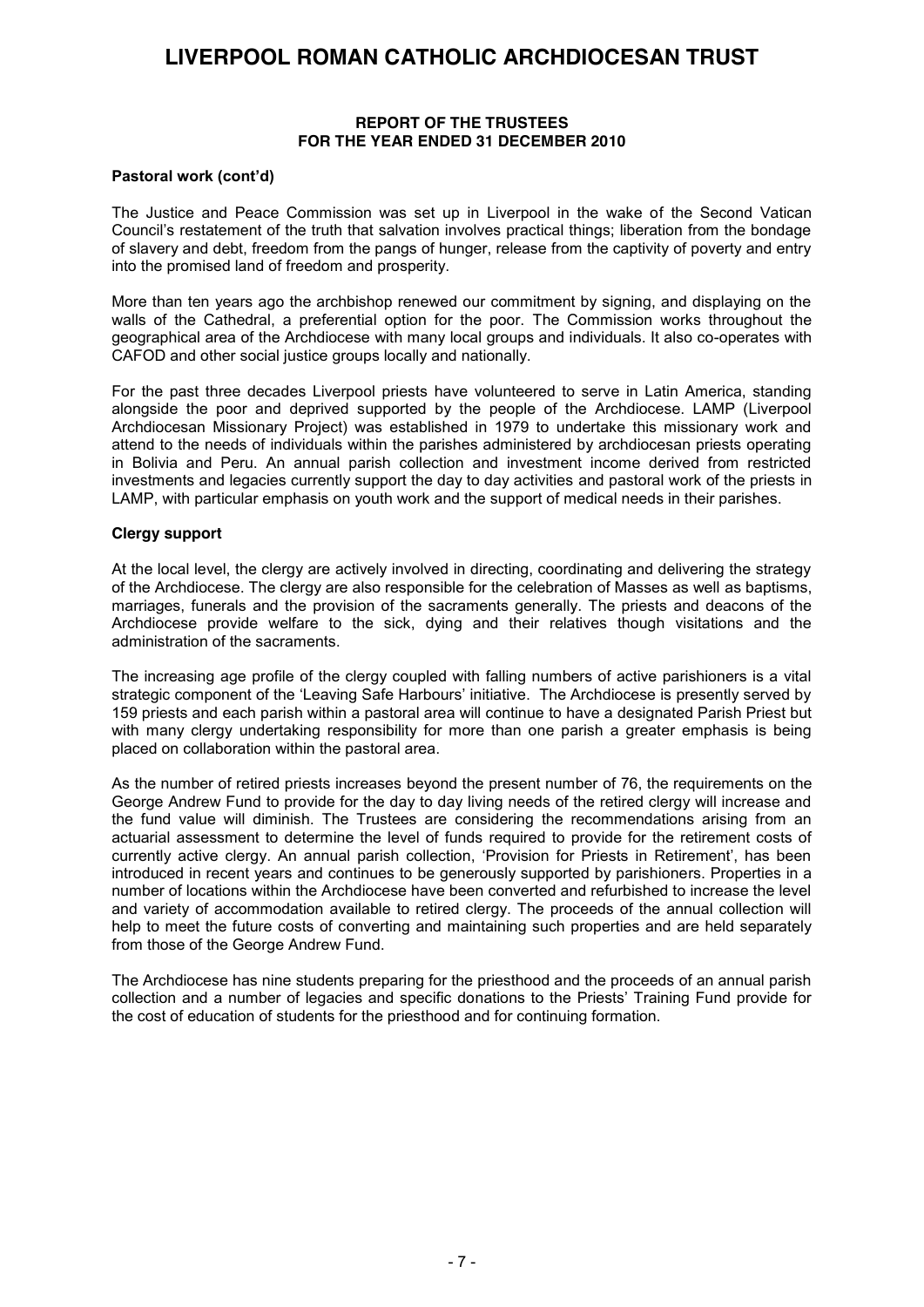#### **REPORT OF THE TRUSTEES FOR THE YEAR ENDED 31 DECEMBER 2010**

#### **Education**

In partnership with the Trustees of religious orders, the Archdiocese provides a network of schools across a very wide and disparate geographical area embracing eight local education authorities and the Isle of Man.

The Schools Department of the Archdiocese ensures that there is in its schools, at both primary and secondary stages, a place available for every baptised Catholic child. Successive external reports give testament to the enduring quality of the network of schools which continue to place as much emphasis on personal, spiritual and moral formation as on academic progress. In celebrating the uniqueness of the individual and fostering independence alongside responsibility to others, the archdiocesan schools strive to offer mutual support for the common good.

The majority of schools in the Archdiocese opted to pay their devolved formula capital allocations (DFC) for schools' capital and repair programmes to an Archdiocese account in which they are maintained on an individual basis until they are drawn down by the school. The administrative cost savings of operating a single system are significant, and by maintaining the schools DFC funds on a collective basis interest of £47K has been generated and returned to the School Projects Fund to help meet the Archdiocese's commitment to an on-going capital build programme. At the year end, the Archdiocese was holding £13.6M on behalf of schools. From April 2011, DFC allocations to schools have been reduced to 20% of their previous levels and it is anticipated that balances held on behalf of schools with diminish significantly through 2011 and 2012.

Through the School Projects Fund, the Archdiocese engaged in capital and repair projects in excess of £25M at a net cost of £0.83M (2009: £2.20M). The reduced cost to the Archdiocese reflects the lower levels of funding made available by the Government and the decisions of the Trustees in 2008 and 2009 to accelerate expenditure to take advantage of competitive conditions in the construction industry. Funding for school building projects is derived primarily from collections in parishes and from parents and just under 500 school building projects were submitted to the Building Projects Committee and approved by the Trustees in the year.

Significant projects during the year included the completion of new buildings at All Saints and St Edmund Arrowsmith Catholic Centres for Learning in Kirkby and Whiston and Faith Primary School in Everton.

Through the Schools Voluntary Contribution Scheme the Archdiocese is able to offer an enhanced level of support to schools. The scheme generated £231K in 2010 from archdiocesan schools and enabled the Schools Department to support the development of leadership teams and advise on selection and appointment processes through effective induction, in-service and advanced programmes of training following appointment. In 2010 a significant number of new appointments made by governing bodies were effected with the support of archdiocesan officers.

#### **Property**

Parish establishment costs remain the most significant area of expenditure for parishes, with £6.42M (2009: £8.67M) incurred in property running costs. Repair and maintenance costs of £3.55M were incurred in 2010 (2009:£5.41M) and the reduction in repair costs can be attributed to the effective control exercised through the Financial Advisory Committee who approve repair projects costing in excess of £5,000 and the efforts of the in-house surveying team in obtaining value for money. The expenditure on the maintenance and repair programme ensures that churches and halls are open to the whole community to benefit not only spiritually but also practically from the provision of pastoral care and the many activities provided by our parishes to the wider community.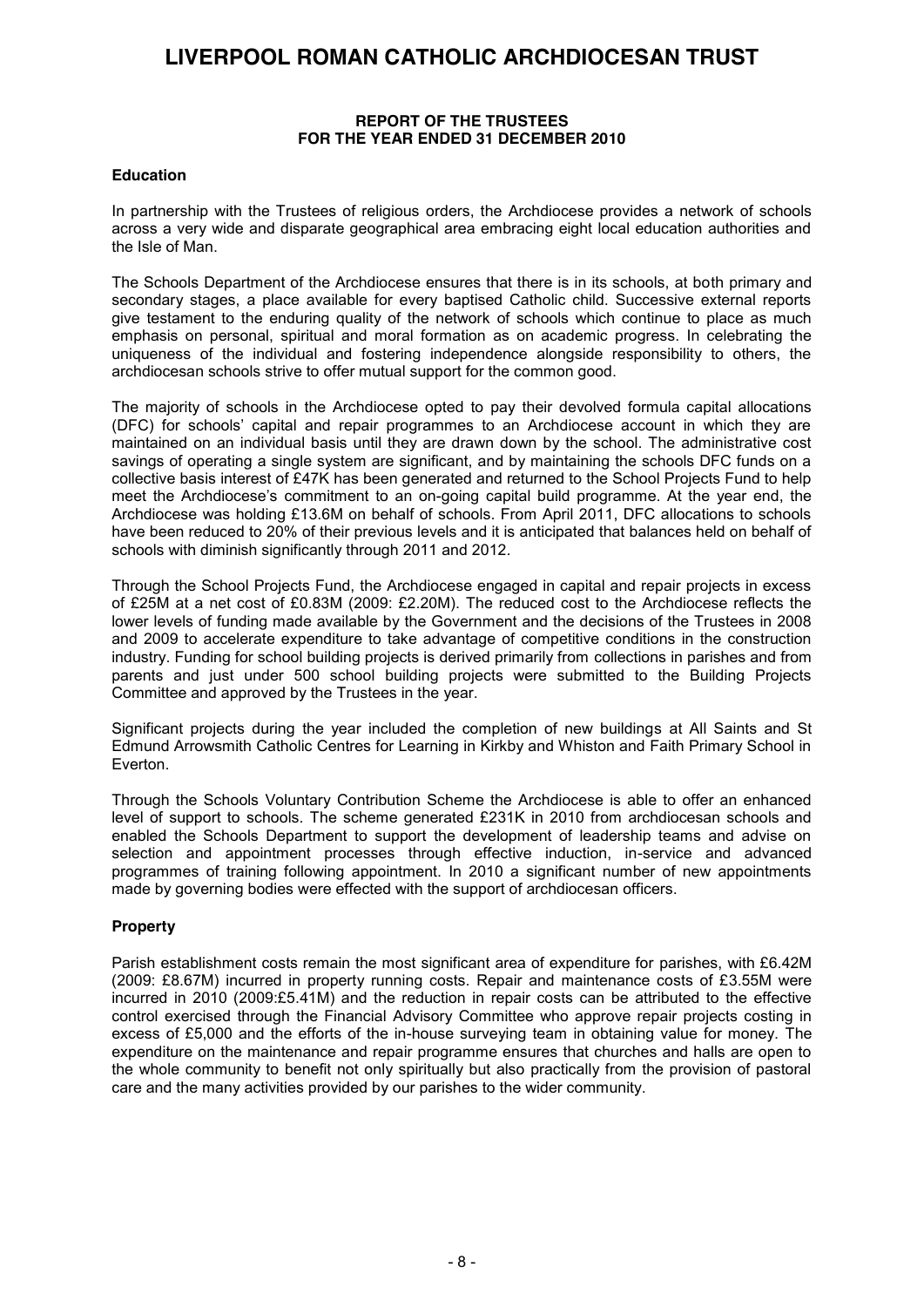#### **REPORT OF THE TRUSTEES FOR THE YEAR ENDED 31 DECEMBER 2010**

#### **Employees**

Information about the Archdiocese's activities is communicated to employees in a number of ways including intranet and email. In addition, regular meetings are held with staff on general and specific matters with an employee forum for central administrative employees.

It is the policy of the Archdiocese to give full consideration to applications from disabled persons, having due regard to their particular aptitudes and abilities, and to provide opportunities for the retention and retraining of employees who become disabled during their employment. Equal opportunities are also given for the training, career development and promotion of disabled persons.

#### **Reserves policy**

At 31 December 2010 the reserves were:

|                               | 2010    | 2009    |
|-------------------------------|---------|---------|
|                               | £000's  | £000's  |
| Restricted funds              | 15.311  | 14.570  |
| Unrestricted funds: - general | 69.866  | 66.457  |
| - designated                  | 61.376  | 57.940  |
|                               | 146.553 | 138.967 |

Restricted funds represent unexpended balances from collections, donations, legacies and grants restricted by donors to specific purposes including the Priests' Training Fund, Foundation Mass capital, specific projects in connection with the Metropolitan Cathedral and a capital grant from the English Sports Council. A breakdown of amounts restricted is given and the purpose of the restrictions is explained further in note 14.

Designated funds have been set aside by the Trustees for school projects, central funds, the George Andrew Retirement Fund, the Metropolitan Cathedral Roof Appeal Fund, the Metropolitan Cathedral and the Liverpool inner-city parish reorganisation. Expenditure is made from these funds on a regular basis. A breakdown of amounts designated is given and the purpose of the designations is explained further in note 15.

Budgetary control over expenditure on school building projects is exercised by the Building Projects Committee. At December 2010 the designated reserves of the School Project Fund were in a negative position. A fall in value of investments experienced in 2008 contributed to the reduction in reserves. Accelerated expenditure was incurred in 2008 and 2009 to take advantage of the competitive nature of the construction industry and in 2009 the Trustees approved additional expenditure on school projects to match the increased availability of Government funding brought forward from future periods with the expectation of reduced expenditure in the years to 2016. It is budgeted that the current negative reserve would be reduced to £1.5M by the end of 2013 and completely eliminated by the end of 2016.

The level of reserves freely available to spend on any or all of the Charity's purposes amounted to approximately 22 months' expenditure, (2009: 20 months'). The freely available reserves exclude fixed assets held for charitable use, as these assets could not be realised without undermining the work of the Archdiocese.

The Trustees consider that a level of reserves equating to 36 months' expenditure is sufficient to enable the Charity to fulfil all of its obligations and commitments. Since the year end investment values have diminished and as returns on cash management remain limited it is felt that progress towards the targeted level of reserves will be slower in the short term. The Trustees' expectations of meeting the desired levels of reserves in the longer term remain realistic.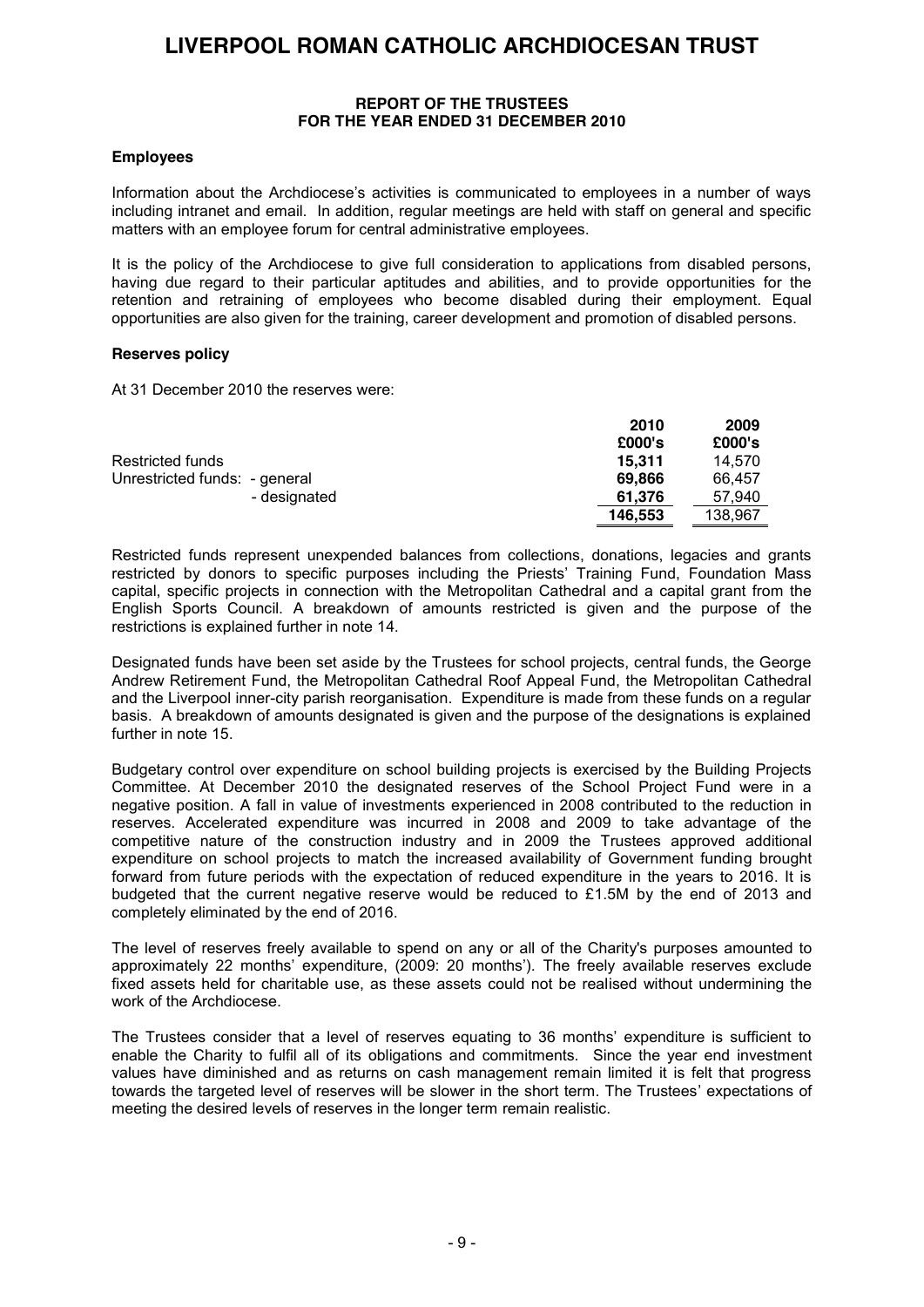#### **REPORT OF THE TRUSTEES FOR THE YEAR ENDED 31 DECEMBER 2010**

#### **PLANS FOR FUTURE PERIODS**

With an ageing profile of parishioners and clergy and a relative shortage of priestly vocations it is anticipated that by 2015 there will only be 100 active archdiocesan priests. Parishes have been grouped into 24 pastoral areas with a future expectation of one priest for every 5,000 parishioners. It is intended that up to five additional pastoral areas will move forward into the 'formal transition stage' identified through the 'Leaving Safe Harbours' strategic review in each of the coming four years.

As part of the implementation of 'Leaving Safe Harbours', a review of resources, buildings and finances will be undertaken and each Pastoral Area will put forward proposals for its own development to the Trustees for consideration. It is anticipated that the development proposals may include the refurbishment or closure of churches within a Pastoral Area but outside of the strategic review process, there may from time-to-time be decisions taken on the continuing use of churches as places of worship following local consultation.

The Trustees are considering their response to the outcomes of the Government's 2010-11 Review of Capital Education and the potential changes that this may generate in the allocation and distribution of capital funding for schools. A consultation process on such matters is to conclude in late 2011 with formal announcements to follow in due course. The level of funding made available by Government in 2011 has been reduced by 20% in terms of LCVAP grant and 80% for school devolved formula capital allocations and the levels of funding anticipated for 2012 are as yet unclear. With the funding allocated to archdiocesan annual capital programmes the Trustees will prioritise work required to improve the condition of the buildings and infrastructure of schools and, where necessary, to address demand for pupil places.

Future developments will include the progression of the new build development at the Enterprise Academy in Liverpool and significant enlargement of accommodation at St James' CPS in Orrell. The work to rationalise into one building at English Martyrs' CPS in Haydock and Our Lady of Walsingham CPS in Netherton will also be concluded. Co-operation with local authorities is ongoing to consider how the Archdiocese can provide support to high schools that anticipated funding through cancelled Building Schools for the Future programmes and for which there now remains significant challenges with those school buildings.

The administrative and centrally coordinated pastoral functions of the Archdiocese are funded from the Central Reserves. These funds are particularly dependent on income generated from cash management and investments. Although medium term projections of interest rates remain low, the level of Central Reserves is in excess of the reserves policy for the Archdiocese as a whole. The reserve balance designated for central operation is of sufficient magnitude to absorb the impact of a lower investment income for a number of years into the future.

In summary, the overall picture is one of consolidation and improvement of existing resources. The Trustees are budgeting carefully in response to archdiocesan needs and priorities in order to improve the level of reserves and maintain commitments to existing services.

#### **Volunteers**

The Trustees acknowledge the hard work of so many volunteers in our parishes who help in financial and property administration and also of those who are employed by the Archdiocese in administration. They would wish to thank them all for all their hard work and dedicated commitment to this aspect of the life of the Church. The monetary value of the volunteers' time is impossible to quantify.

#### **AUDITORS**

A resolution to reappoint PKF (UK) LLP as auditors for the ensuing year will be proposed.

Signed on behalf of the Trustees

#### **Rev S Kirwin Episcopal Vicar for Finance and Development**

20 October 2011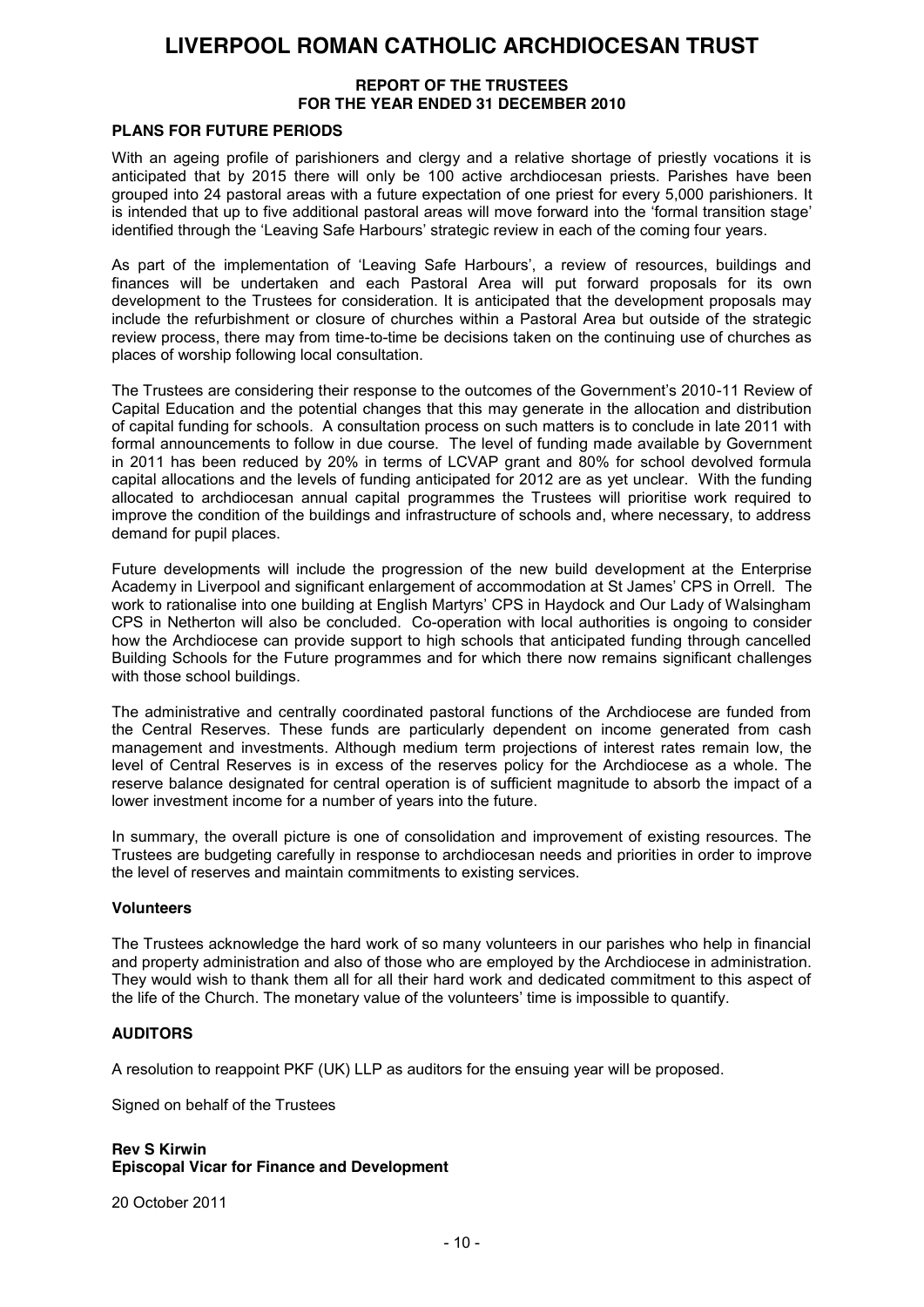#### **STATEMENT OF TRUSTEES' RESPONSIBILITIES FOR THE YEAR ENDED 31 DECEMBER 2010**

The Trustees are responsible for preparing the Report of the Trustees' and the financial statements in accordance with applicable law and United Kingdom Accounting Standards (United Kingdom Generally Accepted Accounting Practice).

Charity law requires the Trustees to prepare financial statements for each financial year that give a true and fair view of the state of affairs of the group and parent charity and of the incoming resources and application of resources of the group for the year. In preparing those financial statements the Trustees are required to:

- select suitable accounting policies and then apply them consistently;
- observe the methods and principles in the Charities SORP;
- make judgments and estimates that are reasonable and prudent;
- state whether applicable accounting standards have been followed, subject to any material departures disclosed and explained in the financial statements;
- prepare the financial statements on the going concern basis unless it is in appropriate to presume that the charity will continue in business.

The Trustees are responsible for keeping accounting records that are sufficient to show and explain the charity's transactions and disclose with reasonable accuracy at any time the financial position of the group and parent charity and enable them to ensure that the financial statements comply with the Charities Act 1993 and regulations made thereunder. They are also responsible for safeguarding the assets of the group and parent charity and hence for taking reasonable steps for the prevention and detection of fraud and other irregularities.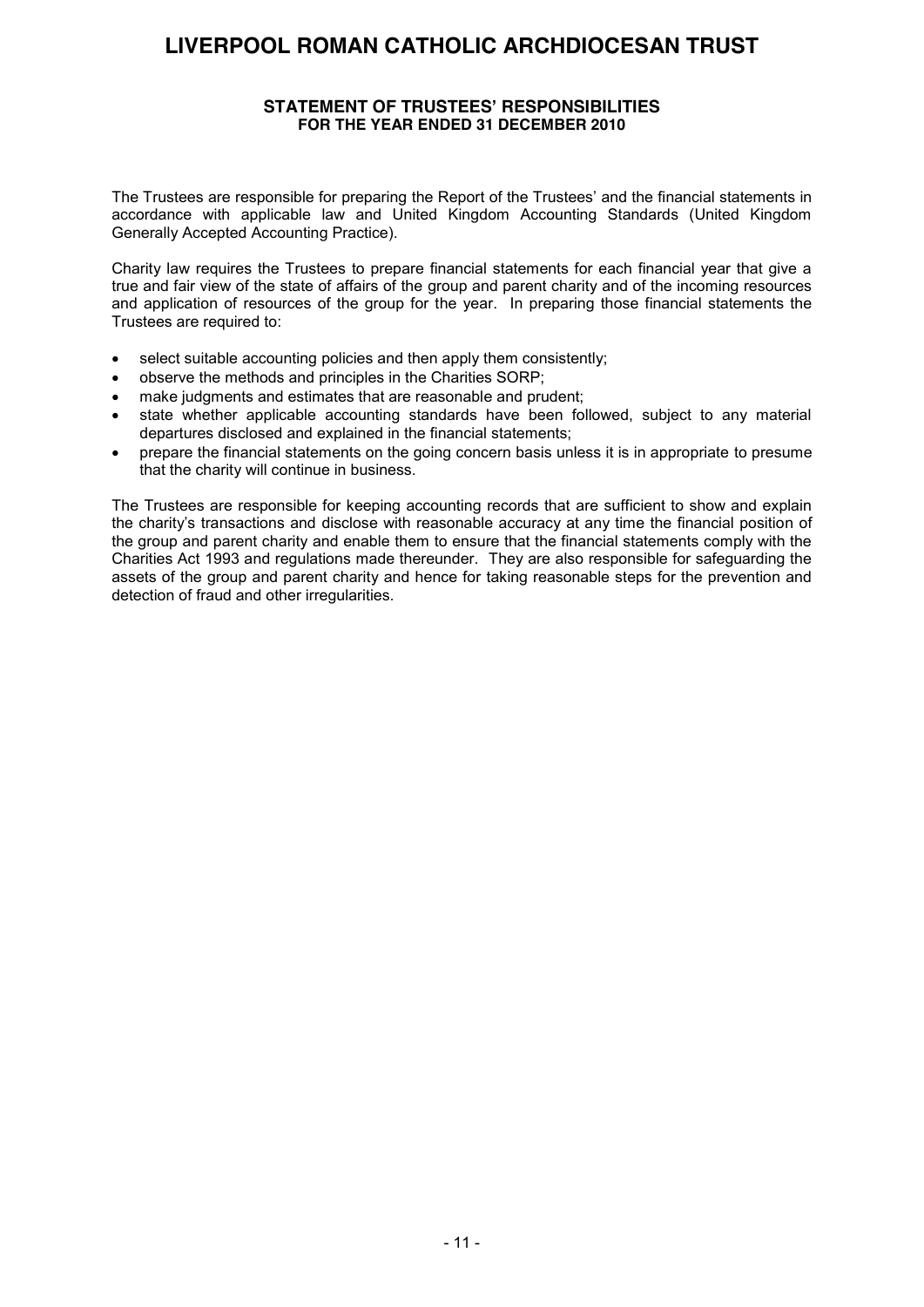#### **INDEPENDENT AUDITOR'S REPORT TO THE TRUSTEES OF LIVERPOOL ROMAN CATHOLIC ARCHDIOCESAN TRUST FOR THE YEAR ENDED 31 DECEMBER 2010**

We have audited the group and parent charity financial statements ("the financial statements") of Liverpool Roman Catholic Archdiocesan Trust for the year ended 31 December 2010 which comprise the consolidated statement of financial activities, the consolidated and parent charity balance sheets, the consolidated cash flow statement and the related notes. The financial reporting framework that has been applied in their preparation is applicable law and United Kingdom Accounting Standards (United Kingdom Generally Accepted Accounting Practice).

This report is made solely to the Charity's Trustees as a body, in accordance with regulations made under section 44 of the Charities Act 1993. Our audit work has been undertaken so that we might state to the Charity's Trustees those matters we are required to state to them in an auditor's report and for no other purpose. To the fullest extent permitted by law, we do not accept or assume responsibility to anyone other than the Charity and the Charity's trustees as a body, for our audit work, for this report, or for the opinions we have formed.

#### **Respective responsibilities of trustees and auditor**

As explained more fully in the statement of Trustees' responsibilities, the Trustees are responsible for the preparation of the financial statements, which give a true and fair view. We have been appointed as auditor under section 43 of the Charities Act 1993 and report in accordance with that Act. Our responsibility is to audit and express an opinion on the financial statements in accordance with appropriate law and International Standards on Auditing (UK and Ireland). Those standards require us to comply with the Auditing Practices Board's Ethical Standards for Auditors.

#### **Scope of the audit of the financial statements**

An audit involves obtaining evidence about the amounts and disclosures in the financial statements sufficient to give reasonable assurance that the financial statements are free from material misstatement, whether caused by fraud or error. This includes an assessment of: whether the accounting policies are appropriate to the group's and parent charity's circumstances and have been consistently applied and adequately disclosed; the reasonableness of significant accounting estimates made by the trustees; and the overall presentation of the financial statements. In addition, we read all the financial and non-financial information in the annual report to identify material inconsistencies with the audited financial statements. If we become aware of any apparent material misstatements or inconsistencies we consider the implications for our report.

#### **Opinion on financial statements**

In our opinion the financial statements:

- give a true and fair view of the state of the group's and parent Charity's affairs as at 31 December 2010 and of the group's incoming resources and application of resources for the year then ended;
- have been properly prepared in accordance with United Kingdom Generally Accepted Accounting Practice; and
- have been prepared in accordance with the Charities Act 1993 and regulations made thereunder.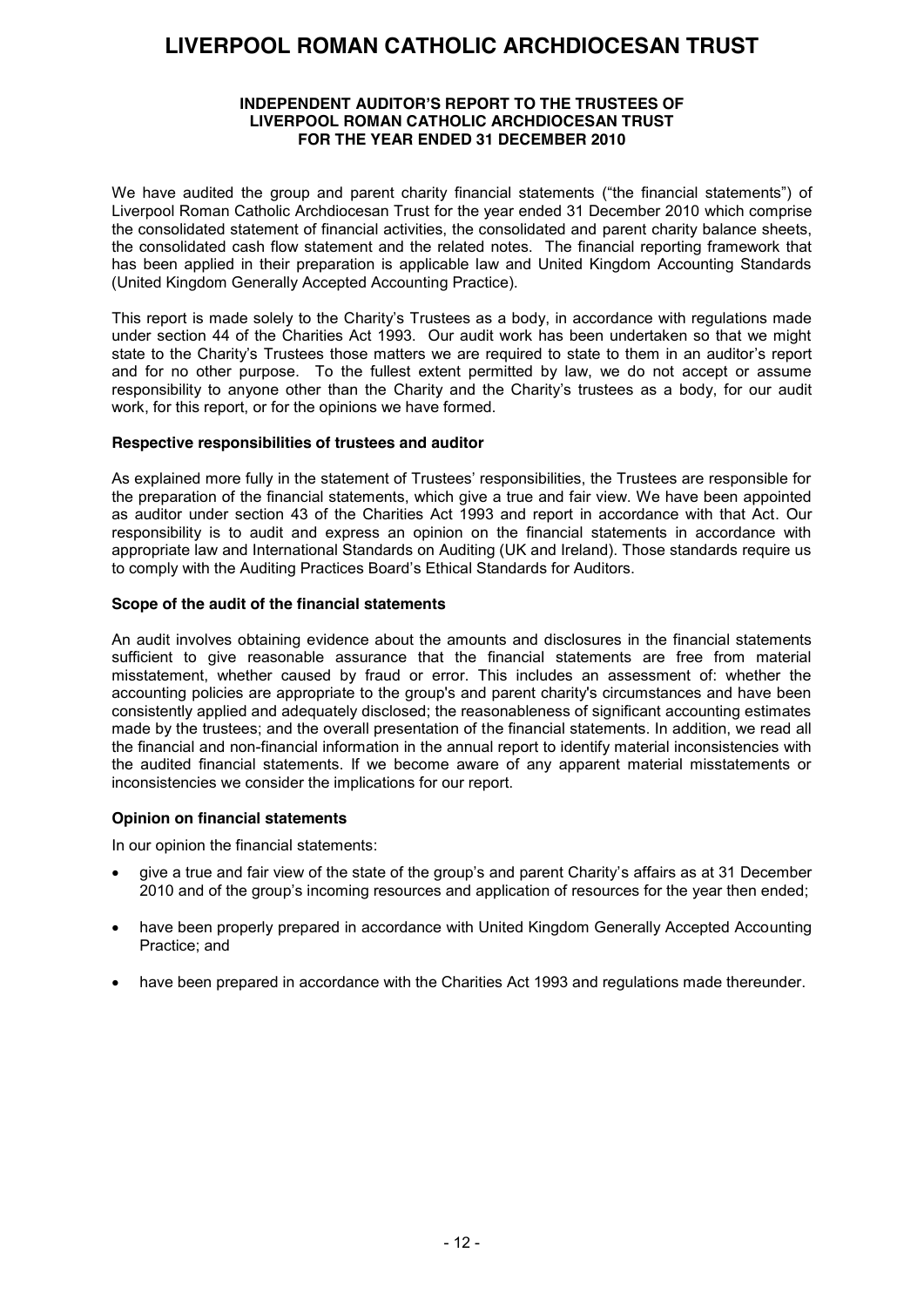#### **INDEPENDENT AUDITOR'S REPORT TO THE TRUSTEES OF LIVERPOOL ROMAN CATHOLIC ARCHDIOCESAN TRUST FOR THE YEAR ENDED 31 DECEMBER 2010 (continued)**

#### **Matters on which we are required to report by exception**

We have nothing to report in respect of the following matters where regulations made under the Charities Act 1993 requires us to report to you if, in our opinion:

- sufficient accounting records have not been kept in respect of the parent charity; or
- the parent charity financial statements do not accord with the accounting records; or
- any information contained in the financial statements is inconsistent in any material respect with the trustees report; or
- any information or explanation to which we are entitled has not been afforded to us.

**PKF (UK) LLP** Statutory auditor Liverpool, UK

20 October 2011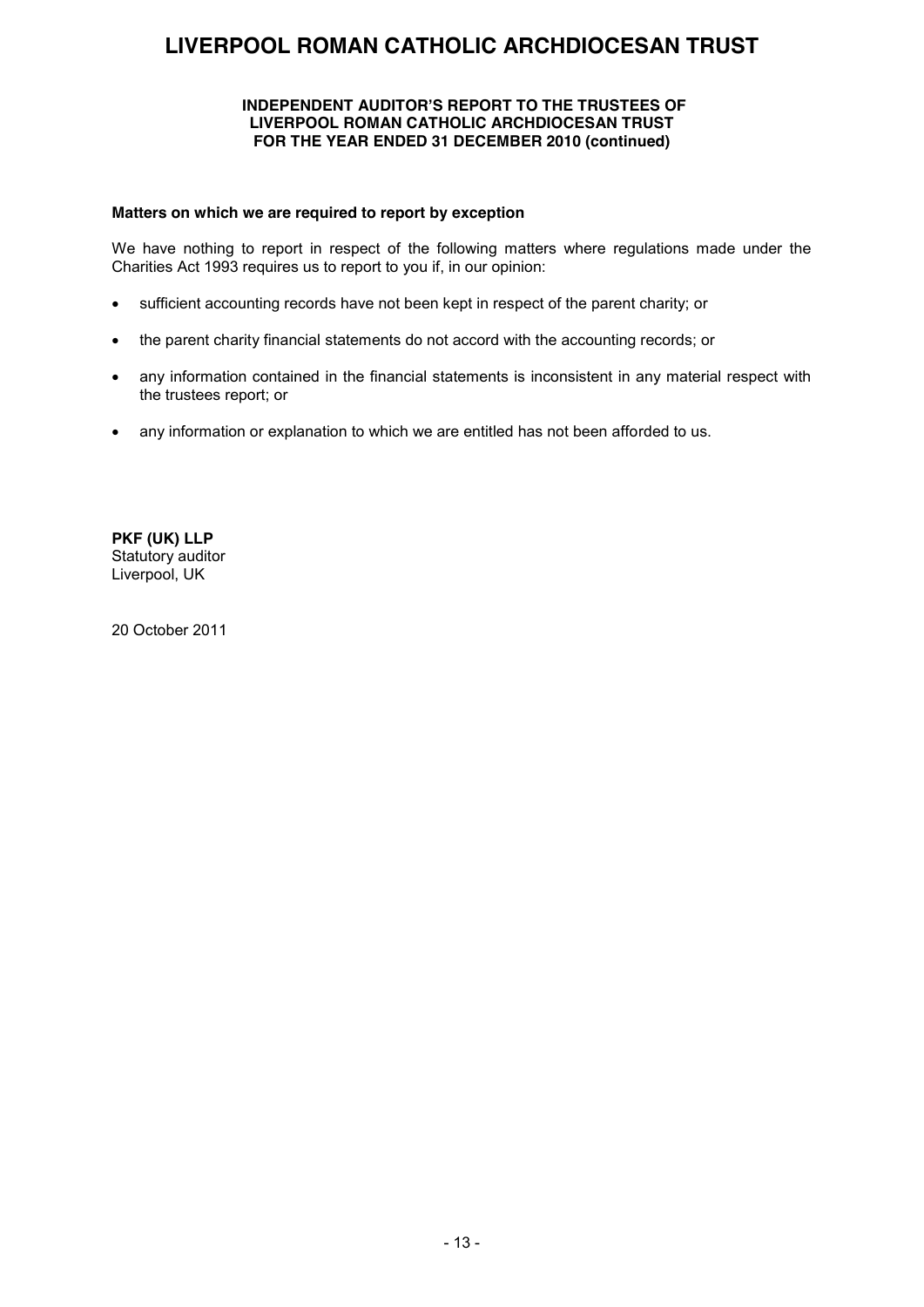#### **LIVERPOOL ROMAN CATHOLIC ARCHDIOCESAN TRUST CONSOLIDATED STATEMENT OF FINANCIAL ACTIVITIES FOR THE YEAR ENDED 31 DECEMBER 2010**

|                                                                           | <b>Note</b> | Parochial<br><b>Unrestricted</b><br><b>Funds</b><br>£000's | <b>Parochial</b><br><b>Designated</b><br><b>Funds</b><br>£000's | <b>Parochial</b><br><b>Restricted</b><br><b>Funds</b><br>£000's | <b>TOTAL</b><br>Parochial<br><b>Funds</b><br>£000's | Curial<br><b>Unrestricted</b><br><b>Funds</b><br>£000's | Curial<br><b>Designated</b><br>Funds<br>£000's | Curial<br><b>Restricted</b><br><b>Funds</b><br>£000's | <b>TOTAL</b><br>Curial<br><b>Funds</b><br>£000's | <b>TOTAL</b><br>2010<br>£000's | <b>TOTAL</b><br>2009<br>£000's |
|---------------------------------------------------------------------------|-------------|------------------------------------------------------------|-----------------------------------------------------------------|-----------------------------------------------------------------|-----------------------------------------------------|---------------------------------------------------------|------------------------------------------------|-------------------------------------------------------|--------------------------------------------------|--------------------------------|--------------------------------|
| <b>INCOMING RESOURCES</b>                                                 |             |                                                            |                                                                 |                                                                 |                                                     |                                                         |                                                |                                                       |                                                  |                                |                                |
| Incoming resources from generated funds                                   |             |                                                            |                                                                 |                                                                 |                                                     |                                                         |                                                |                                                       |                                                  |                                |                                |
| Voluntary income                                                          | 2.1         | 9,882                                                      | 455                                                             | 2,022                                                           | 12,359                                              | 332                                                     | 161                                            | 483                                                   | 976                                              | 13,335                         | 12,912                         |
| Activities for generating funds                                           | 2.2         | 297                                                        |                                                                 |                                                                 | 297                                                 | 23,319                                                  |                                                |                                                       | 23,319                                           | 23,616                         | 28,525                         |
| Investment income                                                         | 2.3         | 1,181                                                      | 236                                                             | 6                                                               | 1,423                                               | 219                                                     | 1,606                                          | 111                                                   | 1,936                                            | 3,359                          | 3,706                          |
| Incoming resources from charitable activities                             | 3           | 301                                                        |                                                                 |                                                                 | 301                                                 | 267                                                     | 551                                            | 148                                                   | 966                                              | 1,267                          | 958                            |
| Other incoming resources                                                  | 4           | (95)                                                       |                                                                 |                                                                 | (95)                                                |                                                         | 576                                            |                                                       | 576                                              | 481                            | 109                            |
| <b>TOTAL INCOMING RESOURCES</b>                                           |             | 11,566                                                     | 691                                                             | 2,028                                                           | 14,285                                              | 24,137                                                  | 2,894                                          | 742                                                   | 27,773                                           | 42,058                         | 46,210                         |
| <b>RESOURCES EXPENDED</b>                                                 |             |                                                            |                                                                 |                                                                 |                                                     |                                                         |                                                |                                                       |                                                  |                                |                                |
| <b>Costs of generating funds</b>                                          |             |                                                            |                                                                 |                                                                 |                                                     |                                                         |                                                |                                                       |                                                  |                                |                                |
| Costs of activities for generating funds                                  |             | (75)                                                       |                                                                 |                                                                 | (75)                                                | (23, 022)                                               | (75)                                           |                                                       | (23,097)                                         | (23, 172)                      | (27, 018)                      |
| Investment management costs                                               |             | (99)                                                       | (31)                                                            |                                                                 | (130)                                               | (6)                                                     | (114)                                          | (3)                                                   | (123)                                            | (253)                          | (221)                          |
| <b>Charitable activities</b>                                              | 5           | (12, 165)                                                  | (825)                                                           | (1,789)                                                         | (14, 779)                                           | (993)                                                   | (3,875)                                        | (470)                                                 | (5, 338)                                         | (20, 117)                      | (22, 631)                      |
| <b>Governance costs</b>                                                   | 7           |                                                            |                                                                 | $\overline{\phantom{a}}$                                        |                                                     |                                                         | (139)                                          |                                                       | (139)                                            | (139)                          | (134)                          |
| <b>TOTAL RESOURCES EXPENDED</b>                                           |             | (12, 339)                                                  | (856)                                                           | (1,789)                                                         | (14, 984)                                           | (24, 021)                                               | (4,203)                                        | (473)                                                 | (28, 697)                                        | (43, 681)                      | (50,004)                       |
| <b>NET (OUTGOING)/INCOMING RESOURCES</b><br><b>BEFORE TRANSFERS</b>       |             | (773)                                                      | (165)                                                           | 239                                                             | (699)                                               | 116                                                     | (1,309)                                        | 269                                                   | (924)                                            | (1,623)                        | (3,794)                        |
| Gross transfers between funds                                             | 22          | (1,717)                                                    | 143                                                             | (413)                                                           | (1,987)                                             | 898                                                     | 821                                            | 268                                                   | 1,987                                            |                                |                                |
| <b>NET (OUTGOING)/INCOMING RESOURCES</b><br>BEFORE OTHER RECOGNISED GAINS |             | (2,490)                                                    | (22)                                                            | (174)                                                           | (2,686)                                             | 1,014                                                   | (488)                                          | 537                                                   | 1,063                                            | (1,623)                        | (3,794)                        |
| <b>OTHER RECOGNISED GAINS/(LOSSES)</b>                                    |             |                                                            |                                                                 |                                                                 |                                                     |                                                         |                                                |                                                       |                                                  |                                |                                |
| <b>Revaluation of investment properties</b>                               | 10.1        | 2,586                                                      |                                                                 |                                                                 | 2,586                                               |                                                         | (328)                                          |                                                       | (328)                                            | 2,258                          | 246                            |
| Realised loss on investment properties                                    |             | (100)                                                      |                                                                 |                                                                 | (100)                                               |                                                         |                                                |                                                       |                                                  | (100)                          | (75)                           |
| Unrealised gain on deposits                                               |             |                                                            |                                                                 |                                                                 |                                                     |                                                         | 600                                            |                                                       | 600                                              | 600                            | 705                            |
| Unrealised gain on investments                                            | 11.1        | 2,168                                                      | 658                                                             | 20                                                              | 2,846                                               | 231                                                     | 3,016                                          | 358                                                   | 3,605                                            | 6,451                          | 8,928                          |
| <b>NET MOVEMENT IN FUNDS</b>                                              |             | 2.164                                                      | 636                                                             | (154)                                                           | 2,646                                               | 1,245                                                   | 2,800                                          | 895                                                   | 4,940                                            | 7,586                          | 6,010                          |
| Fund balances brought forward at 1 January 2010                           |             | 64,373                                                     | (3,009)                                                         | 1,761                                                           | 63,125                                              | 2,084                                                   | 60,949                                         | 12,809                                                | 75,842                                           | 138,967                        | 132,957                        |
| FUND BALANCES CARRIED FORWARD AT 31<br>DECEMBER 2010                      | 23          | 66,537                                                     | (2, 373)                                                        | 1,607                                                           | 65,771                                              | 3,329                                                   | 63,749                                         | 13,704                                                | 80,782                                           | 146,553                        | 138,967                        |

All amounts relate to continuing operations.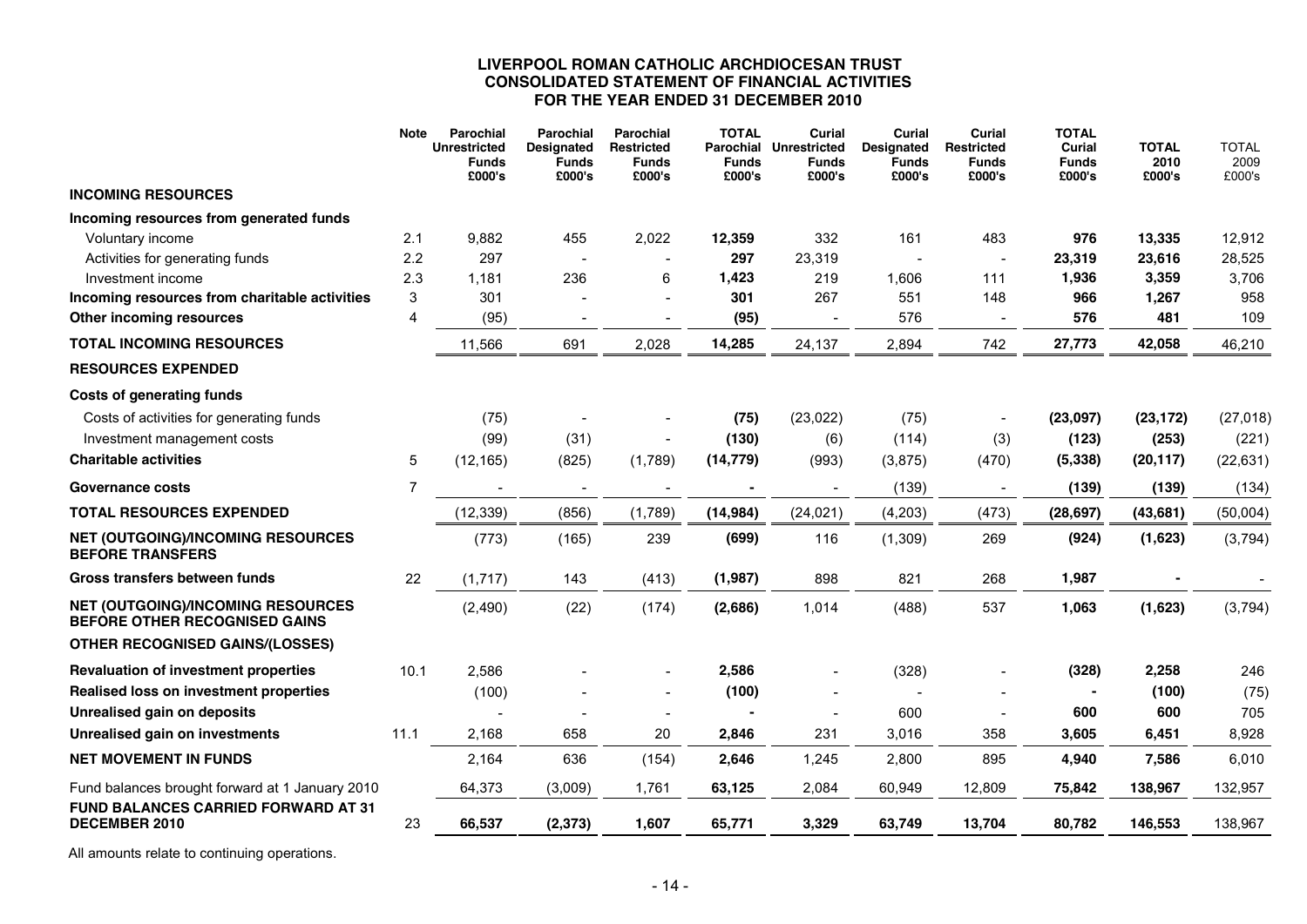#### **CONSOLIDATED BALANCE SHEET AT 31 DECEMBER 2010**

|                                          | <b>Notes</b> | <b>Parochial</b><br>2010<br>£000's | <b>Curial</b><br>2010<br>£000's | <b>Total</b><br>2010<br>£000's | Parochial<br>2009<br>£000's | Curial<br>2009<br>£000's<br>Restated | Total<br>2009<br>£000's<br>Restated |
|------------------------------------------|--------------|------------------------------------|---------------------------------|--------------------------------|-----------------------------|--------------------------------------|-------------------------------------|
| <b>FIXED ASSETS</b>                      |              |                                    |                                 |                                |                             |                                      |                                     |
| <b>Tangible assets</b>                   |              |                                    |                                 |                                |                             |                                      |                                     |
| - investment properties                  | 10.1         | 7,926                              | 7,482                           | 15,408                         | 5,304                       | 7,792                                | 13,096                              |
| - other                                  | 10.2         | 17,916                             | 22,415                          | 40,331                         | 17,294                      | 23,086                               | 40,380                              |
|                                          |              | 25,842                             | 29,897                          | 55,739                         | 22,598                      | 30,878                               | 53,476                              |
| <b>Investments</b>                       | 11.1         | 34,064                             | 44,829                          | 78,893                         | 29,992                      | 41,239                               | 71,231                              |
| <b>Total Fixed Assets</b>                |              | 59,906                             | 74,726                          | 134,632                        | 52,590                      | 72,117                               | 124,707                             |
| <b>CURRENT ASSETS</b>                    |              |                                    |                                 |                                |                             |                                      |                                     |
| <b>Stock</b>                             |              |                                    | 763                             | 763                            |                             | 702                                  | 702                                 |
| <b>Debtors</b>                           |              |                                    |                                 |                                |                             |                                      |                                     |
| - due within one year                    | 12           | 3,905                              | 3,426                           | 7,331                          | 2,070                       | 5,432                                | 7,502                               |
| <b>Balance at bank</b>                   |              |                                    |                                 |                                |                             |                                      |                                     |
| including deposits                       |              | 24,579                             | 1,807                           | 26,386                         | 26,763                      | 2,388                                | 29,151                              |
|                                          |              | 28,484                             | 5,996                           | 34,480                         | 28,833                      | 8,522                                | 37,355                              |
| <b>CREDITORS</b>                         |              |                                    |                                 |                                |                             |                                      |                                     |
| - amounts falling due<br>within one year | 13           | (14, 491)                          | (8,068)                         | (22, 559)                      | (15,901)                    | (7, 194)                             | (23,095)                            |
| <b>Parochial/Curial balances</b>         |              | (8, 128)                           | 8,128                           |                                | (2, 397)                    | 2,397                                |                                     |
| <b>Net current assets</b>                |              | 5,865                              | 6,056                           | 11,921                         | 10,535                      | 3,725                                | 14,260                              |
| <b>NET ASSETS</b>                        |              | 65,771                             | 80,782                          | 146,553                        | 63,125                      | 75,842                               | 138,967                             |
|                                          |              |                                    |                                 |                                |                             |                                      |                                     |
| <b>ACCUMULATED FUNDS</b>                 |              |                                    |                                 |                                |                             |                                      |                                     |
| Restricted funds                         | 14           | 1,607                              | 13,704                          | 15,311                         | 1,761                       | 12,809                               | 14,570                              |
| Unrestricted funds                       |              |                                    |                                 |                                |                             |                                      |                                     |
| - designated                             | 15           | (2, 373)                           | 63,749                          | 61,376                         | (3,009)                     | 60,949                               | 57,940                              |
| - general                                |              | 66,537                             | 3,329                           | 69,866                         | 64,373                      | 2,084                                | 66,457                              |
|                                          |              | 65,771                             | 80,782                          | 146,553                        | 63,125                      | 75,842                               | 138,967                             |

The financial statements were approved and authorised for issue by the Board of Trustees on 20 October 2011 and signed on their behalf by

**Most Rev P Kelly, Chairman of the Trustees**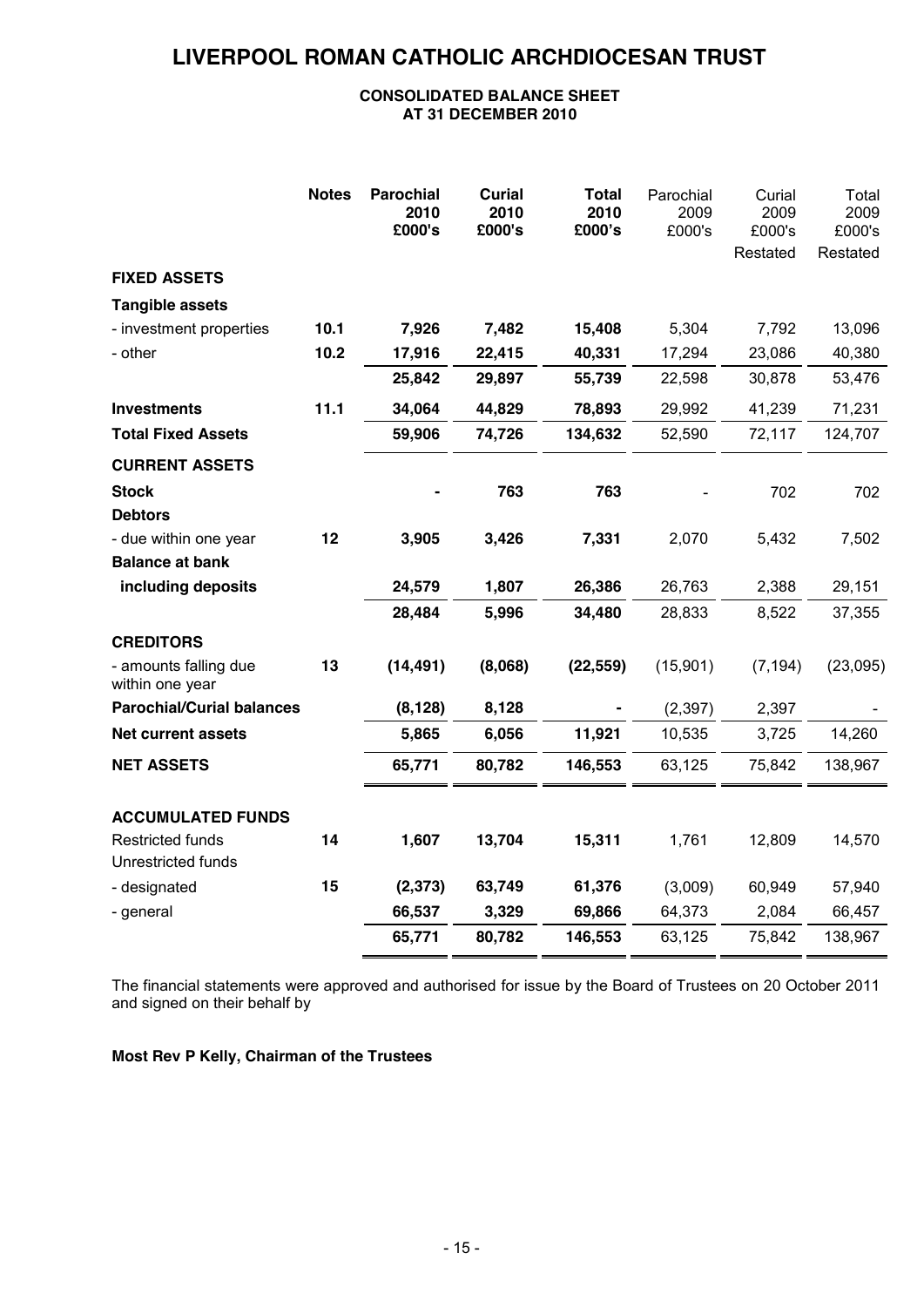#### **CHARITY BALANCE SHEET AT 31 DECEMBER 2010**

|                                                              | <b>Notes</b> | <b>Parochial</b><br>2010<br>£000's | <b>Curial</b><br>2010<br>£000's | <b>Total</b><br>2010<br>£000's | Parochial<br>2009<br>£000's | Curial<br>2009<br>£000's<br>Restated | Total<br>2009<br>£000's<br>Restated |
|--------------------------------------------------------------|--------------|------------------------------------|---------------------------------|--------------------------------|-----------------------------|--------------------------------------|-------------------------------------|
| <b>FIXED ASSETS</b>                                          |              |                                    |                                 |                                |                             |                                      |                                     |
| <b>Tangible assets</b>                                       |              |                                    |                                 |                                |                             |                                      |                                     |
| - investment properties                                      | 10.1         | 7,926                              | 7,482                           | 15,408                         | 5,304                       | 7,792                                | 13,096                              |
| - other                                                      | 10.3         | 17,916                             | 3,907                           | 21,823                         | 17,294                      | 3,996                                | 21,290                              |
|                                                              |              | 25,842                             | 11,389                          | 37,231                         | 22,598                      | 11,788                               | 34,386                              |
| <b>Investments</b>                                           | 11.2         | 34,064                             | 43,751                          | 77,815                         | 29,992                      | 40,219                               | 70,211                              |
| Investment in related<br>companies                           | 11.3         |                                    | 19,660                          | 19,660                         |                             | 19,660                               | 19,660                              |
| <b>Total Fixed Assets</b>                                    |              | 59,906                             | 74,800                          | 134,706                        | 52,590                      | 71,667                               | 124,257                             |
| <b>CURRENT ASSETS</b><br><b>Stock</b>                        |              |                                    |                                 |                                |                             |                                      |                                     |
| <b>Debtors</b>                                               |              |                                    |                                 |                                |                             |                                      |                                     |
| - due within one year<br><b>Balance at bank</b>              | 12           | 3,905                              | 1,570                           | 5,475                          | 2,070                       | 2,447                                | 4,517                               |
| including deposits                                           |              | 24,579                             | 1,254                           | 25,833                         | 26,763                      | 3,046                                | 29,809                              |
|                                                              |              | 28,484                             | 2,824                           | 31,308                         | 28,833                      | 5,493                                | 34,326                              |
| <b>CREDITORS</b><br>- amounts falling due<br>within one year | 13           | (14, 491)                          | (3, 134)                        | (17, 625)                      | (15,901)                    | (1, 189)                             | (17,090)                            |
| <b>Parochial/Curial balances</b>                             |              | (8, 128)                           | 10,129                          | 2,001                          | (2, 397)                    | 6,122                                | 3,725                               |
| <b>Net current assets</b>                                    |              | 5,865                              | 9,819                           | 15,684                         | 10,535                      | 10,426                               | 20,961                              |
| <b>NET ASSETS</b>                                            |              | 65,771                             | 84,619                          | 150,390                        | 63,125                      | 82,093                               | 145,218                             |
| <b>ACCUMULATED FUNDS</b><br><b>Restricted funds</b>          |              |                                    |                                 |                                |                             |                                      |                                     |
| Unrestricted funds                                           | 14           | 1,607                              | 13,094                          | 14,701                         | 1,761                       | 12,145                               | 13,906                              |
| - designated                                                 | 15           | (2, 373)                           | 63,749                          | 61,376                         | (3,009)                     | 60,949                               | 57,940                              |
| - general                                                    |              | 66,537                             | 7,776                           | 74,313                         | 64,373                      | 8,999                                | 73,372                              |
|                                                              |              | 65,771                             | 84,619                          | 150,390                        | 63,125                      | 82,093                               | 145,218                             |

The financial statements were approved and authorised for issue by the Board of Trustees on 20 October 2011 and signed on their behalf by

#### **Most Rev P Kelly, Chairman of the Trustees**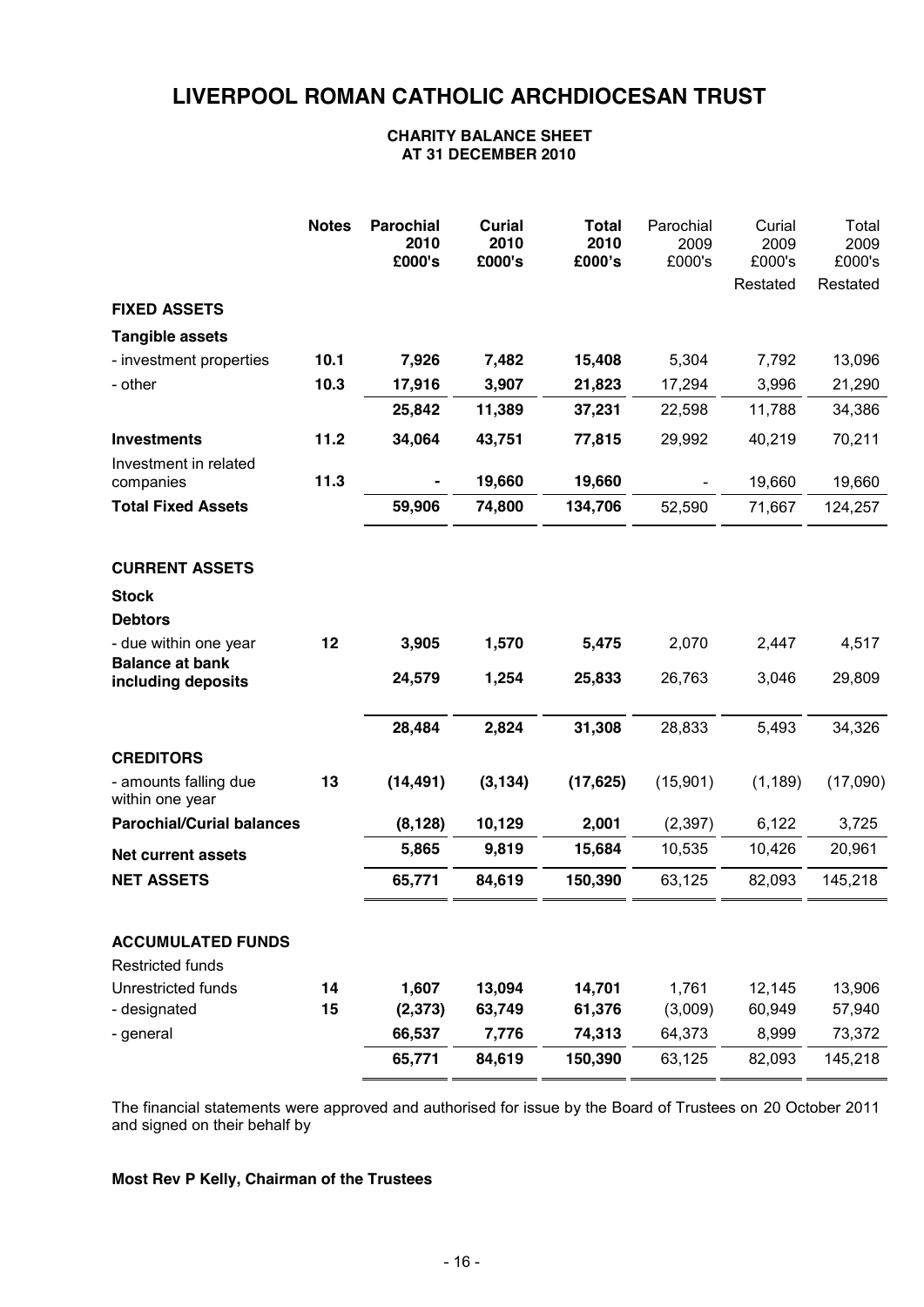#### **CONSOLIDATED CASH FLOW STATEMENT FOR THE YEAR ENDED 31 DECEMBER 2010**

|                                                               | 2010     |          | 2009     |          |
|---------------------------------------------------------------|----------|----------|----------|----------|
|                                                               | £000's   | £000's   | £000's   | £000's   |
|                                                               |          |          |          | Restated |
| <b>Operating activities</b>                                   |          |          |          |          |
| Net outgoing resources (page 15)                              | (1,623)  |          | (3,794)  |          |
| Investment income and interest receivable                     | (2,536)  |          | (2,937)  |          |
| Deficit on sale of fixed assets held for Charity's<br>own use | 79       |          | 323      |          |
| Depreciation                                                  | 2,037    |          | 1,939    |          |
| (Increase)/decrease in stock                                  | (61)     |          | 43       |          |
| Decrease in debtors                                           | 185      |          | 2,683    |          |
| Decrease in creditors                                         | (537)    |          | (1, 125) |          |
| Net cash outflow from operating activities                    |          | (2, 456) |          | (2,868)  |
| Return on investments and servicing of<br>finance             |          |          |          |          |
| Investment income                                             |          | 1,987    |          | 2,446    |
| Capital expenditure and financial investment                  |          |          |          |          |
| Purchase of tangible fixed assets                             | (2, 239) |          | (1,420)  |          |
| Purchase of investment property                               | (18)     |          | (1, 129) |          |
| Purchase of listed investments                                | (1, 484) |          | (1,765)  |          |
|                                                               | (3,741)  |          | (4, 314) |          |
| Proceeds from sale of investment property                     |          |          | 1,096    |          |
| Proceeds from sale of tangible fixed assets                   | 36       |          | 99       |          |
| Proceeds from sale of listed investments                      | 273      |          | 248      |          |
| Net cash outflow from investing activities                    |          | (3, 432) |          | (2,871)  |
| <b>Management of liquid resources</b>                         |          |          |          |          |
| Cash management income                                        |          | 536      |          | 354      |
| Decrease in cash                                              |          | (3, 365) |          | (2,939)  |
| Cash at 1 January 2010 (as restated)                          |          | 29,151   |          | 31,385   |
| Unrealised gain on deposits                                   |          | 600      |          | 705      |
| Cash at 31 December 2010                                      |          | 26,386   |          | 29,151   |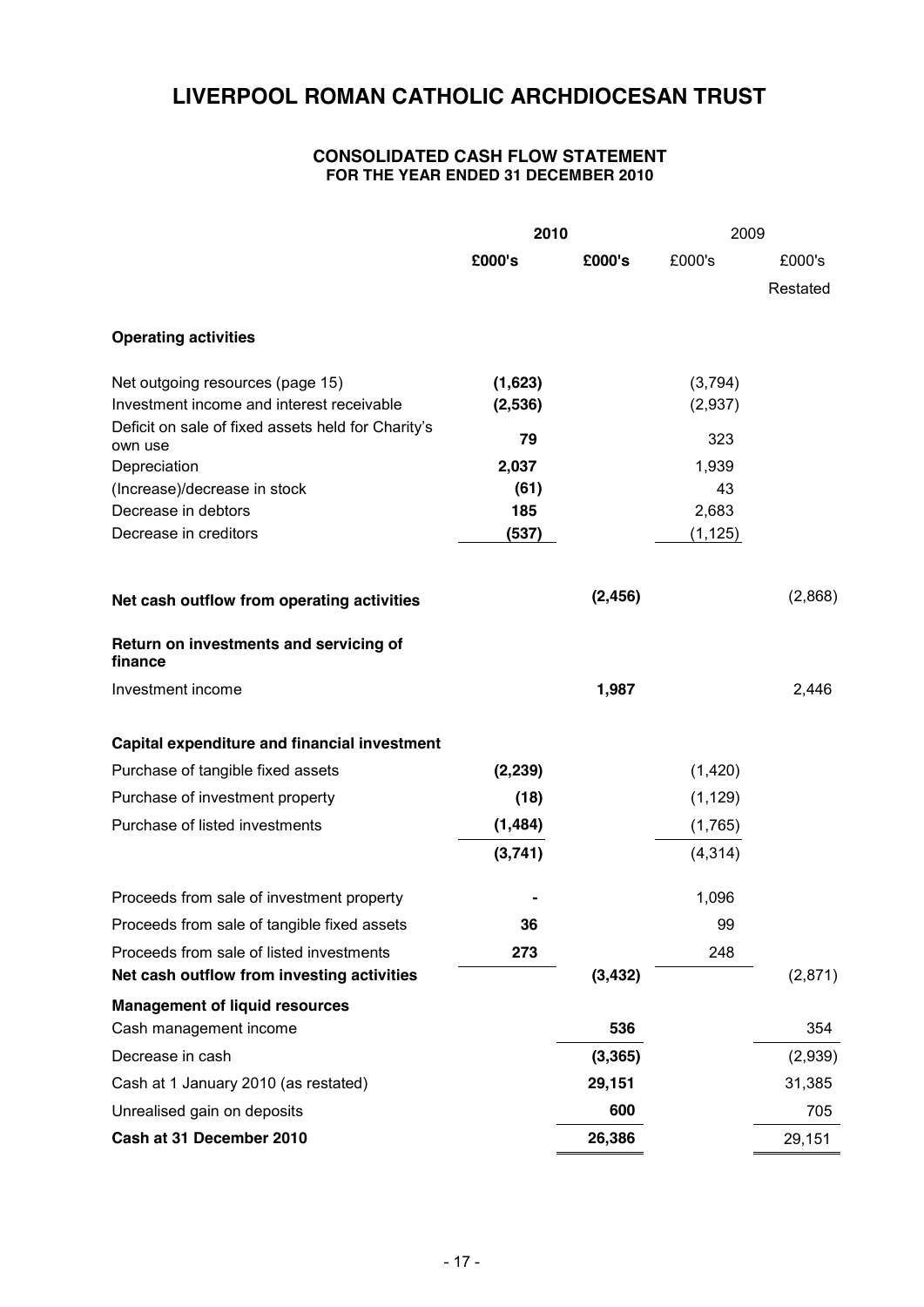#### **NOTES AND ACCOUNTING POLICIES FOR THE YEAR ENDED 31 DECEMBER 2010**

#### **1 PRINCIPAL ACCOUNTING POLICIES**

#### **1.1 Basis of accounting**

The financial statements have been prepared in accordance with the Charities Accounts & Report Regulations 2005, the Charities Act, current statutory requirements and the Statement of Recommended Practice "Accounting and Reporting by Charities" (SORP 2005) and with applicable accounting standards issued by the UK Accountancy bodies.

They are prepared under the historical cost convention modified by the revaluation of investments and investment properties which are included at market value. The consolidated financial statements include those of the subsidiary undertakings which are consolidated on a line by line basis using appropriate headings for those subsidiaries which prepare their accounts under the Companies Act or SORP formats.

#### **1.2 Incoming resources**

Incoming resources are included in the Consolidated Statement of Financial Activities on the basis of amounts receivable for the year. Income from commercial activities is included in the period that the relevant services are provided or goods supplied. Legacies and donations are recognised when the Archdiocese has certainty of receipt, becomes legally entitled to them and they can be measured in financial terms with sufficient reliability.

The Charity receives substantial voluntary help in the work of the Archdiocese but it is not possible to place a financial value on this work and no amounts are therefore included in the financial statements for the value of services donated by volunteers. Gifts of fixed assets are included at valuation and the equivalent is recorded as donation income.

Grants receivable are included in the Consolidated Statement of Financial Activities as soon as the conditions attaching to the grant are satisfied. Grants are mainly in relation to capital projects.

#### **1.3 Resources expended**

Resources expended are included in the Consolidated Statement of Financial Activities on the accruals basis. These are based on the amounts payable for work done or services provided in the year.

#### **Costs of generating funds**

Costs of generating funds comprises all costs relating to attracting voluntary income, the costs incurred in subsidiary trading and investment management fees.

#### **Charitable activities expenditure**

Charitable activities expenditure includes the costs identified as wholly or mainly attributable to achieving the charitable objectives of the charity, including direct staff costs, other direct costs, and apportioned support costs.

#### **Governance costs**

Governance costs are those costs related to the governance of the charity, to allow it to operate, and to generate information for public accountability. Direct costs will include audit and accountancy, legal advice to trustees and costs of trustees meetings.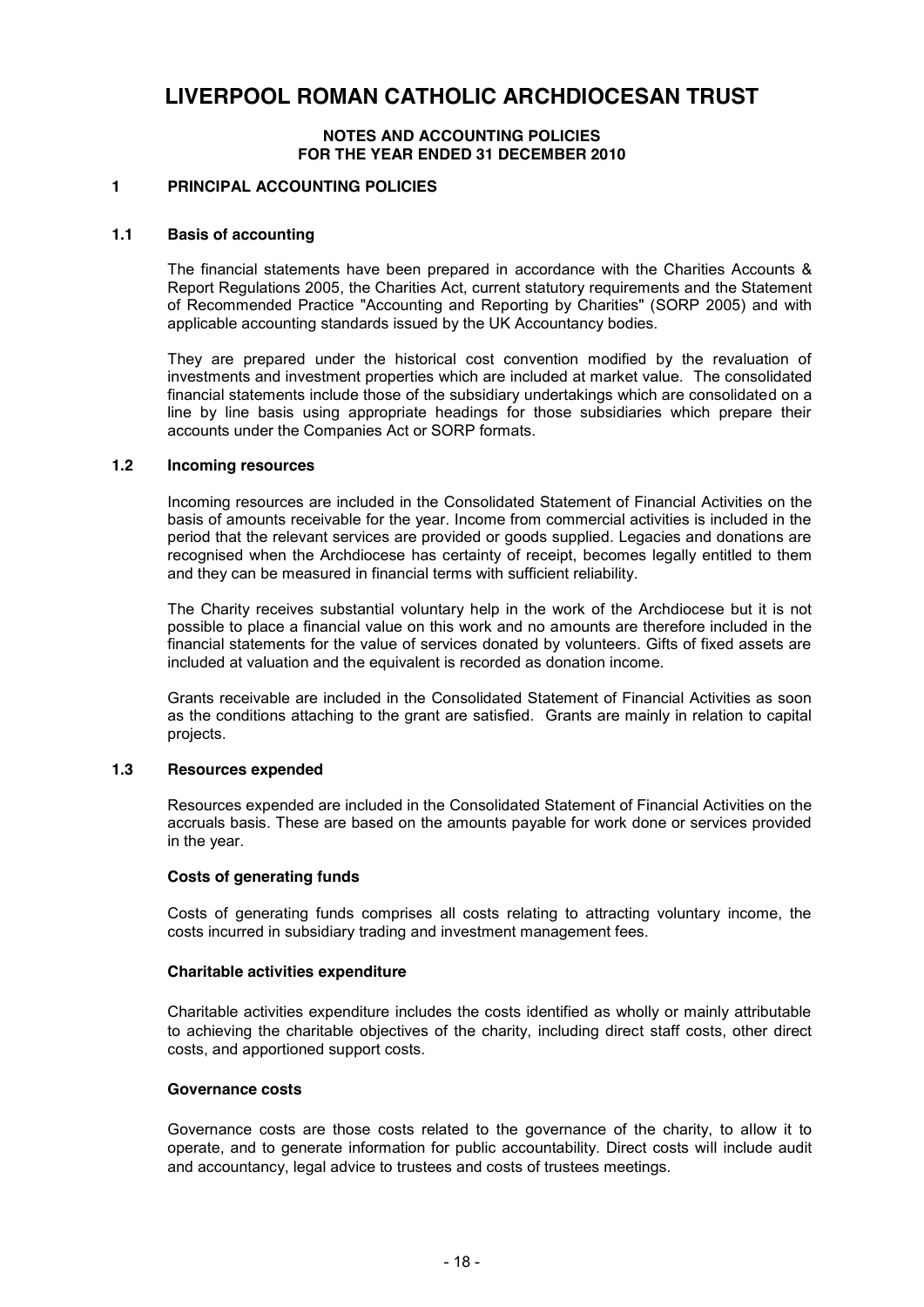#### **NOTES AND ACCOUNTING POLICIES FOR THE YEAR ENDED 31 DECEMBER 2010**

#### **PRINCIPAL ACCOUNTING POLICIES (continued)**

#### **Support costs**

All support costs are borne by Central Funds and have been apportioned to governance costs and charitable activities. The share of support costs attributable to governance reflects costs incurred in the preparation of the statutory accounts and the remaining costs have been allocated pro-rata based upon the charitable activity's share of central expenditure.

#### **1.4 Investments and investment gains and losses**

Investments and investment properties are included in the financial statements at open market value.

Realised and unrealised gains and losses on investments and investment properties are dealt with in the Consolidated Statement of Financial Activities.

Unrealised gains and losses are calculated as the movement in market value during the year. Realised gains are calculated as the difference between disposal proceeds and market value brought forward.

#### **1.5 Tangible fixed assets – other than property**

The cost of motor vehicles, computer equipment, office equipment and fixtures and fittings is capitalised and depreciation is provided to write off the original cost, less any estimated residual value, over the expected useful life of the assets concerned. The rates of depreciation applied are as follows:

|                       | % of cost |
|-----------------------|-----------|
|                       | per annum |
| Motor vehicles        | 25        |
| Computer equipment    | 25        |
| Office equipment and  |           |
| fixtures and fittings | 20        |

Suitable capitalisation thresholds are adopted in the entities comprising the Archdiocese.

#### **1.6 Tangible fixed assets - Functional church property**

Prior to 31 December 1997 capital expenditure on functional church property was written off in full as incurred.

At 31 December 1997 the Trustees considered that a reasonable approximation of the net book value of the functional church property held would be established by discounting the insurance values of those assets by 90%. This was the policy employed to include these assets on the balance sheet at estimated historic cost net of accumulated depreciation.

From 1 January 1998 to 31 December 2008 the cost of functional church property was capitalised and depreciated over its expected useful life of 20 years. From 2009 listed properties and other functional church properties have been depreciated over useful economic lives of 100 years and 50 years respectively. Commercial properties are considered to have useful economic lives of 20 years.

Works of art, treasures and plate are not capitalised in these accounts as they are historic, have extraordinarily long lives and are worth preserving in perpetuity. The Trustees consider that it would be prejudicial to the safe custody of these assets to disclose details of their values and usage in the accounts.

Where functional church property is no longer operational, impairment is fully recognised unless there is an investment value.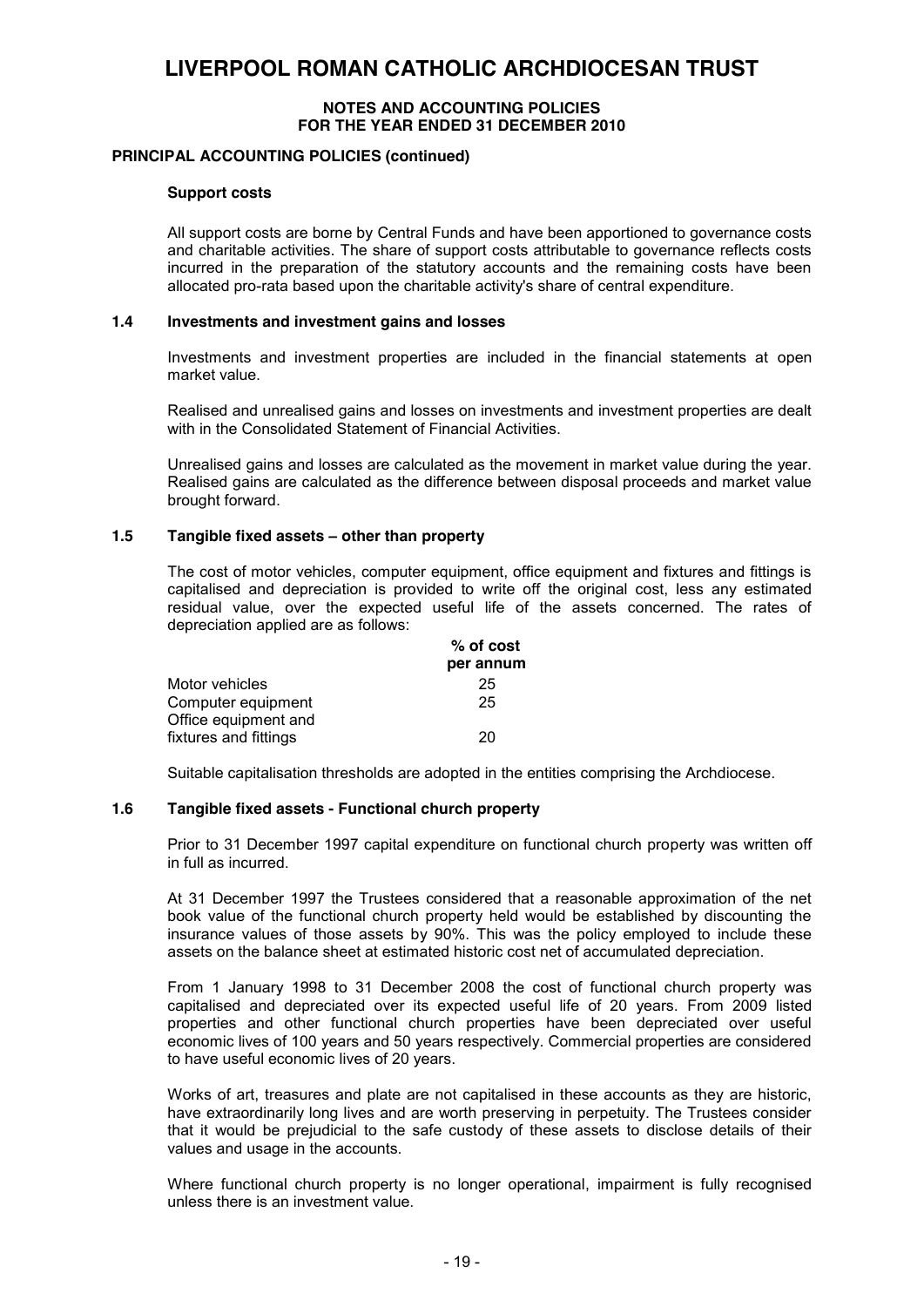#### **NOTES AND ACCOUNTING POLICIES FOR THE YEAR ENDED 31 DECEMBER 2010**

#### **PRINCIPAL ACCOUNTING POLICIES (continued)**

#### **1.7 Tangible fixed assets - School property**

The freehold of the land and buildings legally owned by the Archdiocese and occupied rentfree on behalf of the Trustees of the governing bodies of Catholic voluntary aided schools, which are separate charities and publicly funded, are valued at £Nil. The Trustees consider that no meaningful value can be attributed to these assets, since they are not used directly by the Archdiocese, do not generate income and cannot be disposed of in the open market or put to alternative use while such occupation, which may be indefinite, continues.

#### **1.8 Impairment**

The carrying amounts of the Archdiocese's fixed assets are reviewed at each balance sheet date to determine whether there is any indication of impairment. If any such indication exists the asset's recoverable amount is estimated. An impairment loss is recognised wherever the carrying amount of an asset exceeds its recoverable amount and is recognised in the Consolidated Statement of Financial Activities.

#### **1.9 Taxation**

No provision is made for taxation as the charity is entitled to the various exemptions afforded by the Income Tax Act 2007.

#### **1.10 Stocks**

Stocks are stated at the lower of cost and net realisable value.

#### **1.11 Pension scheme**

The Charity and eligible employees make defined contributions to a group personal pension scheme. Contributions are also paid to the Teachers Pension Superannuation Fund on which further information is given in note 19 to the financial statements. Contributions payable are charged as Resources Expended in the Consolidated Statement of Financial Activities.

#### **1.12 Operating leases**

Operating leases in respect of equipment are charged as resources expended on a straight line basis over the period of the lease. Such operating leases mainly relate to parishes and parish centres.

#### **1.13 Recognition of liabilities**

Liabilities are recognised as soon as there is a legal or constructive obligation committing the Archdiocese to pay out resources.

#### **1.14 Liquid resources**

Liquid resources are those associated with the cash management of the Archdiocese.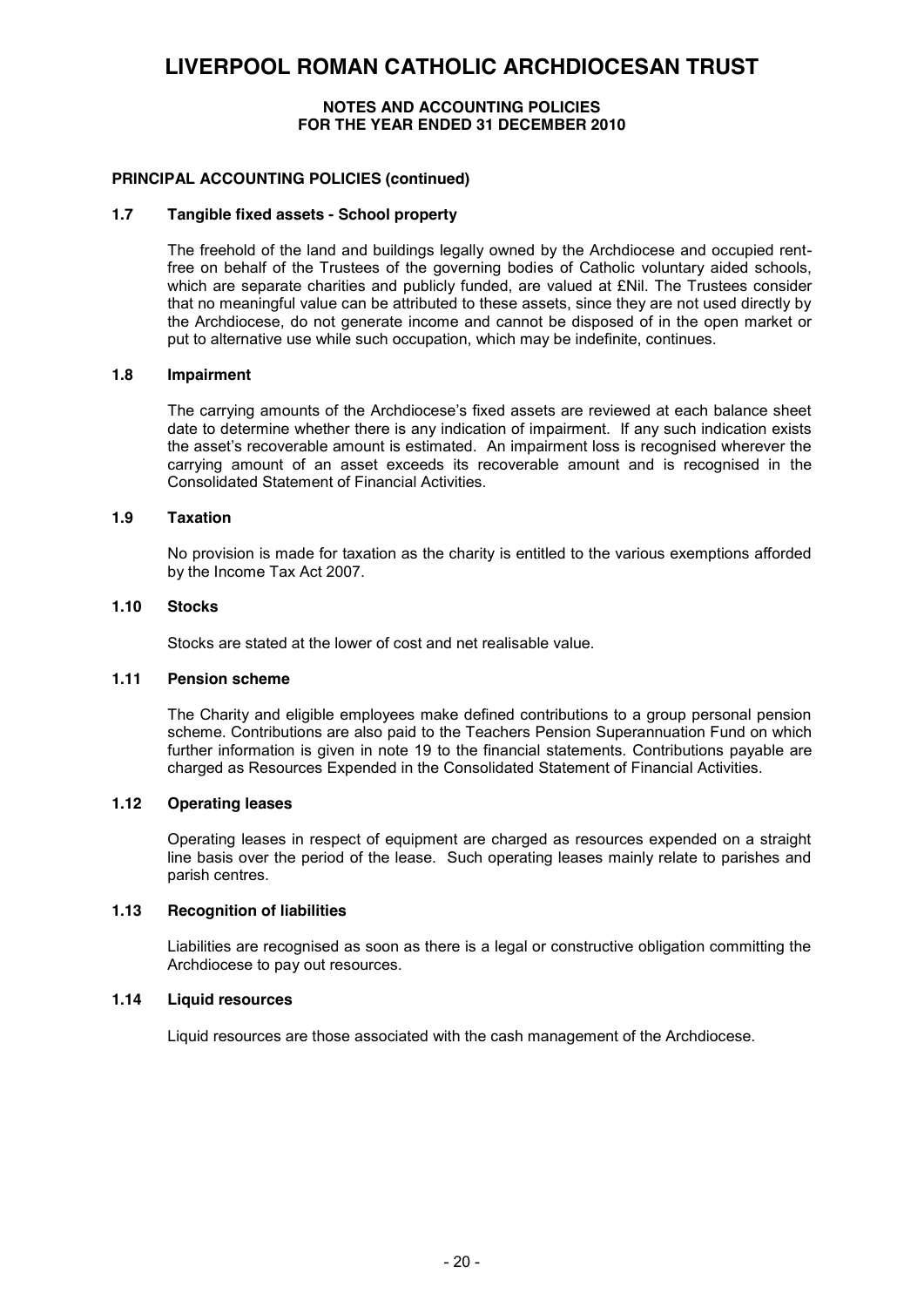#### **NOTES AND ACCOUNTING POLICIES FOR THE YEAR ENDED 31 DECEMBER 2010**

#### **PRINCIPAL ACCOUNTING POLICIES (continued)**

#### **1.15 Fund accounting**

The Archdiocese has the following funds which are shown separately in the accounts.

#### **Restricted funds**

Restricted funds are funds that are used in accordance with specific restrictions imposed by donors or that have been raised by the Charity for particular purposes. The costs of raising and administering such funds are charged against the specific fund. Details of the restricted funds held are given in note 14 to the financial statements.

#### **Unrestricted funds – Designated**

Designated funds are unrestricted funds that have been set aside by the Trustees for specific purposes (note 15).

#### **Unrestricted funds – General**

Unrestricted funds are funds which are available for use at the discretion of the Trustees in furtherance of the objects of the Charity and which have not been designated for other purposes.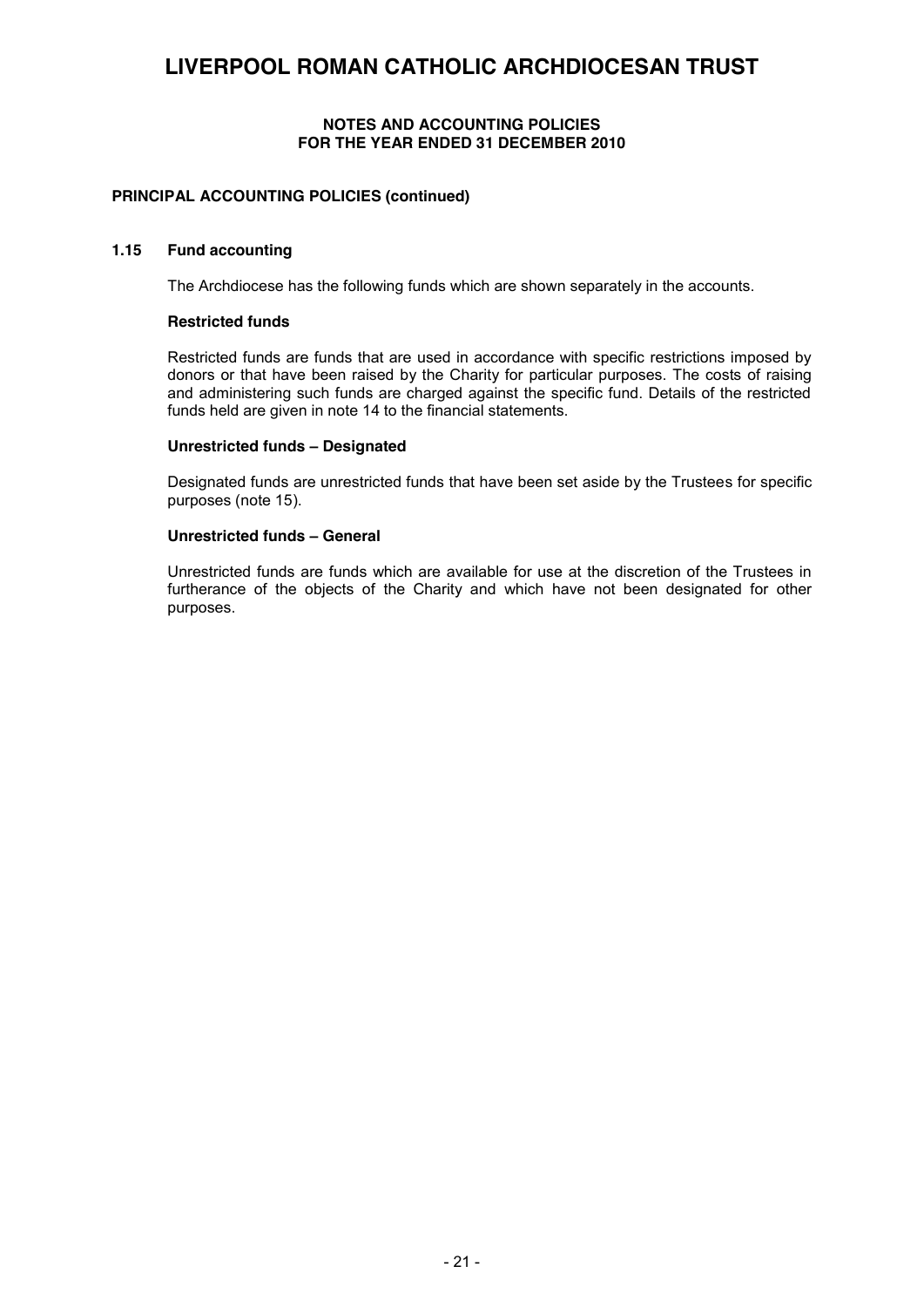| 2   | <b>INCOMING RESOURCES FROM</b><br><b>GENERATED FUNDS</b>          | <b>Unrestricted</b><br><b>Funds</b><br>£000's | <b>Designated</b><br><b>Funds</b><br>£000's | <b>Restricted</b><br><b>Funds</b><br>£000's | 2010<br>£000's | 2009<br>£000's |
|-----|-------------------------------------------------------------------|-----------------------------------------------|---------------------------------------------|---------------------------------------------|----------------|----------------|
| 2.1 | <b>Voluntary income</b>                                           |                                               |                                             |                                             |                |                |
|     | <b>PAROCHIAL</b>                                                  |                                               |                                             |                                             |                |                |
|     | Donations                                                         | 2,676                                         | 24                                          |                                             | 2,700          | 2,365          |
|     | Collections                                                       | 7,108                                         |                                             | 2,022                                       | 9,130          | 8,791          |
|     | Legacies                                                          | 98                                            |                                             |                                             | 98             | 327            |
|     | Other income                                                      |                                               | 431                                         |                                             | 431            | 506            |
|     |                                                                   | 9,882                                         | 455                                         | 2,022                                       | 12,359         | 11,989         |
|     | <b>CURIAL</b>                                                     |                                               |                                             |                                             |                |                |
|     | Donations                                                         | 109                                           | 32                                          | 65                                          | 206            | 359            |
|     | Collections                                                       | 67                                            |                                             | 37                                          | 104            | 90             |
|     | Legacies                                                          | 156                                           | 129                                         | 381                                         | 666            | 474            |
|     |                                                                   | 332                                           | 161                                         | 483                                         | 976            | 923            |
|     | <b>TOTAL</b>                                                      | 10,214                                        | 616                                         | 2,505                                       | 13,335         | 12,912         |
|     | 2.2 Activities for generating funds                               |                                               |                                             |                                             |                |                |
|     | <b>PAROCHIAL</b>                                                  |                                               |                                             |                                             |                |                |
|     | Fundraising                                                       | 297                                           |                                             |                                             | 297            | 420            |
|     |                                                                   | 297                                           |                                             |                                             | 297            | 420            |
|     | <b>CURIAL</b>                                                     |                                               |                                             |                                             |                |                |
|     | External income from trading<br>subsidiaries as listed in note 20 | 23,319                                        |                                             |                                             | 23,319         | 28,105         |
|     |                                                                   | 23,319                                        |                                             |                                             | 23,319         | 28,105         |
|     | <b>TOTAL</b>                                                      | 23,616                                        |                                             |                                             | 23,616         | 28,525         |
| 2.3 | <b>Investment Income</b>                                          |                                               |                                             |                                             |                |                |
|     | <b>PAROCHIAL</b>                                                  |                                               |                                             |                                             |                |                |
|     | Interest and income receivable<br>from unitised portfolio         | 580                                           | 236                                         | 6                                           | 822            | 754            |
|     | Rents and other income                                            | 601                                           |                                             |                                             | 601            | 565            |
|     |                                                                   | 1,181                                         | 236                                         | 6                                           | 1,423          | 1,319          |
|     | <b>CURIAL</b>                                                     |                                               |                                             |                                             |                |                |
|     | Interest and income receivable<br>from unitised portfolio         | 61                                            | 1,542                                       | 111                                         | 1,714          | 2,183          |
|     | Rents and other income                                            | 158                                           | 64                                          |                                             | 222            | 204            |
|     |                                                                   | 219                                           | 1,606                                       | 111                                         | 1,936          | 2,387          |
|     | <b>TOTAL</b>                                                      | 1,400                                         | 1,842                                       | 117                                         | 3,359          | 3,706          |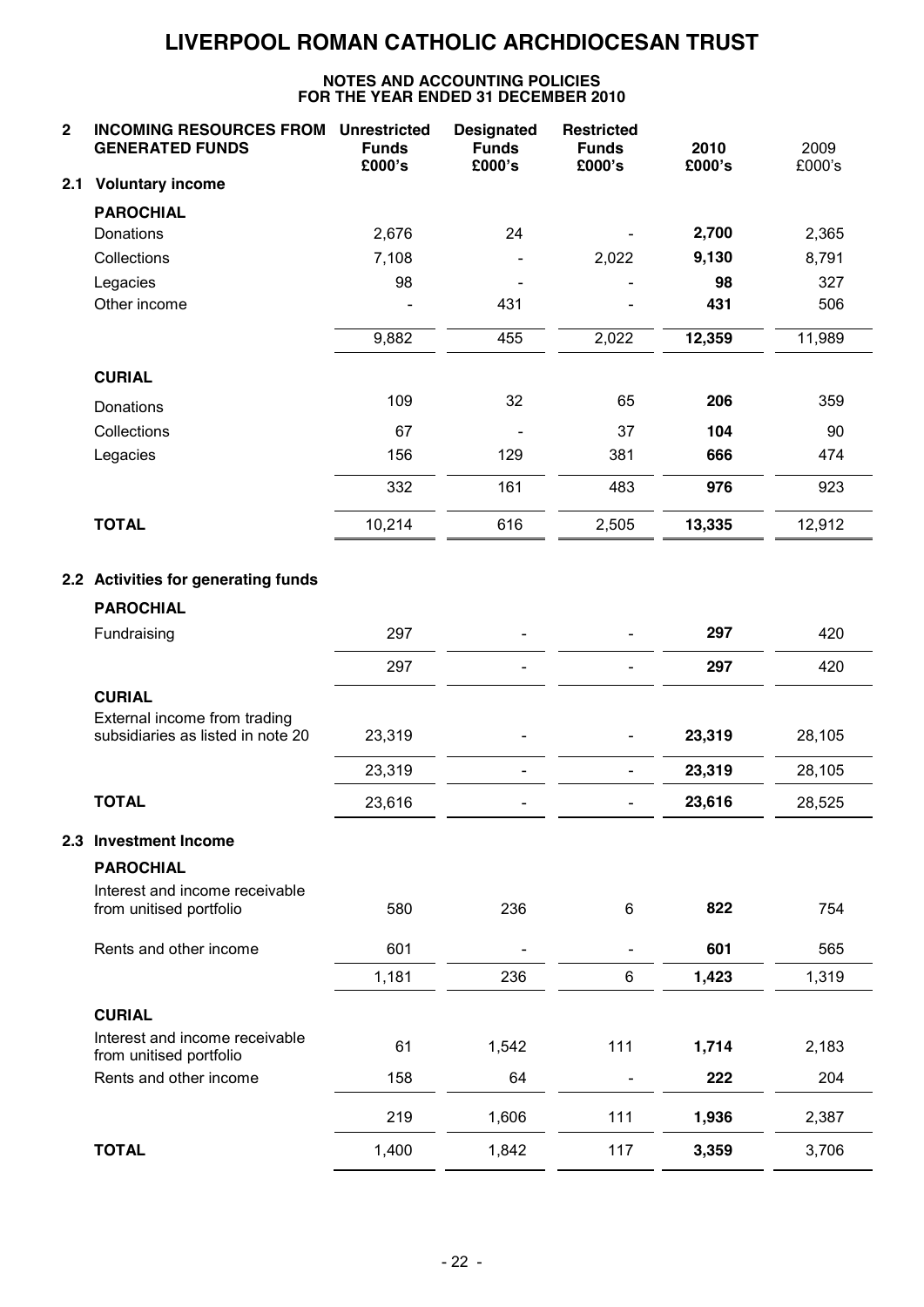| 3 | <b>INCOMING RESOURCES FROM Unrestricted</b><br><b>CHARITABLE ACTIVITIES</b>               | <b>Funds</b><br>£000's | <b>Designated</b><br><b>Funds</b><br>£000's | <b>Restricted</b><br><b>Funds</b><br>£000's | 2010<br>£000's | 2009<br>£000's |
|---|-------------------------------------------------------------------------------------------|------------------------|---------------------------------------------|---------------------------------------------|----------------|----------------|
|   | <b>PAROCHIAL</b>                                                                          |                        |                                             |                                             |                |                |
|   | Piety stall                                                                               | 164                    |                                             |                                             | 164            | 193            |
|   | Newspapers                                                                                | 137                    |                                             |                                             | 137            | 120            |
|   |                                                                                           | 301                    |                                             |                                             | 301            | 313            |
|   | <b>CURIAL</b>                                                                             |                        |                                             |                                             |                |                |
|   | Cemetery fees                                                                             | 267                    |                                             | $\overline{a}$                              | 267            | 184            |
|   | <b>School Contribution Scheme</b>                                                         |                        | 231                                         |                                             | 231            | 233            |
|   | Inspection fees and course income                                                         |                        | 109                                         |                                             | 109            | 103            |
|   | Other                                                                                     |                        | 211                                         | 148                                         | 359            | 125            |
|   |                                                                                           | 267                    | 551                                         | 148                                         | 966            | 645            |
|   | <b>TOTAL</b>                                                                              | 568                    | 551                                         | 148                                         | 1,267          | 958            |
| 4 | <b>OTHER INCOMING</b><br><b>RESOURCES</b>                                                 |                        |                                             |                                             |                |                |
|   | <b>PAROCHIAL</b><br>Loss on disposal of fixed<br>assets held for the charity's own<br>use | (95)                   |                                             |                                             | (95)           | (323)          |
|   | <b>CURIAL</b>                                                                             |                        |                                             |                                             |                |                |
|   | Gain on disposal of fixed assets<br>held for the charity's own use.                       |                        | 16                                          |                                             | 16             |                |
|   | Other                                                                                     |                        | 560                                         | $\overline{a}$                              | 560            | 432            |
|   |                                                                                           |                        | 576                                         |                                             | 576            | 432            |
|   | TOTAL                                                                                     | (95)                   | 576                                         |                                             | 481            | 109            |
| 5 | <b>CHARITABLE ACTIVITIES</b><br><b>PAROCHIAL</b><br><b>Clergy</b>                         |                        |                                             |                                             |                |                |
|   | Clergy allowances                                                                         | 884                    |                                             |                                             | 884            | 864            |
|   | Travel                                                                                    | 240                    |                                             |                                             | 240            | 233            |
|   | Healthcare                                                                                | (12)                   |                                             |                                             | (12)           | (22)           |
|   | Supply                                                                                    | 98                     |                                             |                                             | 98             | 114            |
|   | Other                                                                                     | 369                    |                                             |                                             | 369            | 378            |
|   |                                                                                           | 1,579                  |                                             |                                             | 1,579          | 1,567          |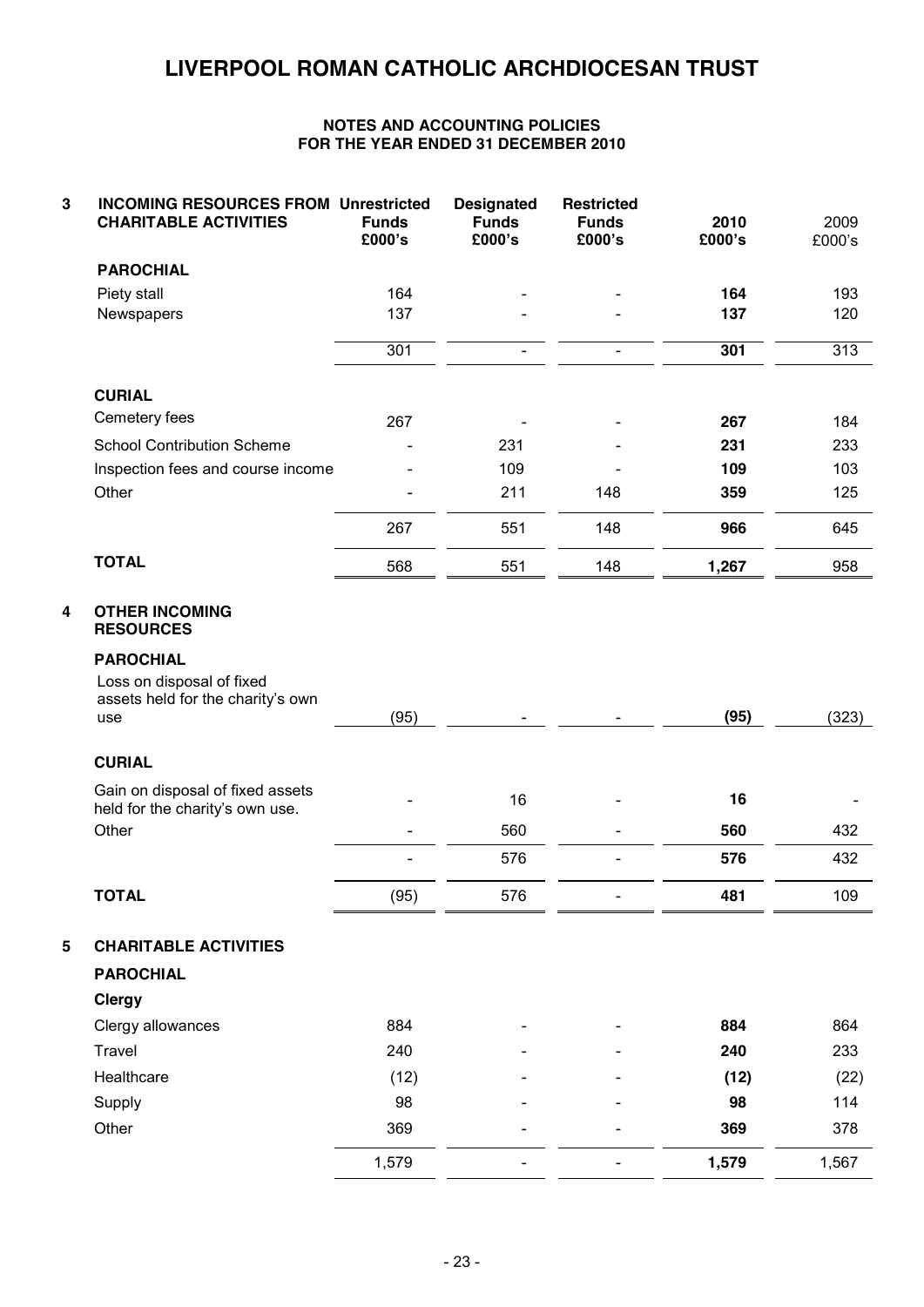| 5<br><b>CHARITABLE ACTIVITIES</b>            | <b>Unrestricted</b><br><b>Funds</b><br>£000's | <b>Designated</b><br><b>Funds</b><br>£000's | <b>Restricted</b><br><b>Funds</b><br>£000's | 2010<br>£000's | 2009<br>£000's |
|----------------------------------------------|-----------------------------------------------|---------------------------------------------|---------------------------------------------|----------------|----------------|
| <b>Pastoral</b>                              |                                               |                                             |                                             |                |                |
| Diocesan and other collections               |                                               |                                             | 1,789                                       | 1,789          | 1,377          |
| Liturgical and pastoral costs                | 1,064                                         |                                             |                                             | 1,064          | 1,044          |
| Lay personnel costs                          | 1,022                                         |                                             |                                             | 1,022          | 962            |
| Housekeeping and hospitality                 | 423                                           |                                             |                                             | 423            | 408            |
| Printing, postage, stationery                | 267                                           |                                             |                                             | 267            | 251            |
| Equipment hire                               | 163                                           |                                             |                                             | 163            | 158            |
| Telephone                                    | 156                                           |                                             |                                             | 156            | 147            |
| Professional fees                            | 94                                            |                                             |                                             | 94             | 105            |
| Other office                                 | 100                                           |                                             |                                             | 100            | 86             |
| Piety stall                                  | 132                                           |                                             |                                             | 132            | 146            |
| Newspapers                                   | 161                                           |                                             |                                             | 161            | 155            |
| Miscellaneous                                | 585                                           |                                             |                                             | 585            | 484            |
|                                              | 4,167                                         |                                             | 1,789                                       | 5,956          | 5,323          |
| <b>Education</b><br>School building projects |                                               | 825                                         |                                             | 825            | 2,205          |
| <b>Property</b>                              |                                               |                                             |                                             |                |                |
| Repairs and maintenance                      | 3,546                                         |                                             |                                             | 3,546          | 5,411          |
| Depreciation                                 | 548                                           |                                             |                                             | 548            | 632            |
| Heat and light                               | 1,130                                         |                                             |                                             | 1,130          | 1,412          |
| Insurance                                    | 561                                           |                                             |                                             | 561            | 539            |
| Council tax and water rates                  | 370                                           |                                             |                                             | 370            | 381            |
| Grounds maintenance                          | 264                                           |                                             |                                             | 264            | 297            |
|                                              | 6,419                                         |                                             |                                             | 6,419          | 8,672          |
|                                              | 12,165                                        | 825                                         | 1,789                                       | 14,779         | 17,767         |
| <b>CURIAL</b>                                |                                               |                                             |                                             |                |                |
| <b>Clergy</b>                                |                                               |                                             |                                             |                |                |
| Cathedral                                    | 69                                            |                                             |                                             | 69             | 68             |
| Priests' Training Fund                       |                                               |                                             | 336                                         | 336            | 146            |
| <b>Retirement costs</b>                      |                                               | 698                                         |                                             | 698            | 444            |
| Permanent Diaconate                          |                                               | 15                                          |                                             | 15             |                |
| Sabbatical Fund                              |                                               | 6                                           |                                             | 6              | 34             |
| Share of central support costs               |                                               | 55                                          |                                             | 55             | 48             |
| Other                                        |                                               | 163                                         |                                             | 163            | 146            |
|                                              | 69                                            | 937                                         | 336                                         | 1,342          | 886            |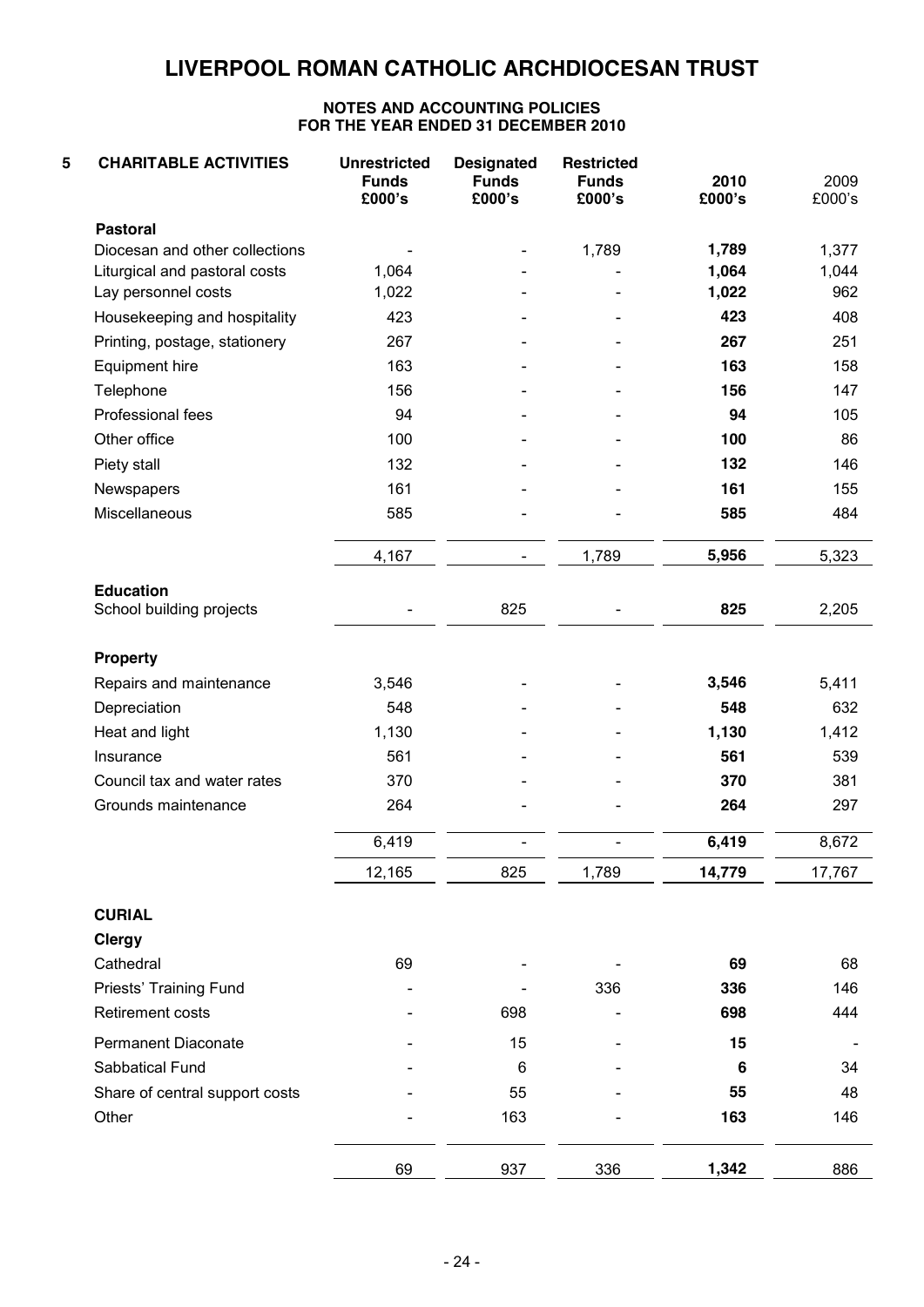| 5 | <b>CHARITABLE ACTIVITIES</b>   | <b>Unrestricted</b><br><b>Funds</b><br>£000's | <b>Designated</b><br><b>Funds</b><br>£000's | <b>Restricted</b><br><b>Funds</b><br>£000's | 2010<br>£000's | 2009<br>£000's |
|---|--------------------------------|-----------------------------------------------|---------------------------------------------|---------------------------------------------|----------------|----------------|
|   | <b>Pastoral</b>                |                                               |                                             |                                             |                |                |
|   | Cathedral                      | 313                                           |                                             | 33                                          | 346            | 372            |
|   | Cemeteries                     | 250                                           |                                             |                                             | 250            | 298            |
|   | Curial                         |                                               | 55                                          |                                             | 55             | 31             |
|   | Tribunal                       |                                               | 81                                          |                                             | 81             | 81             |
|   | Pastoral Formation             |                                               | 182                                         |                                             | 182            | 130            |
|   | Justice and Peace              |                                               | 50                                          |                                             | 50             | 46             |
|   | Youth                          |                                               | 117                                         |                                             | 117            | 124            |
|   | <b>Child Protection</b>        |                                               | 83                                          |                                             | 83             | 103            |
|   | National levies                |                                               | 247                                         |                                             | 247            | 203            |
|   | Parish reorganisation          |                                               | 12                                          |                                             | 12             |                |
|   | Chaplaincies                   |                                               | 169                                         |                                             | 169            | 111            |
|   | Ecumenical grants              |                                               | 41                                          |                                             | 41             | 37             |
|   | Share of central support costs |                                               | 381                                         |                                             | 381            | 325            |
|   | Other                          | 19                                            | 218                                         | 101                                         | 338            | 409            |
|   |                                | 582                                           | 1,636                                       | 134                                         | 2,352          | 2,270          |
|   | <b>Education</b>               |                                               |                                             |                                             |                |                |
|   | <b>Christian Education</b>     |                                               | 264                                         |                                             | 264            | 281            |
|   | <b>Schools Department</b>      |                                               | 524                                         |                                             | 524            | 518            |
|   | Share of central support costs |                                               | 244                                         |                                             | 244            | 260            |
|   |                                | $\overline{\phantom{0}}$                      | 1,032                                       | $\overline{\phantom{0}}$                    | 1,032          | 1,059          |
|   | <b>Property</b>                |                                               |                                             |                                             |                |                |
|   | Cathedral                      | 342                                           |                                             |                                             | 342            | 390            |
|   | Depreciation                   |                                               | 89                                          |                                             | 89             | 88             |
|   | Share of central support costs |                                               | 64                                          |                                             | 64             | 64             |
|   | Other                          |                                               | 117                                         |                                             | 117            | 107            |
|   |                                | 342                                           | 270                                         |                                             | 612            | 649            |
|   |                                | 993                                           | 3,875                                       | 470                                         | 5,338          | 4,864          |
|   | <b>TOTAL</b>                   | 13,158                                        | 4,700                                       | 2,259                                       | 20,117         | 22,631         |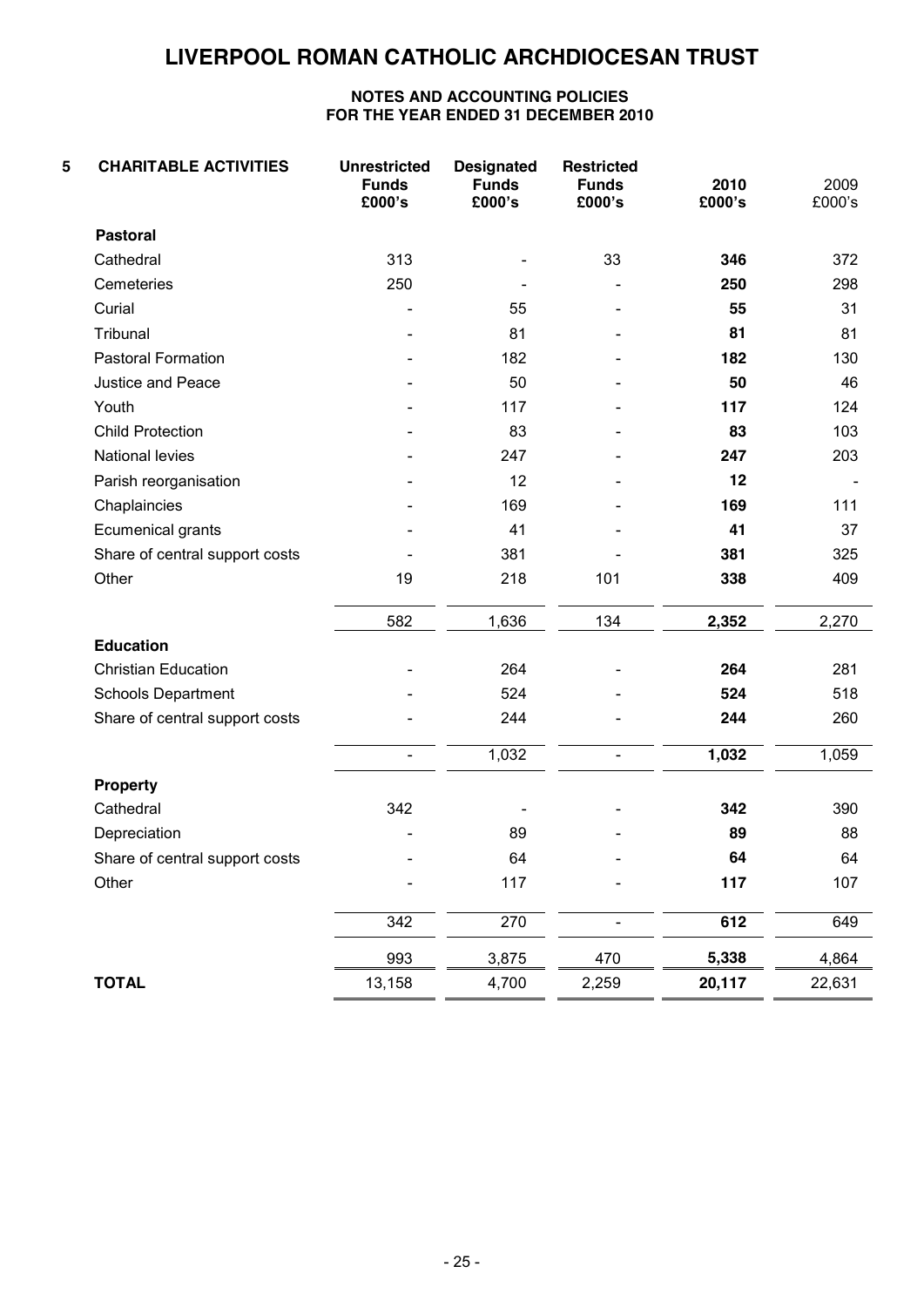| 6 | <b>SUPPORT COSTS</b>      | <b>Clergy</b><br><b>Support</b><br>£000's | Pastoral<br>£000's | <b>Education</b><br>£000's | <b>Property</b><br>£000's | <b>Total</b><br>allocated to<br>charitable<br>activities<br>£000's | Governance<br><b>Costs</b><br>£000's | <b>Total</b><br><b>Support</b><br><b>Costs</b><br>2010<br>£000's | 2009<br>£000's |
|---|---------------------------|-------------------------------------------|--------------------|----------------------------|---------------------------|--------------------------------------------------------------------|--------------------------------------|------------------------------------------------------------------|----------------|
|   | <b>CURIAL</b>             |                                           |                    |                            |                           |                                                                    |                                      |                                                                  |                |
|   | Office administration     |                                           |                    |                            |                           |                                                                    |                                      |                                                                  |                |
|   | - Finance Department      | 17                                        | 120                | 77                         | 20                        | 234                                                                | 61                                   | 295                                                              | 329            |
|   | $-1T$                     | $\mathbf{1}$                              | 10                 | 6                          | $\overline{2}$            | 19                                                                 | $\overline{\phantom{a}}$             | 19                                                               | 13             |
|   | - Office management       | 13                                        | 96                 | 62                         | 16                        | 187                                                                | $\overline{\phantom{a}}$             | 187                                                              | 195            |
|   | - Press office            | 4                                         | 27                 | 17                         | 4                         | 52                                                                 | $\overline{\phantom{a}}$             | 52                                                               | 43             |
|   | - Other                   | 1                                         | 9                  | 6                          | 1                         | 17                                                                 | $\overline{\phantom{a}}$             | 17                                                               | 9              |
|   | Bank charges and interest | 16                                        | 112                | 72                         | 19                        | 219                                                                | $\overline{\phantom{a}}$             | 219                                                              | 152            |
|   | Other curial              | 3                                         | 7                  | 4                          | $\overline{2}$            | 16                                                                 | $\overline{\phantom{a}}$             | 16                                                               | 15             |
|   |                           | 55                                        | 381                | 244                        | 64                        | 744                                                                | 61                                   | 805                                                              | 756            |
|   |                           |                                           |                    |                            |                           |                                                                    |                                      |                                                                  |                |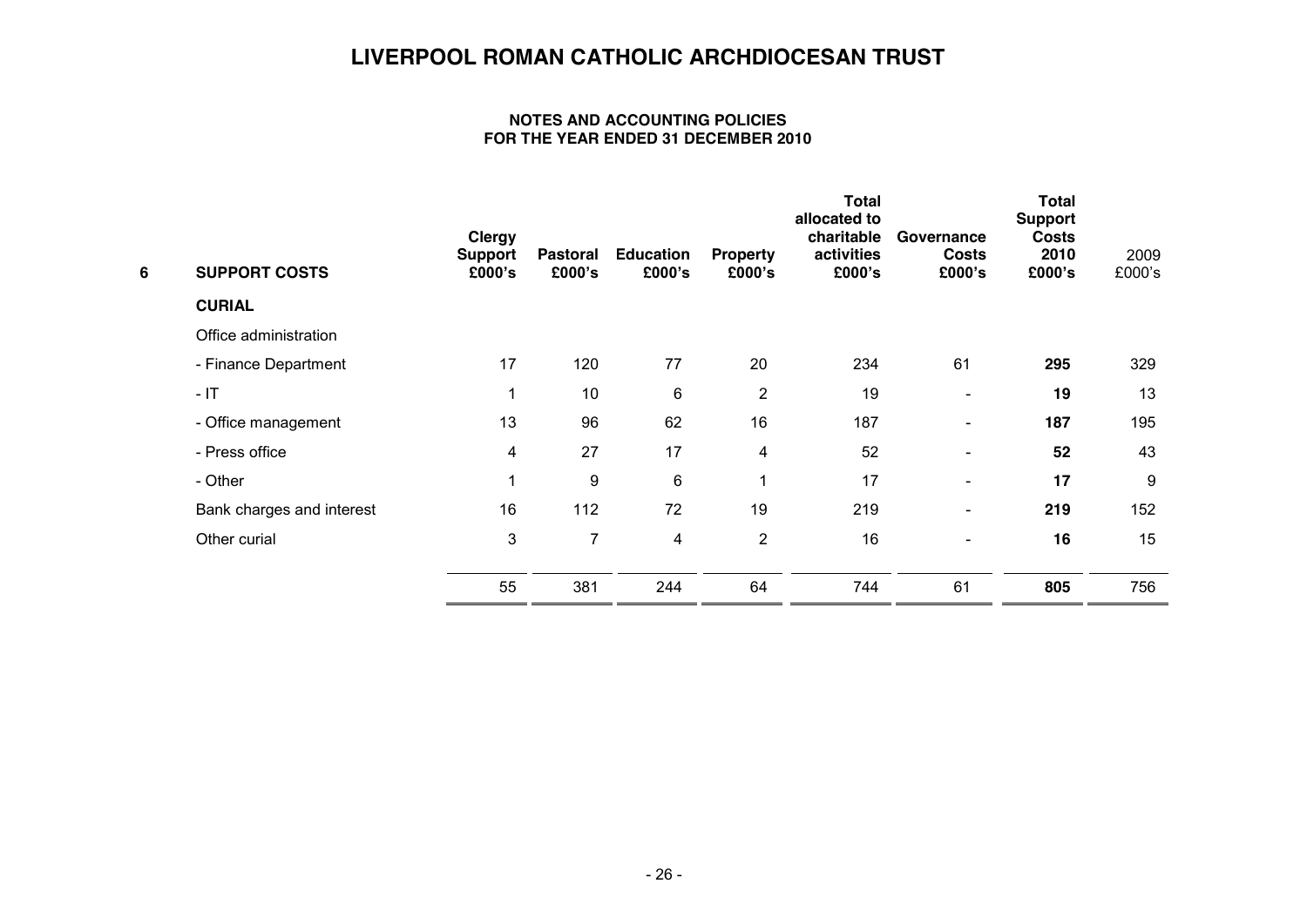#### **NOTES AND ACCOUNTING POLICIES FOR THE YEAR ENDED 31 DECEMBER 2010**

| <b>7 GOVERNANCE COSTS</b> | <b>Unrestricted</b><br><b>Funds</b><br>£000's | <b>Designated</b><br><b>Funds</b><br>£000's | <b>Restricted</b><br><b>Funds</b><br>£000's | 2010<br>£000's | 2009<br>£000's |
|---------------------------|-----------------------------------------------|---------------------------------------------|---------------------------------------------|----------------|----------------|
| <b>CURIAL</b>             |                                               |                                             |                                             |                |                |
| Audit fees                | $\overline{\phantom{a}}$                      | 78                                          | $\overline{\phantom{a}}$                    | 78             | 75             |
| Share of support costs    | $\overline{\phantom{a}}$                      | 61                                          | $\blacksquare$                              | 61             | 59             |
|                           | $\overline{\phantom{a}}$                      | 139                                         | $\blacksquare$                              | 139            | 134            |

In addition other amounts paid to the auditors included within costs of generating funds were £79,000 (2009: £81,000)

#### **8 STAFF COSTS Total**

| <b>STAFF COSTS</b>                                   | <b>Total</b><br>2010 | Total<br>2009 |
|------------------------------------------------------|----------------------|---------------|
|                                                      | £000's               | £000's        |
| Clergy allowances                                    | 960                  | 930           |
| Wages and salaries                                   | 7,110                | 7,551         |
| Social security costs                                | 374                  | 440           |
| Pension costs                                        | 187                  | 161           |
|                                                      | 8,631                | 9,082         |
| The average number of employees during the year was: | 2010<br>No.          | 2009<br>No.   |
| Central employees                                    | 92                   | 94            |
| Parish employees (excludes parish clergy)            | 89                   | 89            |
| Parish club employees (including part-time staff)    | 406                  | 425           |

There were no employees whose emoluments including taxable benefits in kind, but excluding pension contributions amounted to over £60,000 in the current or prior year.

#### **9 TRUSTEES**

None of the Trustees received any remuneration during the year in respect of their services as Trustees (2009: £Nil), nor were they reimbursed any expenses connected with their duties as Trustees (2009: £Nil).

During the year the Charity held trustees' indemnity insurance, the cost of which is included in the cost of the general insurance policy.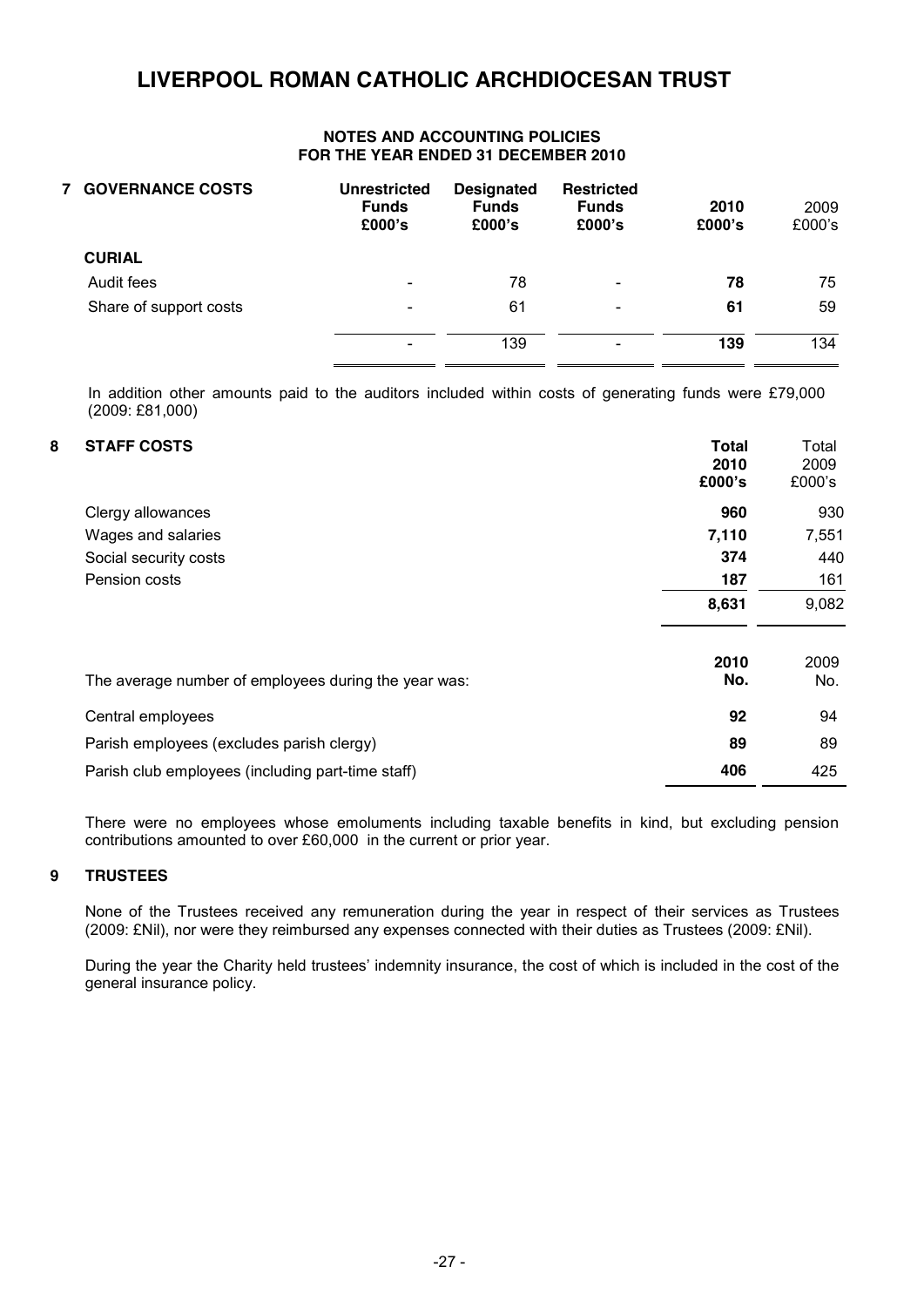#### **NOTES AND ACCOUNTING POLICIES FOR THE YEAR ENDED 31 DECEMBER 2010**

# **10 TANGIBLE FIXED ASSETS**

| 10.1 Investment property at valuation - Group and Charity | <b>Parochial</b><br>£000's | Curial<br>£000's<br><b>Restated</b> | <b>Total</b><br>£000's<br><b>Restated</b> |
|-----------------------------------------------------------|----------------------------|-------------------------------------|-------------------------------------------|
| At 1 January 2010                                         | 5.304                      | 7.792                               | 13,096                                    |
| Transfers from other tangible fixed assets (note 10.2)    | 136                        | $\overline{\phantom{0}}$            | 136                                       |
| Additions                                                 |                            | 18                                  | 18                                        |
| <b>Disposals</b>                                          | (100)                      | $\overline{\phantom{0}}$            | (100)                                     |
| Net surplus/(deficit) on revaluation                      | 2.586                      | (328)                               | 2,258                                     |
| At 31 December 2010                                       | 7.926                      | 7.482                               | 15,408                                    |

Investment properties are included on a market value basis. External revaluations are carried out by Frank Harrington Associates, Chartered Surveyors, on a rolling basis as part of a five-year programme. The Trustees have considered the valuations above as a fair reflection of the year end market value.

| 10.2 Other tangible fixed assets - Group    | <b>Parochial</b><br>Property &<br><b>Equipment</b> | Curial<br><b>Fixtures &amp;</b><br><b>Equipment</b> | Curial<br><b>Property</b> | <b>Total</b> |
|---------------------------------------------|----------------------------------------------------|-----------------------------------------------------|---------------------------|--------------|
|                                             | £000's                                             | £000's                                              | £000's                    | £000's       |
| Cost or valuation                           |                                                    |                                                     |                           |              |
| At 1 January 2010                           | 37,762                                             | 2,053                                               | 29,750                    | 69,565       |
| Transfer to investment property (note 10.1) | (206)                                              |                                                     |                           | (206)        |
| Additions                                   | 1,402                                              | 328                                                 | 509                       | 2,239        |
| Disposals                                   | (298)                                              | (472)                                               | (863)                     | (1,633)      |
| At 31 December 2010                         | 38,660                                             | 1,909                                               | 29,396                    | 69,965       |
| <b>Depreciation</b>                         |                                                    |                                                     |                           |              |
| At 1 January 2010                           | 20,468                                             | 1,392                                               | 7,325                     | 29,185       |
| Transfer to investment property (note 10.1) | (70)                                               |                                                     |                           | (70)         |
| Charge for the year                         | 548                                                | 369                                                 | 1,120                     | 2,037        |
| Disposals                                   | (202)                                              | (464)                                               | (852)                     | (1, 518)     |
| At 31 December 2010                         | 20,744                                             | 1,297                                               | 7,593                     | 29,634       |
| Net book value                              |                                                    |                                                     |                           |              |
| At 31 December 2010                         | 17,916                                             | 612                                                 | 21,803                    | 40,331       |
| At 31 December 2009                         | 17,294                                             | 661                                                 | 22,425                    | 40,380       |
|                                             |                                                    |                                                     |                           |              |

The property within Cardinal Heenan Sports Centre (included in Curial property) was revalued at the year end by Edward Symmons LLP, Chartered Surveyors.

#### **10.3 Other tangible fixed assets – Charity Cost**

| ---                             |        |     |       |        |
|---------------------------------|--------|-----|-------|--------|
| At 1 January 2010               | 37,762 | 118 | 5,684 | 43,564 |
| Transfer to investment property | (206)  |     |       | (206)  |
| Additions                       | 1,402  |     |       | 1,409  |
| Disposals                       | (298)  |     |       | (298)  |
| At 31 December 2010             | 38,660 | 125 | 5,684 | 44,469 |
| <b>Depreciation</b>             |        |     |       |        |
| At 1 January 2010               | 20,468 | 105 | 1,701 | 22,274 |
| Transfer to investment property | (70)   |     |       | (70)   |
| Charge for the year             | 548    | 13  | 83    | 644    |
| <b>Disposals</b>                | (202)  |     |       | (202)  |
| At 31 December 2010             | 20,744 | 118 | 1,784 | 22,646 |
| Net book value                  |        |     |       |        |
| At 31 December 2010             | 17,916 |     | 3,900 | 21,823 |
| At 31 December 2009             | 17,294 | 13  | 3,983 | 21,290 |
|                                 |        |     |       |        |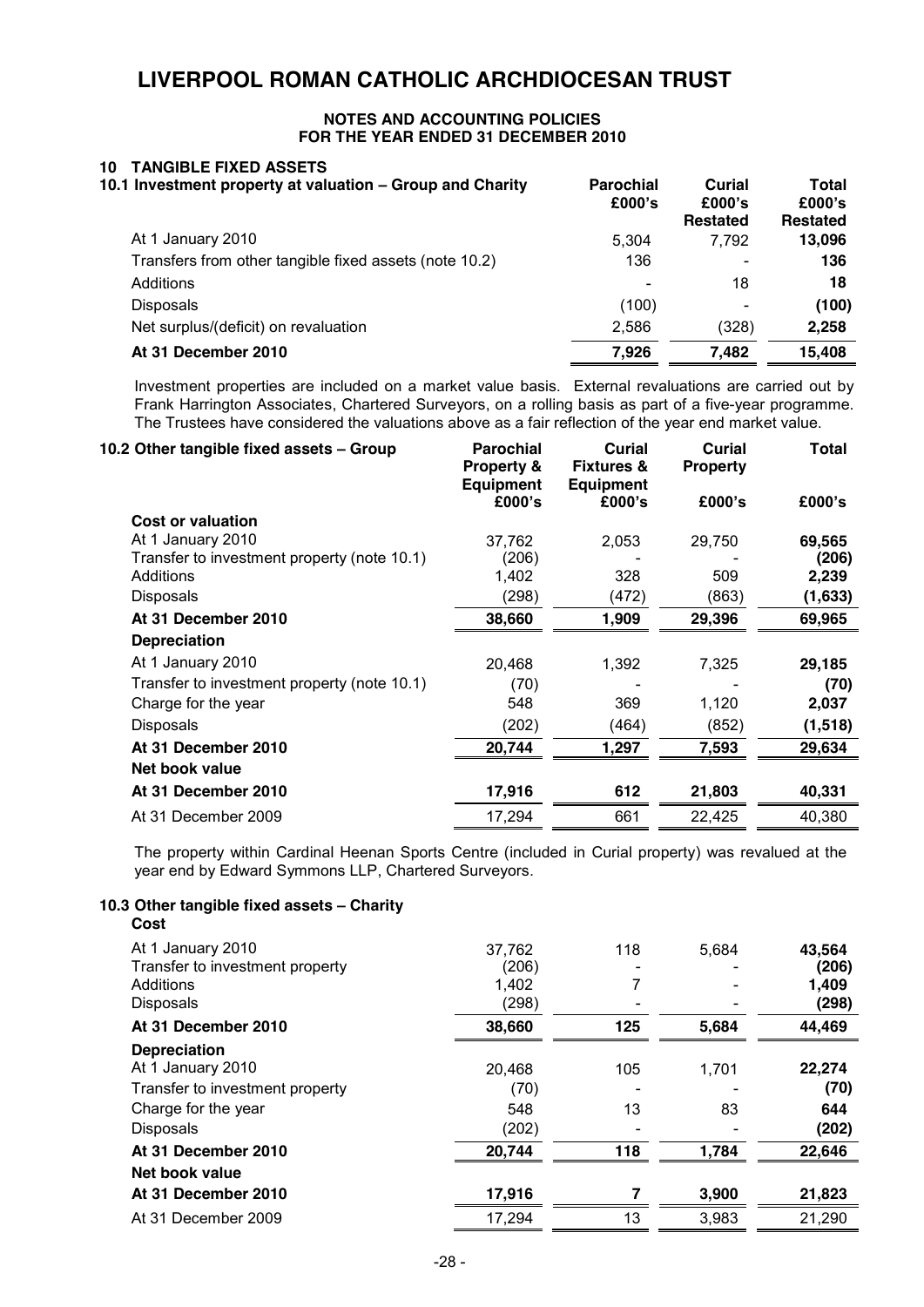#### **NOTES AND ACCOUNTING POLICIES FOR THE YEAR ENDED 31 DECEMBER 2010**

#### **11 INVESTMENTS**

| 11.1 | Listed investments - Group, at market<br>value | <b>Unrestricted</b><br>£000's | Designated<br>£000's | <b>Restricted</b><br>£000's | Total<br>£000's |
|------|------------------------------------------------|-------------------------------|----------------------|-----------------------------|-----------------|
|      | At 1 January 2010                              | 24,947                        | 40,483               | 4.001                       | 69,431          |
|      | Additions                                      | 1,372                         | 88                   | 24                          | 1,484           |
|      | <b>Disposals</b>                               | (107)                         | (151)                | (15)                        | (273)           |
|      | Unrealised gains                               | 2.399                         | 3.674                | 378                         | 6,451           |
|      | At 31 December 2010                            | 28,611                        | 44,094               | 4.388                       | 77,093          |

| Index linked investments - Group        | <b>Unrestricted</b><br>£000's<br><b>Restated</b> | <b>Designated Restricted</b><br>£000's | £000's | Total<br>£000's<br><b>Restated</b> |
|-----------------------------------------|--------------------------------------------------|----------------------------------------|--------|------------------------------------|
| At 1 January 2010 & 31<br>December 2010 | 1.800                                            | $\overline{\phantom{0}}$               |        | 1.800                              |
| <b>TOTAL</b>                            | 30,411                                           | 44.094                                 | 4.388  | 78.893                             |

The listed investments are held in a unitised portfolio comprising:

|                                                          | 2010<br>£000's |
|----------------------------------------------------------|----------------|
| <b>UK Equities</b>                                       | 40,863         |
| Non-UK Equities                                          | 15,173         |
| UK Government securities and other fixed interest stocks | 13,197         |
| <b>UK Property Unit Trusts</b>                           | 5,900          |
| Cash instruments                                         | 2,481          |
| Uninvested cash on deposit                               | (521)          |
|                                                          | 77,093         |
|                                                          |                |

| 11.2 Listed investments - Charity, at market<br>value | <b>Unrestricted</b><br>£000's | <b>Designated Restricted</b><br>£000's | £000's | Total<br>£000's |
|-------------------------------------------------------|-------------------------------|----------------------------------------|--------|-----------------|
| At 1 January 2010                                     | 24.427                        | 40.483                                 | 4.001  | 68,911          |
| Additions                                             | 1,362                         | 88                                     | 24     | 1.474           |
| <b>Disposals</b>                                      | (107)                         | (151)                                  | (15)   | (273)           |
| Net gain on revaluation                               | 2.351                         | 3.674                                  | 378    | 6.403           |
| At 31 December 2010                                   | 28,033                        | 44.094                                 | 4,388  | 76,515          |

| <b>Index linked investments - Charity</b> | <b>Unrestricted</b><br>£000's<br><b>Restated</b> | <b>Designated Restricted</b><br>£000's | £000's                   | Total<br>£000's<br><b>Restated</b> |
|-------------------------------------------|--------------------------------------------------|----------------------------------------|--------------------------|------------------------------------|
| At 1 January 2010 & 31<br>December 2010   | 1.300                                            | $\overline{\phantom{a}}$               | $\overline{\phantom{a}}$ | 1,300                              |
| <b>TOTAL</b>                              | 29,333                                           | 44.094                                 | 4.388                    | 77.815                             |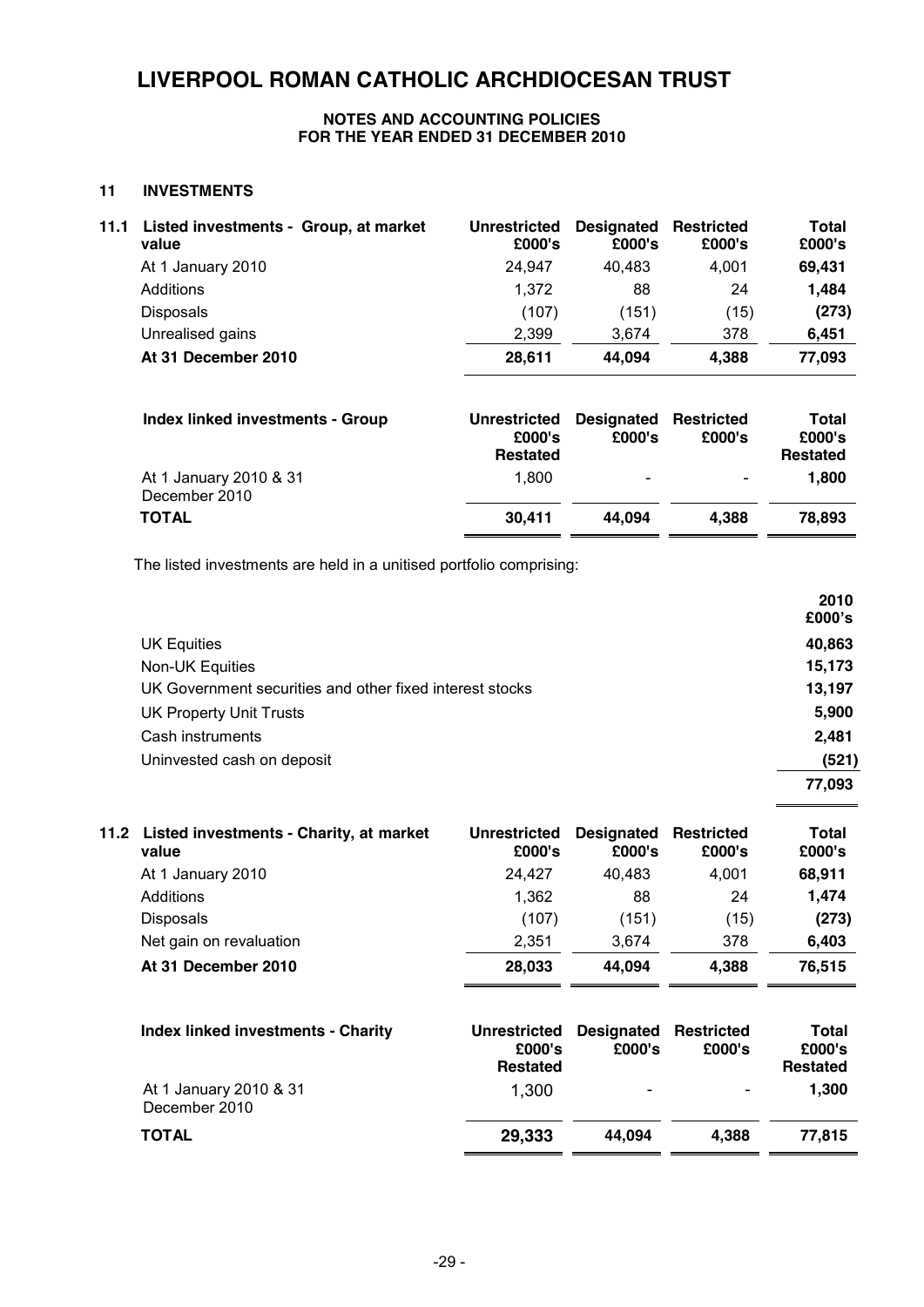#### **NOTES AND ACCOUNTING POLICIES FOR THE YEAR ENDED 31 DECEMBER 2010**

### **11 INVESTMENTS (cont'd)**

| 11.3 Investments in related companies | 2010<br>£000's | 2009<br>£000's |
|---------------------------------------|----------------|----------------|
| At cost                               | 19.660         | 19.660         |

Investments in related companies comprise the cost of shareholdings in the subsidiary companies listed in note 20.

| 12 | <b>DEBTORS</b>                      | <b>Parochial</b> | <b>Curial</b> | <b>Total</b><br>2010 | Total<br>2009      |
|----|-------------------------------------|------------------|---------------|----------------------|--------------------|
|    | Group                               | £000's           | £000's        | £000's               | £000's<br>Restated |
|    | Due within one year                 |                  |               |                      |                    |
|    | Trade debtors                       |                  | 1,005         | 1,005                | 1,298              |
|    | Other debtors and prepayments       | 3,905            | 2,421         | 6,326                | 6,204              |
|    | <b>TOTAL</b>                        | 3,905            | 3,426         | 7,331                | 7,502              |
|    | <b>Charity</b>                      |                  |               |                      |                    |
|    | Other debtors and prepayments       | 3,905            | 1,570         | 5,475                | 4,517              |
|    | <b>TOTAL</b>                        | 3,905            | 1,570         | 5,475                | 4,517              |
| 13 | <b>CREDITORS</b>                    | <b>Parochial</b> | <b>Curial</b> | <b>Total</b><br>2010 | Total<br>2009      |
|    | Amounts falling due within one year | £000's           | £000's        | £000's               | £000's             |
|    | Group                               |                  |               |                      |                    |
|    | School funding in advance           | 13,646           |               | 13,646               | 14,772             |
|    | Trade creditors                     |                  | 3,676         | 3,676                | 2,782              |
|    | Other creditors and accruals        | 845              | 4,392         | 5,237                | 5,541              |
|    | <b>TOTAL</b>                        | 14,491           | 8,068         | 22,559               | 23,095             |
|    | Charity                             |                  |               |                      |                    |
|    | School funding in advance           | 13,646           |               | 13,646               | 14,772             |
|    | Other creditors and accruals        | 845              | 3,134         | 3,979                | 2,318              |
|    | <b>TOTAL</b>                        | 14,491           | 3,134         | 17,625               | 17,090             |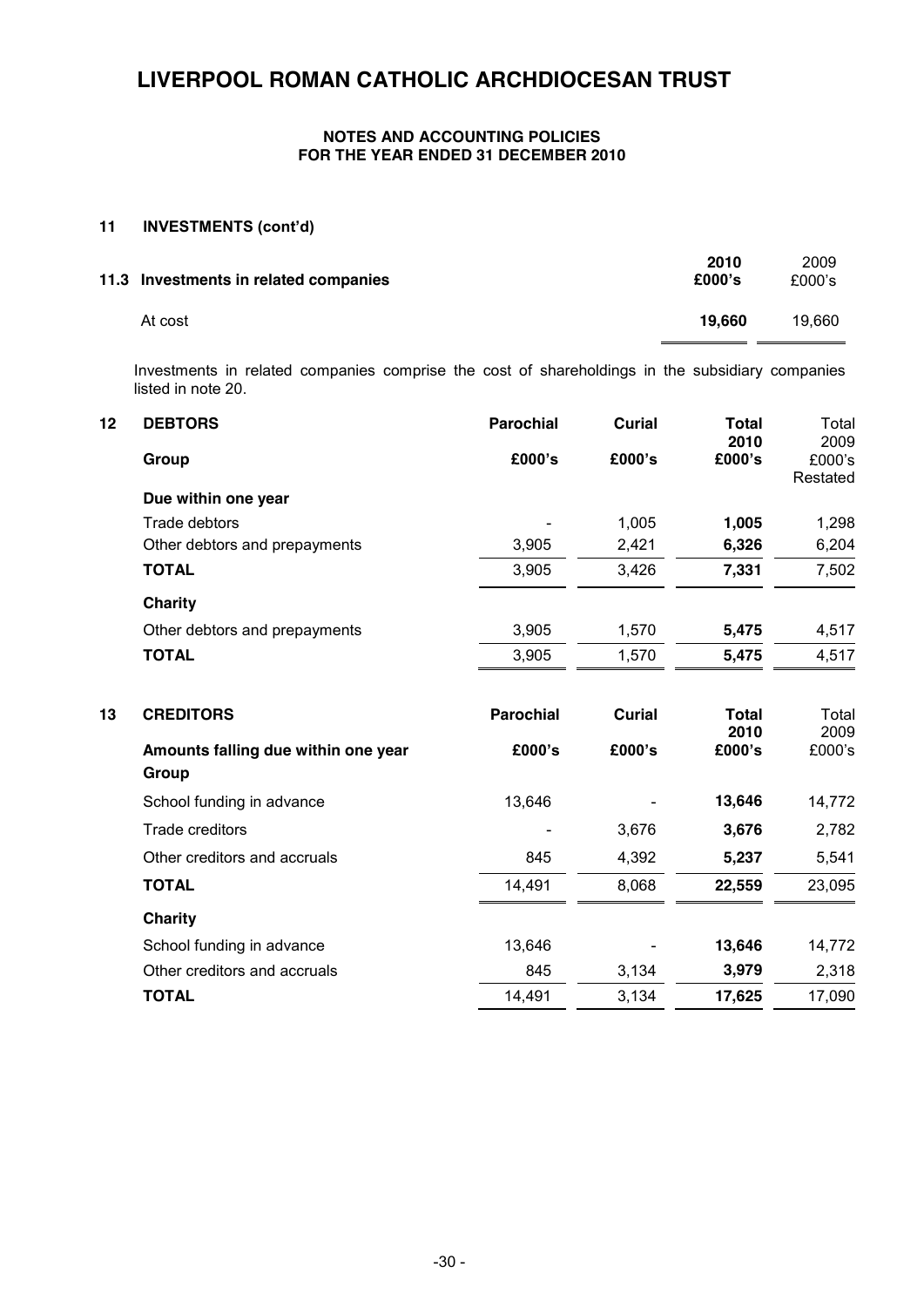#### **NOTES AND ACCOUNTING POLICIES FOR THE YEAR ENDED 31 DECEMBER 2010**

### **14 RESTRICTED FUNDS**

Unexpended balances from collections, donations, legacies and grants restricted by donors to specific purposes.

|                                                         | Opening<br><b>Balance</b> | <b>Net</b><br>Incoming<br><b>Resources</b> | <b>Investment</b><br>Gains | Transfers | <b>Closing</b><br><b>Balance</b> |
|---------------------------------------------------------|---------------------------|--------------------------------------------|----------------------------|-----------|----------------------------------|
|                                                         | £000's                    | £000's                                     | £000's                     | £000's    | £000's                           |
| <b>Parochial - Group and Charity</b>                    |                           |                                            |                            |           |                                  |
| Foundation Mass capital                                 | 425                       | 6                                          | 20                         | (195)     | 256                              |
| Other charitable collections                            | 1,336                     | 233                                        |                            | (218)     | 1,351                            |
|                                                         | 1,761                     | 239                                        | 20                         | (413)     | 1,607                            |
| <b>Curial - Group</b>                                   |                           |                                            |                            |           |                                  |
| Priests' Training Fund<br>Metropolitan Cathedral Roof   | 2,227                     | 84                                         | 198                        | 130       | 2,639                            |
| <b>Appeal Fund</b><br>Metropolitan Cathedral            | 2,205                     |                                            |                            |           | 2,205                            |
| <b>Steps Development</b>                                | 2,891                     |                                            |                            |           | 2,891                            |
| Metropolitan Cathedral<br><b>English Sports Council</b> | 1,012                     | 71                                         | 42                         |           | 1,125                            |
| capital grants                                          | 664                       |                                            |                            | (54)      | 610                              |
| Other charitable collections                            | 3,810                     | 114                                        | 118                        | 192       | 4,234                            |
|                                                         | 12,809                    | 269                                        | 358                        | 268       | 13,704                           |
| Less English Sports Council<br>capital grants           | (664)                     |                                            |                            | 54        | (610)                            |
| <b>Curial - Charity</b>                                 | 12,145                    | 269                                        | 358                        | 322       | 13,094                           |
|                                                         |                           |                                            |                            |           |                                  |

#### **PURPOSE OF FUNDS**

| <b>Foundation Mass capital</b>              | $\overline{\phantom{a}}$ | To provide for the future celebration of Masses.                                                             |
|---------------------------------------------|--------------------------|--------------------------------------------------------------------------------------------------------------|
| Priests' Training Fund                      | $\blacksquare$           | Education of students to the priesthood and continuing<br>formation.                                         |
| Metropolitan Cathedral<br>Roof Appeal Fund  | $\overline{\phantom{a}}$ | English Heritage and other capital grants received to fund<br>substantial repair work to the Cathedral roof. |
| Metropolitan Cathedral<br>Steps Development | -                        | European Objective 1 and Regional Development grants<br>contributing towards the cost of ceremonial steps.   |
| Metropolitan Cathedral                      | $\overline{\phantom{0}}$ | Golden Book, Foundation Mass Fund and other donations<br>made for specific Cathedral projects.               |
| English Sports Council capital grants       | $\overline{\phantom{a}}$ | Sports Council grants received to fund construction of<br>Cardinal Heenan Sports Centre.                     |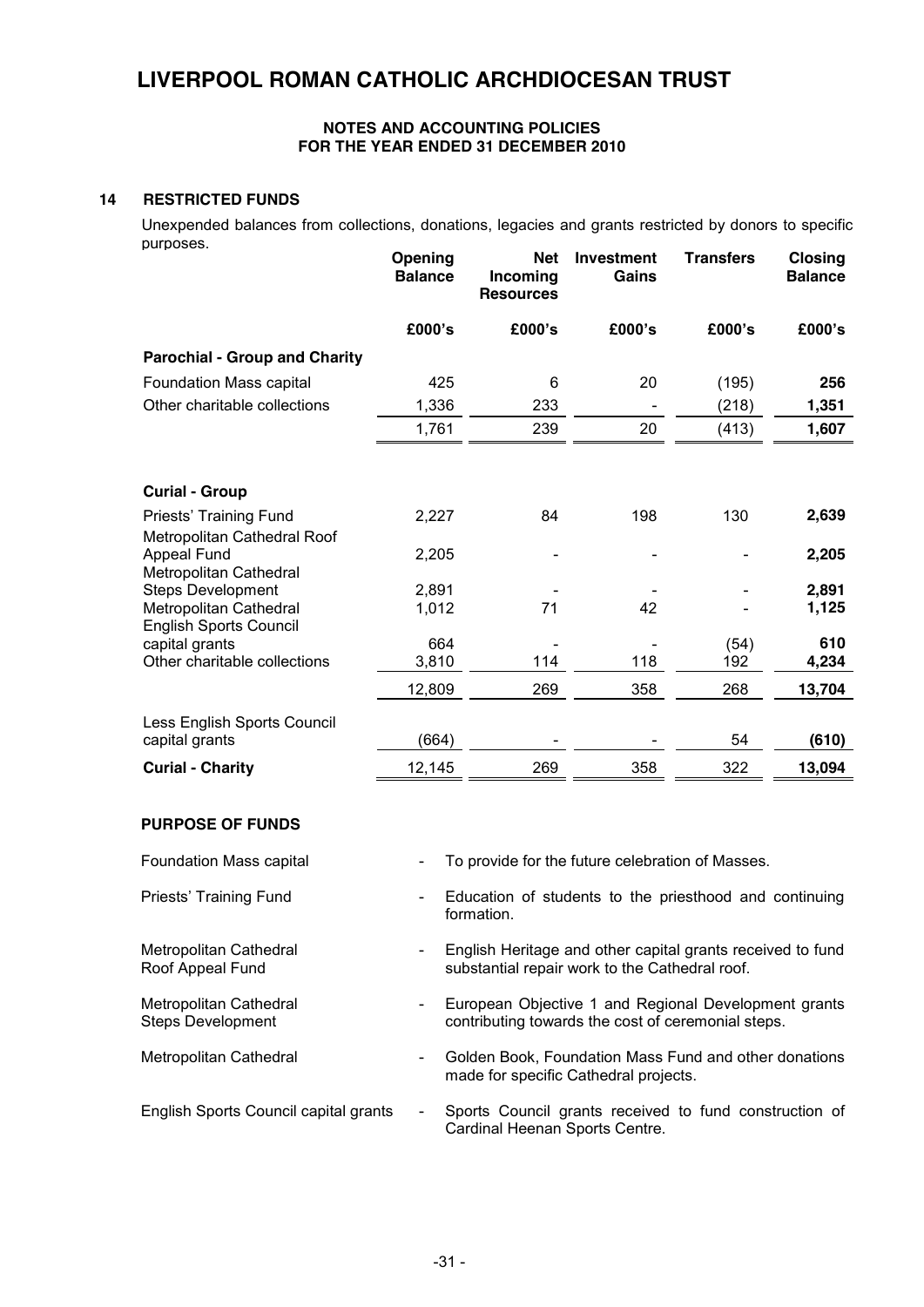#### **NOTES AND ACCOUNTING POLICIES FOR THE YEAR ENDED 31 DECEMBER 2010**

#### **15 DESIGNATED FUNDS**

Funds set aside by the Trustees for the following purposes:

|                                            | Opening<br><b>Balance</b> | <b>Net</b><br>(Outgoing)/<br>Incoming<br><b>Resources</b> | Property/<br>Investment<br>Gains | <b>Transfers</b> | Closing<br><b>Balance</b> |
|--------------------------------------------|---------------------------|-----------------------------------------------------------|----------------------------------|------------------|---------------------------|
|                                            | £000's                    | £000's                                                    | £000's                           | £000's           | £000's                    |
| <b>Parochial - Group and Charity</b>       |                           |                                                           |                                  |                  |                           |
| School Projects Fund                       | (3,089)                   | (190)                                                     | 658                              | 153              | (2, 468)                  |
| Other funds                                | 80                        | 25                                                        |                                  | (10)             | 95                        |
|                                            | (3,009)                   | (165)                                                     | 658                              | 143              | (2, 373)                  |
| <b>Curial - Group and Charity</b>          |                           |                                                           |                                  |                  |                           |
| Central funds                              | 37,925                    | (1,036)                                                   | 2,100                            | 336              | 39,325                    |
| George Andrew                              |                           |                                                           |                                  |                  |                           |
| <b>Retirement Fund</b>                     | 4,218                     | (385)                                                     | 325                              | 285              | 4,443                     |
| Metropolitan Cathedral<br>Roof Appeal Fund | 5,655                     |                                                           |                                  | 200              | 5,855                     |
| Metropolitan Cathedral                     | 3,313                     | 75                                                        | 279                              |                  | 3,667                     |
| Liverpool inner-city                       |                           |                                                           |                                  |                  |                           |
| parish reorganisation                      | 1,315                     | (12)                                                      |                                  |                  | 1,303                     |
| Other designated funds                     | 8,523                     | 49                                                        | 584                              |                  | 9,156                     |
|                                            | 60,949                    | (1,309)                                                   | 3,288                            | 821              | 63,749                    |

#### **PURPOSE OF FUNDS**

| School Projects Fund                          | $\overline{\phantom{a}}$ | Funds raised by levies on parishes and schools to support<br>school building and refurbishment projects. |
|-----------------------------------------------|--------------------------|----------------------------------------------------------------------------------------------------------|
| Central funds                                 | $\overline{\phantom{a}}$ | Funds to support the archdiocesan central administration and<br>pastoral operation.                      |
| George Andrew Retirement Fund                 | $\blacksquare$           | Fund to support priests in retirement.                                                                   |
| Metropolitan Cathedral<br>Roof Appeal Fund    | $\overline{\phantom{a}}$ | Donations and investment income set aside to fund<br>substantial repair work to the Cathedral roof.      |
| Metropolitan Cathedral                        | $\blacksquare$           | Funding day-to-day Cathedral activities.                                                                 |
| Liverpool inner-city<br>parish reorganisation | -                        | Funding costs arising from the reorganisation of the<br>city parishes.                                   |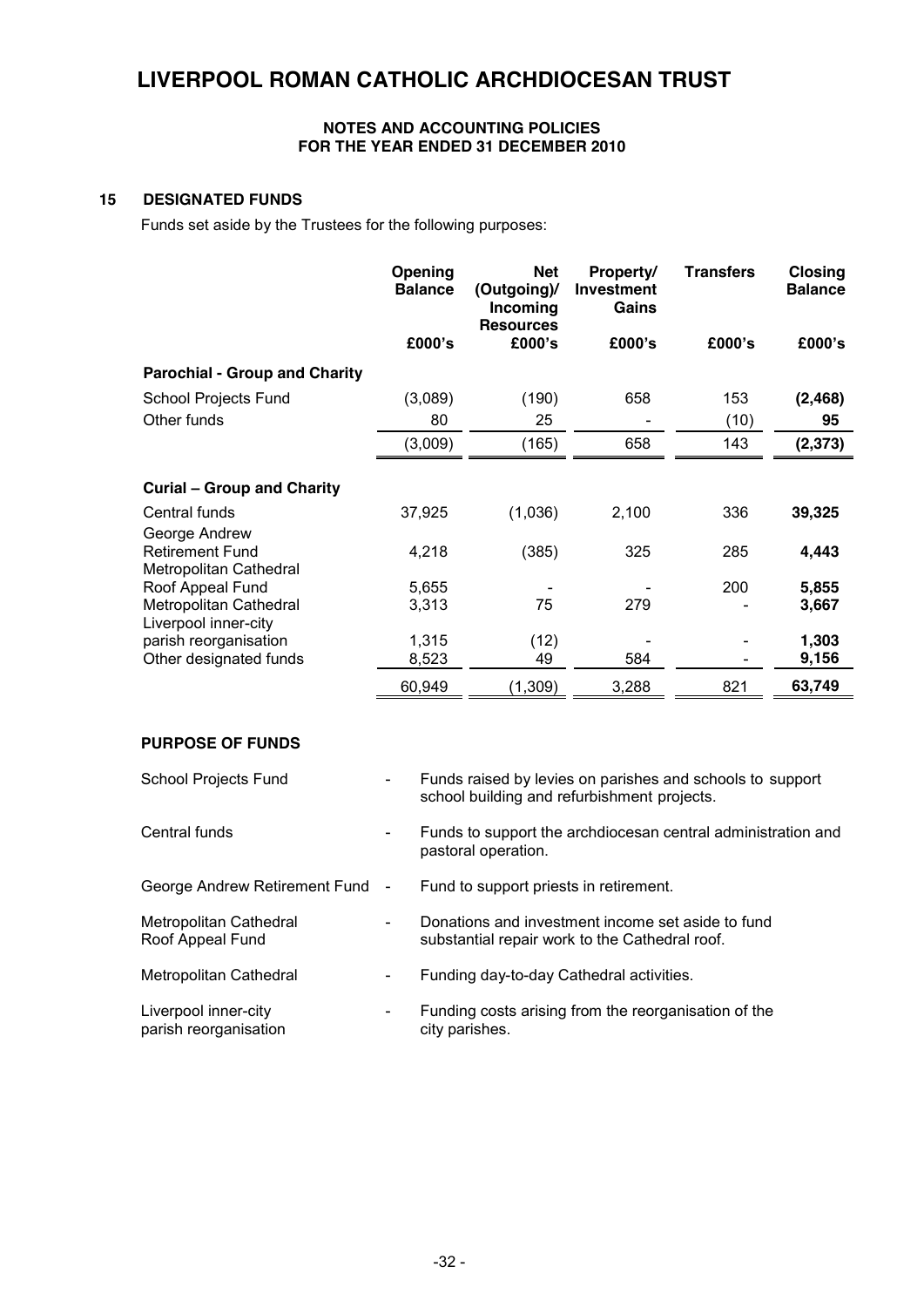#### **NOTES AND ACCOUNTING POLICIES FOR THE YEAR ENDED 31 DECEMBER 2010**

#### **16 ARCHDIOCESAN BANKING ARRANGEMENTS**

An offset banking arrangement exists whereby the net total of the current account balances is invested in short-term deposits.

#### **17 GRANTS PAYABLE IN FURTHERANCE OF THE CHARITY'S OBJECTIVES**

The Archdiocese provides full financial support for the furtherance of its activities and objectives but is not considered a grant-making organisation.

Annually, several ecumenical grants are made to organisations with similar objectives to those of the Archdiocese. Grants were made to four such organisations totalling £40,831 (2009: four organisations totalling £36,860). In addition, other small ad hoc grants are made at the discretion of the Archbishop, these totalled £36,077 in 2010 (2009: £25,770 ).

The Archdiocese covered the tuition and living costs of nine individuals studying for the priesthood in the year.

Special collections are held within each parish in support of certain organisations related to the Church. These collections are passed on to the relevant organisations and are not considered to be grants made by the Archdiocese. Similarly, national levies are agreed and collected nationally, which are fully supported by the Archdiocese but again not considered a grant by this organisation.

#### **18 COMMITMENTS**

| At 31 December 2010 commitments        | <b>Gross</b> | Net of<br>grant |
|----------------------------------------|--------------|-----------------|
| to future expenditure were as follows: | £000's       | £000's          |
| Schools                                | 16,329       | 1,285           |
| Parochial property                     | 424          | 424             |
| Other diocesan property                | 20           | 20              |
|                                        | 16.773       | 1.729           |

#### **19 PENSION ARRANGEMENTS**

#### **19.1 Group Personal Pension Scheme**

The Archdiocese contributes, for eligible staff, to a group personal pension scheme managed by an independent firm of pension administrators. The Archdiocese has a policy of matching employee contributions up to 6% of pensionable salary and each member has their own individual pension account within the scheme. The Archdiocese is neither liable to finance any funding shortfall nor entitled to benefit from any overfunding.

#### **19.2 The Teachers' Pension Scheme**

Contributions are also paid to the Teachers' Pension Agency superannuation scheme for a small number of eligible staff. Payments in the year were £21,942 (2009: £23,815).

This is a multi-employer scheme. The Archdiocese is unable to identify its share of the underlying assets and liabilities of the scheme. Therefore contributions to the scheme have been accounted for as if it were a defined contribution scheme. Not less than every four years, the Government Actuary using normal actuarial principles conducts an actuarial review of the Scheme.

The last actuarial report was in October 2006, based upon the period 1 April 2001 to 31 March 2004 and was on a prospective basis. The Government Actuary's report revealed that the total liabilities of the Scheme (pensions currently in payment and the estimated cost of future benefits) amounted to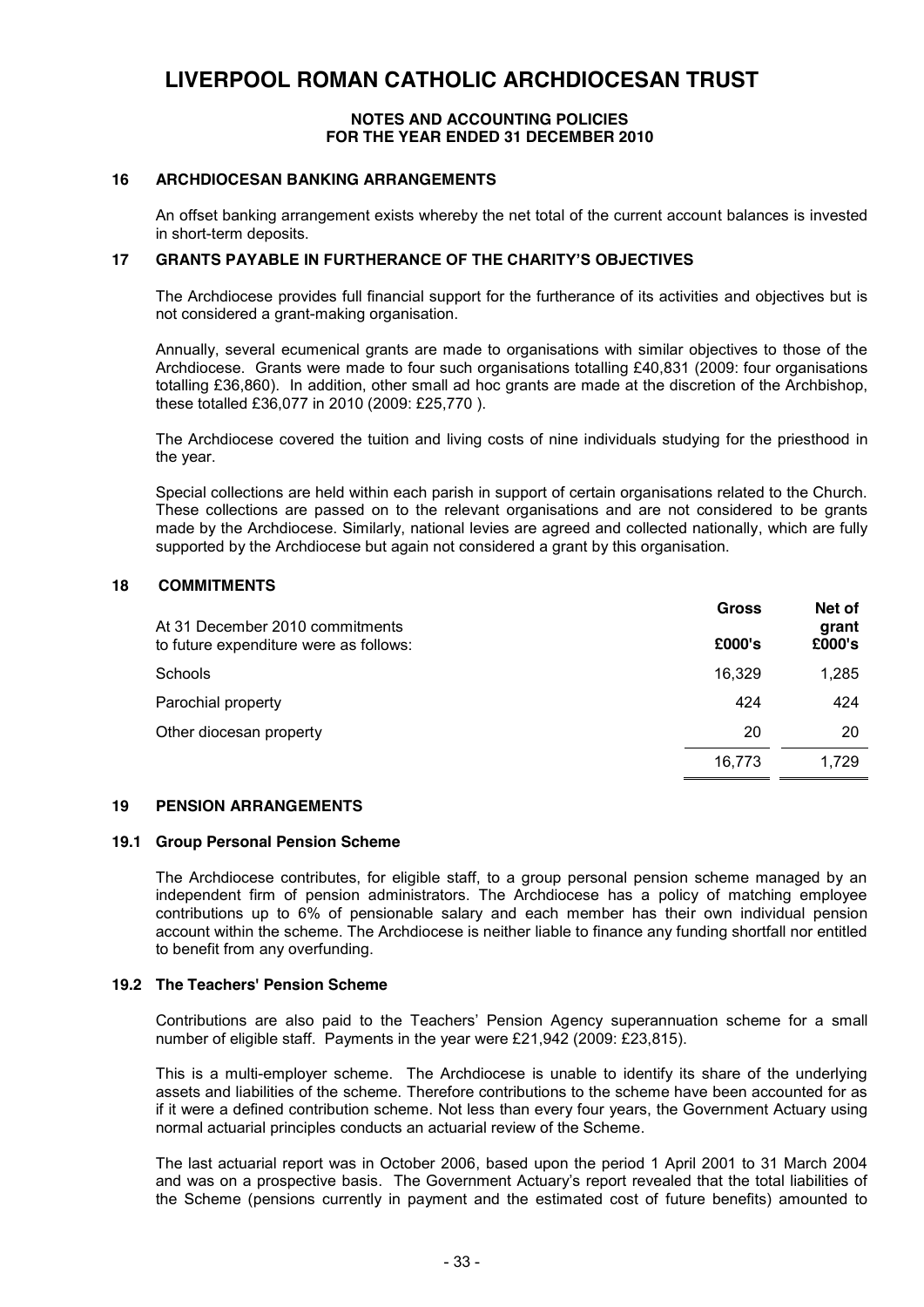#### **NOTES AND ACCOUNTING POLICIES FOR THE YEAR ENDED 31 DECEMBER 2010**

#### **19.2 The Teachers' Pension Scheme (cont'd)**

£166,500M. The notional value of the assets at the valuation date was £162,500M. The assumed gross rate of return is 6.5% and assumed salary scale increases 5.0%.

From 1 January 2007, as part of the cost-sharing agreement between employers' and teachers' representatives, the standard contribution rate has been set at 19.75% of a teacher's salary and the supplementary contribution rate at 0.75%. The total contribution rate is therefore 20.5%, split between employer and employee (the employer pays 14.1%, the employee pays 6.4%); from 2008 there is a 14% limit on employers' contributions.

#### **20 GROUP BODIES AND RELATED PARTY TRANSACTIONS**

The Charity has interests in subsidiary and associated undertakings, which are consolidated in the financial statements as follows:

| <b>Subsidiary Companies</b>                                     | % holding<br>in ordinary<br>shares | <b>Total</b><br><b>Turnover</b><br>£000's | <b>Total</b><br><b>Expenditure</b><br>£000's | Profit/<br>(Loss)<br>£000's | Capital<br>and<br><b>Reserves</b><br>£000's |
|-----------------------------------------------------------------|------------------------------------|-------------------------------------------|----------------------------------------------|-----------------------------|---------------------------------------------|
| <b>Associated Church</b><br>Clubs Limited                       | 100                                | 15,169                                    | (15, 195)                                    | (26)                        | 152                                         |
| Metropolitan Cathedral<br>Services Limited                      | 100                                | 369                                       | (505)                                        | (136)                       | 10,754                                      |
| <b>Tuneside Limited</b>                                         | 100                                | 29,368                                    | (29,493)                                     | (125)                       | 5,169                                       |
| Cardinal Heenan Sports<br><b>Centre Limited</b>                 | 100                                | 68                                        | (359)                                        | (291)                       | (243)                                       |
| <b>Archdiocese Parish Centres</b><br>Management Company Limited | Guarantee<br>Company               | 19,396                                    | (19,492)                                     | (96)                        | (3,029)                                     |
| Archdiocesan Property<br><b>Services Limited</b>                | Charity<br>Guarantee<br>Company    | 1,687                                     | (1,627)                                      | 60                          | 232                                         |

The above figures are after Gift Aid to the Archdiocese of £2,664,132 of which £115,000 is from Tuneside Limited, £327,132 from Archdiocesan Property Services Limited, £112,000 from Metropolitan Cathedral Services Limited and £2,110,000 from Archdiocesan Parish Centres Management Company Limited.

Associated Church Clubs Limited bulk purchases stock for supply to archdiocesan parish centres and other members of the scheme operated by the company.

Metropolitan Cathedral Services Limited manages the Metropolitan Cathedral including income generation from its activities, building services and maintenance.

Tuneside Limited coordinates the building services scheme for archdiocesan buildings obligations under the Construction Industry Scheme and operates the Conference Centre at LACE.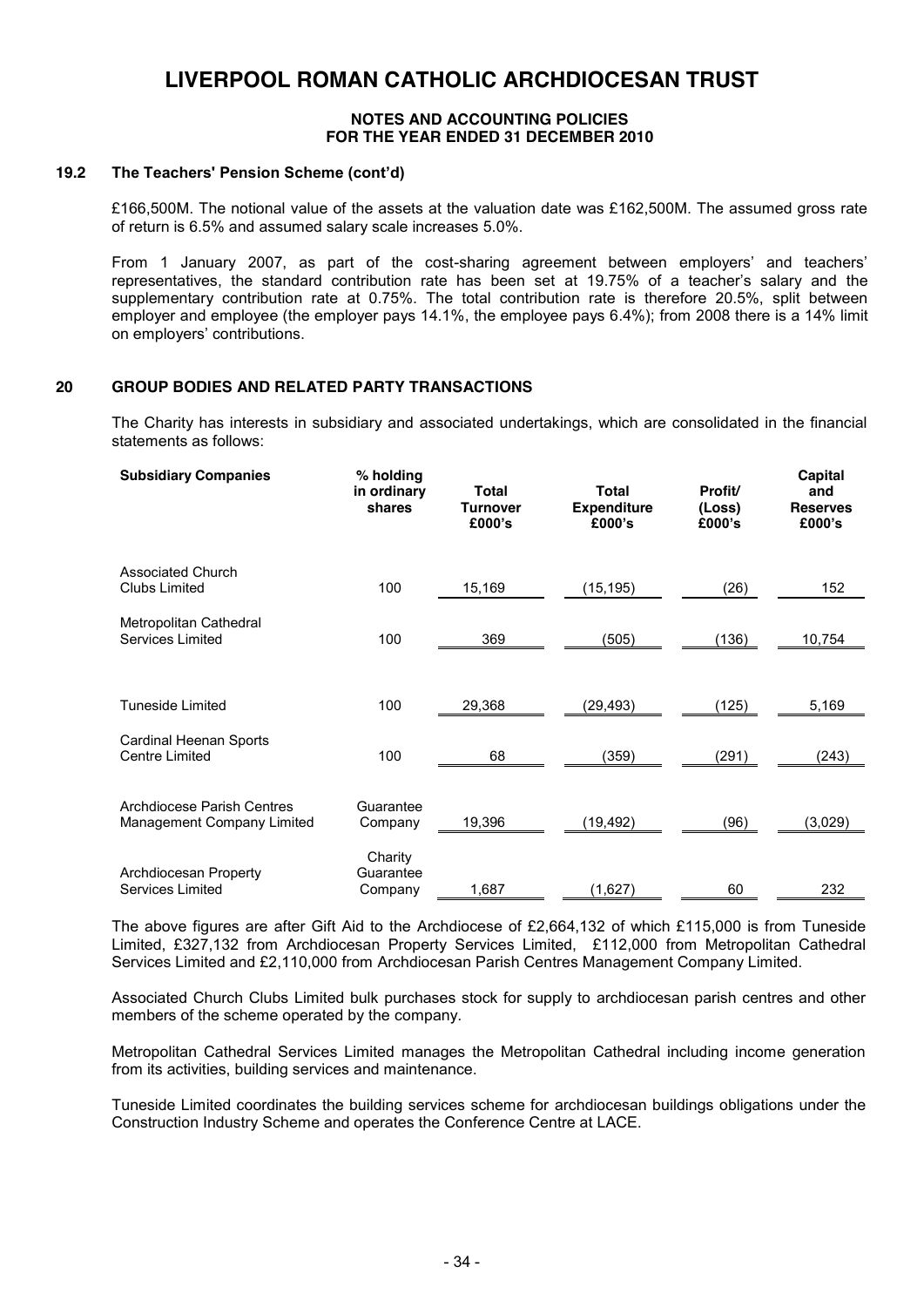#### **NOTES AND ACCOUNTING POLICIES FOR THE YEAR ENDED 31 DECEMBER 2010**

#### **20 GROUP BODIES AND RELATED PARTY TRANSACTIONS (cont'd)**

Cardinal Heenan Sports Centre Limited's principal activity is the operation of a sports centre within the grounds of Cardinal Heenan Roman Catholic High School, Liverpool.

Archdiocesan Parish Centres Management Company Limited manages the parish centres within the Archdiocese.

Archdiocesan Property Services Limited manages professional services in respect of maintenance, repair and refurbishment of archdiocesan properties.

The companies limited by guarantee are wholly controlled by the Charity. All the companies are incorporated in the United Kingdom.

Under Financial Reporting Standard 8, disclosure is not required of transactions within the group as all of the subsidiary companies are wholly owned and consolidated in these financial statements.

|      | <b>Associated companies</b>                         | %<br>holding<br>in.<br>ordinary<br>shares | <b>Activity</b>             |
|------|-----------------------------------------------------|-------------------------------------------|-----------------------------|
|      | Inter-Diocesan Fuel<br>Management Limited           | 11                                        | Fuel and power distribution |
|      | <b>Catholic National Mutual Limited</b>             | 6                                         | Insurance                   |
| 21   | <b>CONNECTED CHARITIES</b>                          |                                           | <b>Charity Number</b>       |
| 21.1 | Charity with some common trustees:                  |                                           |                             |
|      | The Nugent Care Society                             |                                           | 222930                      |
| 21.2 | Charities with all common trustees:                 |                                           |                             |
|      | The Apostleship of the Sea                          |                                           | 224664                      |
|      | The John Rankin Trust for Liverpool Catholic Clergy |                                           | 222130                      |
|      | Liverpool Archdiocesan Education Trust              |                                           | 505264                      |
|      |                                                     |                                           |                             |

The Archdiocese makes administrative support available to a number of these charities.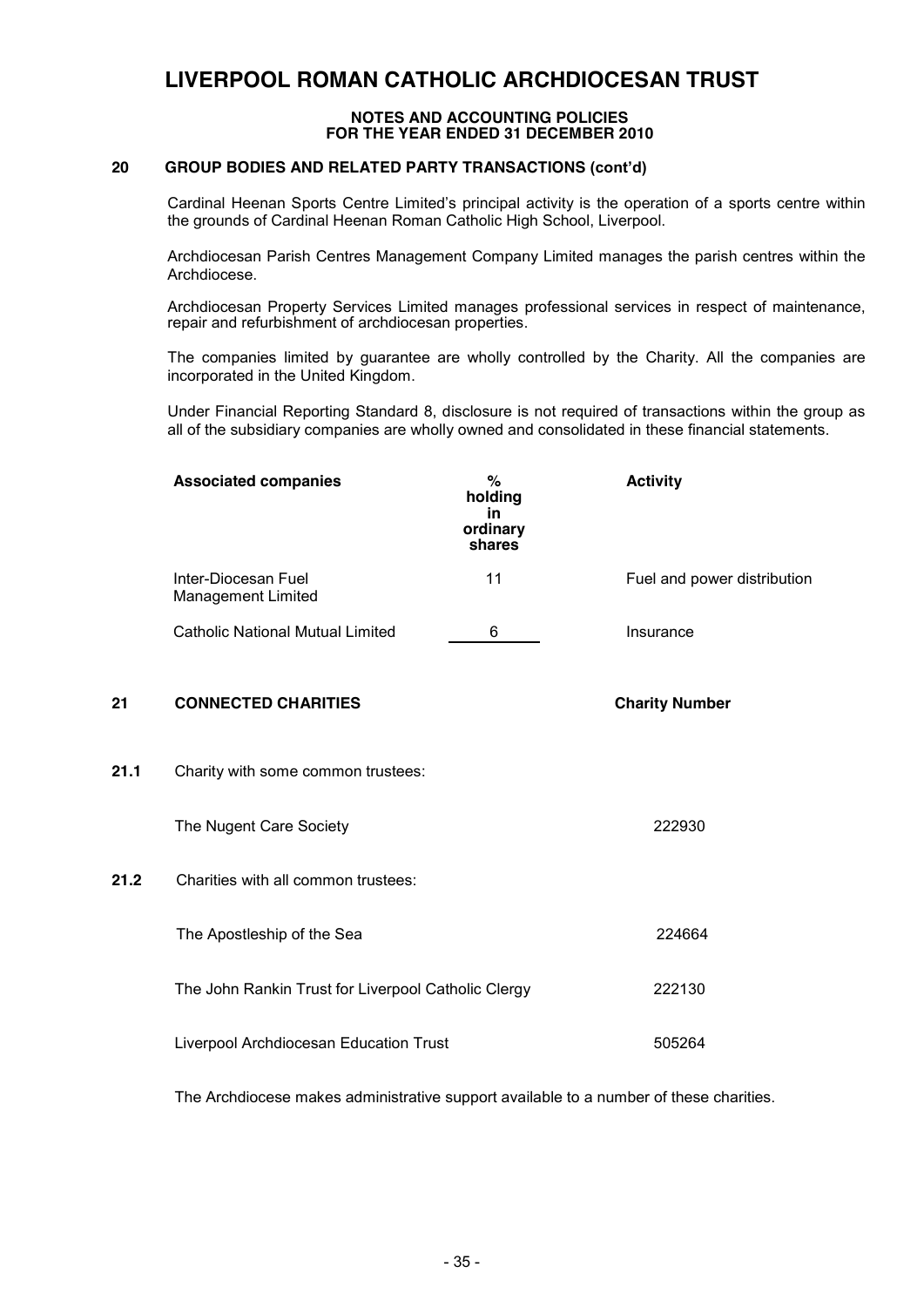#### **NOTES AND ACCOUNTING POLICIES**

#### **FOR THE YEAR ENDED 31 DECEMBER 2010**

| 22 | <b>TRANSFERS</b>                                |                          | <b>PAROCHIAL</b>         |                          |              |                     | <b>CURIAL</b>                |                          |              |                          |
|----|-------------------------------------------------|--------------------------|--------------------------|--------------------------|--------------|---------------------|------------------------------|--------------------------|--------------|--------------------------|
|    |                                                 | <b>Unrestricted</b>      | <b>Designated</b>        | <b>Restricted</b>        | <b>Total</b> | <b>Unrestricted</b> | <b>Designated Restricted</b> |                          | <b>Total</b> | <b>Total</b>             |
|    |                                                 | £000's                   | £000's                   | £000's                   | £000's       | £000's              | £000's                       | £000's                   | £000's       | 2010<br>£000's           |
|    | <b>PAROCHIAL LEVIES AND</b><br><b>TRANSFERS</b> |                          |                          |                          |              |                     |                              |                          |              |                          |
|    | Assessment Fund grants                          | 532                      | (532)                    | $\blacksquare$           |              |                     |                              | $\blacksquare$           |              |                          |
|    | Assessment Fund grants to Cathedral             | ٠                        | (250)                    | $\overline{\phantom{a}}$ | (250)        | 50                  | 200                          | $\overline{\phantom{a}}$ | 250          | $\overline{\phantom{0}}$ |
|    | <b>Assessment Fund levies</b>                   | (771)                    | 771                      | $\blacksquare$           |              |                     |                              | ٠                        |              | $\overline{\phantom{a}}$ |
|    | George Andrew Fund for priests                  | (415)                    |                          | $\blacksquare$           | (415)        |                     | 415                          | $\overline{\phantom{a}}$ | 415          | $\overline{\phantom{a}}$ |
|    | School Projects Fund levies                     | (335)                    | 344                      | $\blacksquare$           | 9            | (9)                 | $\blacksquare$               | $\overline{\phantom{a}}$ | (9)          |                          |
|    |                                                 | (989)                    | 333                      | $\overline{\phantom{0}}$ | (656)        | 41                  | 615                          | $\blacksquare$           | 656          |                          |
|    | <b>OTHER TRANSFERS</b>                          |                          |                          |                          |              |                     |                              |                          |              |                          |
|    | Donations to ordered collections                | 90                       | $\overline{\phantom{a}}$ | (413)                    | (323)        |                     | 52                           | 271                      | 323          |                          |
|    | Reclassification of assets                      | (818)                    |                          | $\overline{\phantom{a}}$ | (818)        | 818                 |                              | $\blacksquare$           | 818          |                          |
|    | Capital transfers                               | $\overline{\phantom{a}}$ | (190)                    |                          | (190)        | 39                  | 154                          | (3)                      | 190          |                          |
|    |                                                 | (728)                    | (190)                    | (413)                    | (1, 331)     | 857                 | 206                          | 268                      | 1,331        |                          |
|    | <b>TOTAL</b>                                    | (1,717)                  | 143                      | (413)                    | (1,987)      | 898                 | 821                          | 268                      | 1,987        |                          |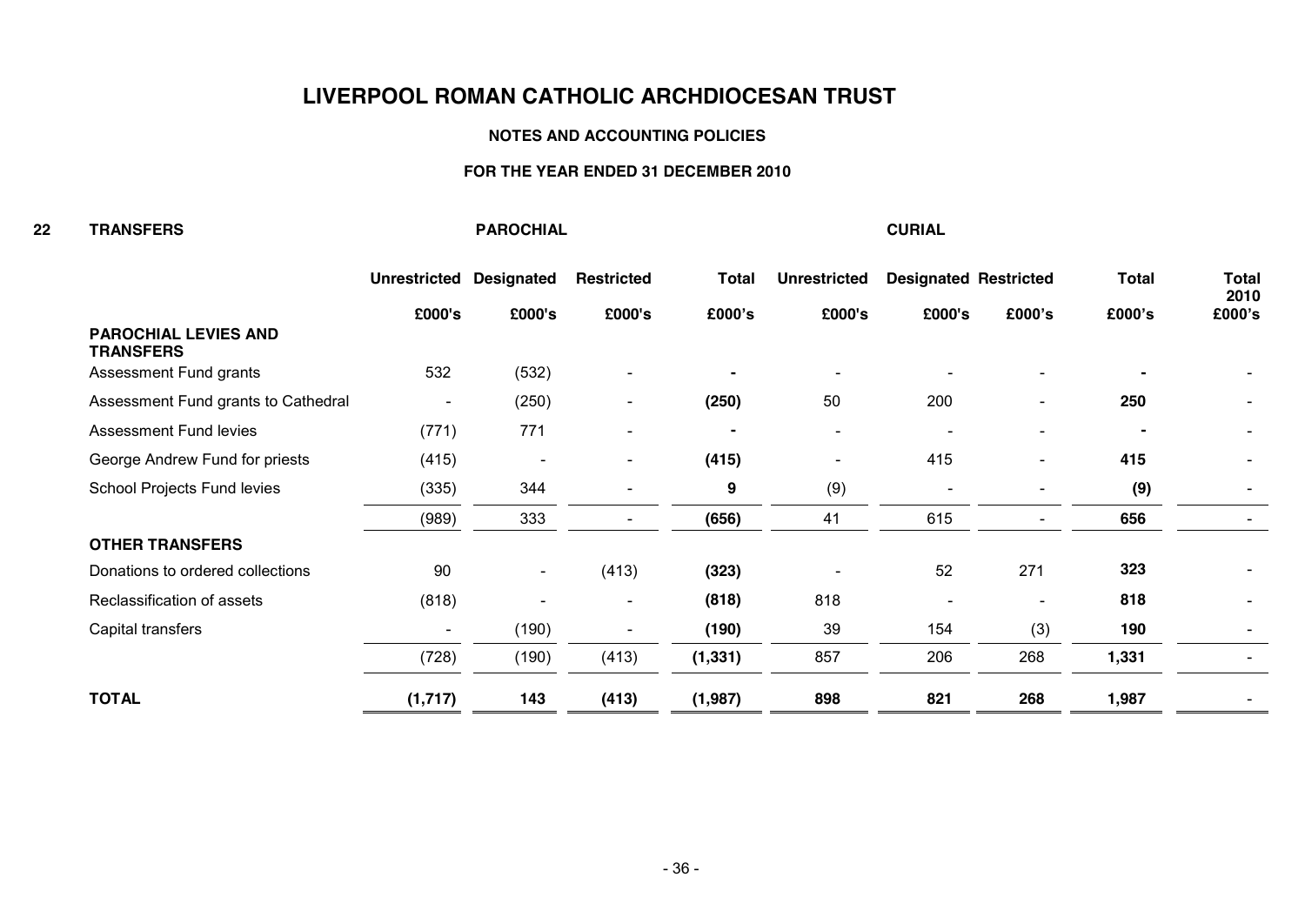#### **NOTES AND ACCOUNTING POLICIES FOR THE YEAR ENDED 31 DECEMBER 2010**

#### **23 ANALYSIS OF NET ASSETS - GROUP**

|                                             | <b>Tangible</b><br><b>Fixed</b><br><b>Assets</b> | <b>Investments</b> | <b>Current</b><br><b>Assets</b><br>less<br><b>Creditors</b> | <b>Total</b><br>2010 | Total<br>2009 |
|---------------------------------------------|--------------------------------------------------|--------------------|-------------------------------------------------------------|----------------------|---------------|
|                                             | £000's                                           | £000's             | £000's                                                      | £000's               | £000's        |
| <b>Restricted Funds</b>                     |                                                  |                    |                                                             |                      |               |
| Parochial                                   |                                                  | 251                | 1,356                                                       | 1,607                | 1,761         |
| Curial                                      |                                                  | 4,137              | 9,567                                                       | 13,704               | 12,809        |
|                                             |                                                  | 4,388              | 10,923                                                      | 15,311               | 14,570        |
| <b>Designated Funds</b>                     |                                                  |                    |                                                             |                      |               |
| Parochial                                   |                                                  | 7,921              | (10, 294)                                                   | (2, 373)             | (3,009)       |
| Curial                                      | 10,391                                           | 36,173             | 17,185                                                      | 63,749               | 60,949        |
|                                             | 10,391                                           | 44,094             | 6,891                                                       | 61,376               | 57,940        |
| <b>Unrestricted General</b><br><b>Funds</b> |                                                  |                    |                                                             |                      |               |
| Parochial                                   | 25,842                                           | 25,892             | 14,803                                                      | 66,537               | 64,373        |
| Curial                                      | 19,506                                           | 4,519              | (20, 696)                                                   | 3,329                | 2,084         |
|                                             | 45,348                                           | 30,411             | (5,893)                                                     | 69,866               | 66,457        |
| <b>Total</b>                                | 55,739                                           | 78,893             | 11,921                                                      | 146,553              | 138,967       |